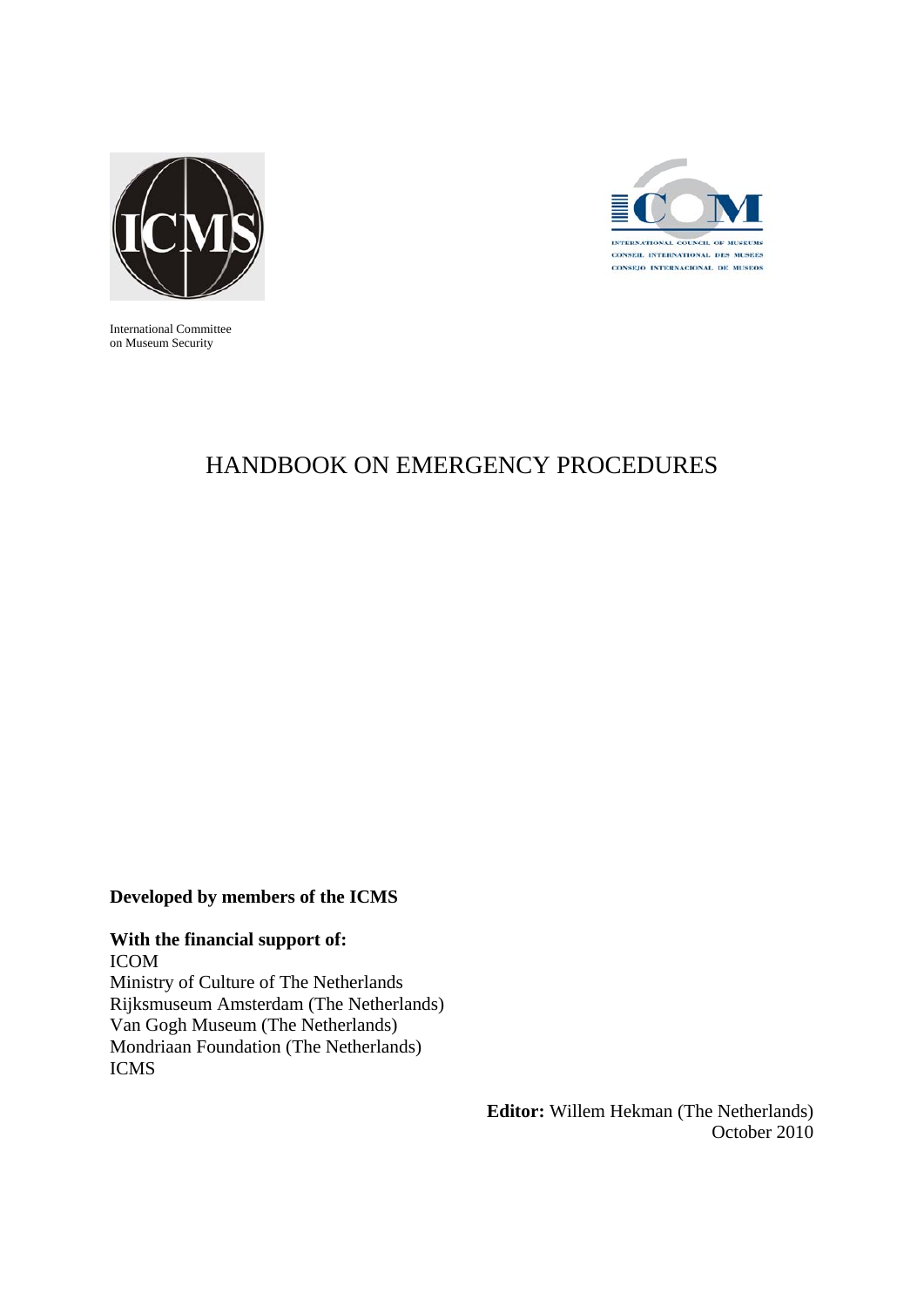# Content

| Introduction  |                                                         |    |
|---------------|---------------------------------------------------------|----|
| Chapter $1$ : | Risk analysis                                           |    |
| Chapter 2:    | Vandalism                                               | 8  |
| Chapter 3 :   | Theft                                                   | 11 |
| Chapter 4 :   | Fire                                                    | 15 |
| Chapter 5 :   | Floods                                                  | 20 |
| Chapter 6 :   | Chemical spills                                         | 26 |
| Chapter 7 :   | Earthquake                                              | 30 |
| Chapter 8 :   | Terrorism                                               | 35 |
| Chapter $9:$  | Museums under threat of bomb and rocket attacks and war | 42 |
| Chapter 10:   | Building facility risks                                 | 47 |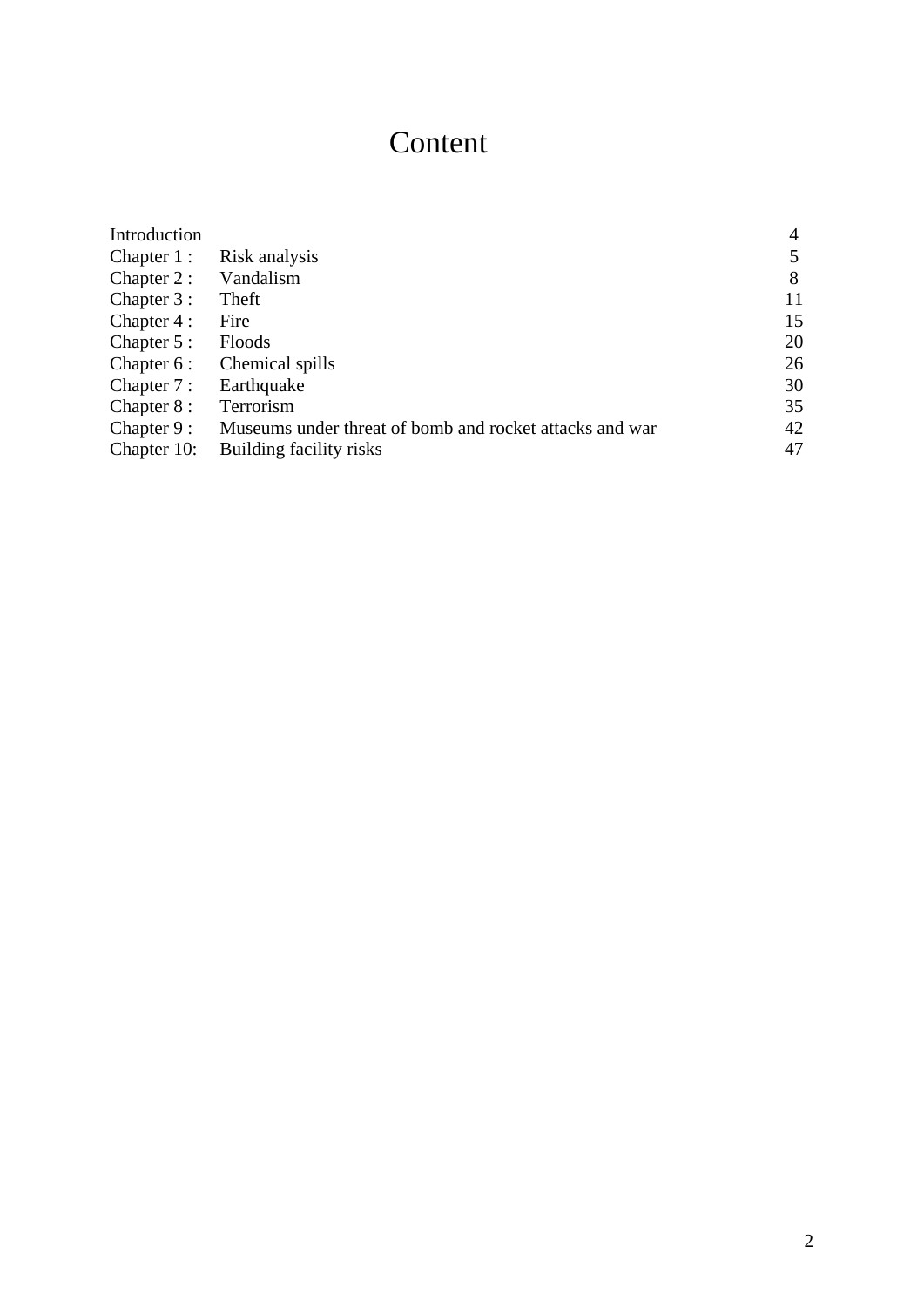

### [http://icom.museum](http://icom.museum/)

### ICOM in short

Created in 1946, ICOM (International Council of Museums) is an international nongovernmental organization maintaining formal relations with UNESCO and having a consultative status with the United Nations' Economic and Social Council. ICOM is the only international organisation representing museums and museum professionals.

### ICOM is:

- A diplomatic forum made up of representatives from 137 countries and territories
- Standards of excellence for museums including ethics (Code of ethics for museums)
- An international network composed of 30,000 museum professionals around the world
- A think-tank composed by 31 International Committees which represent ICOM's specialities
- Missions of international public service notably in the fight against illicit traffic and emergency programmes in case of natural disasters or armed conflicts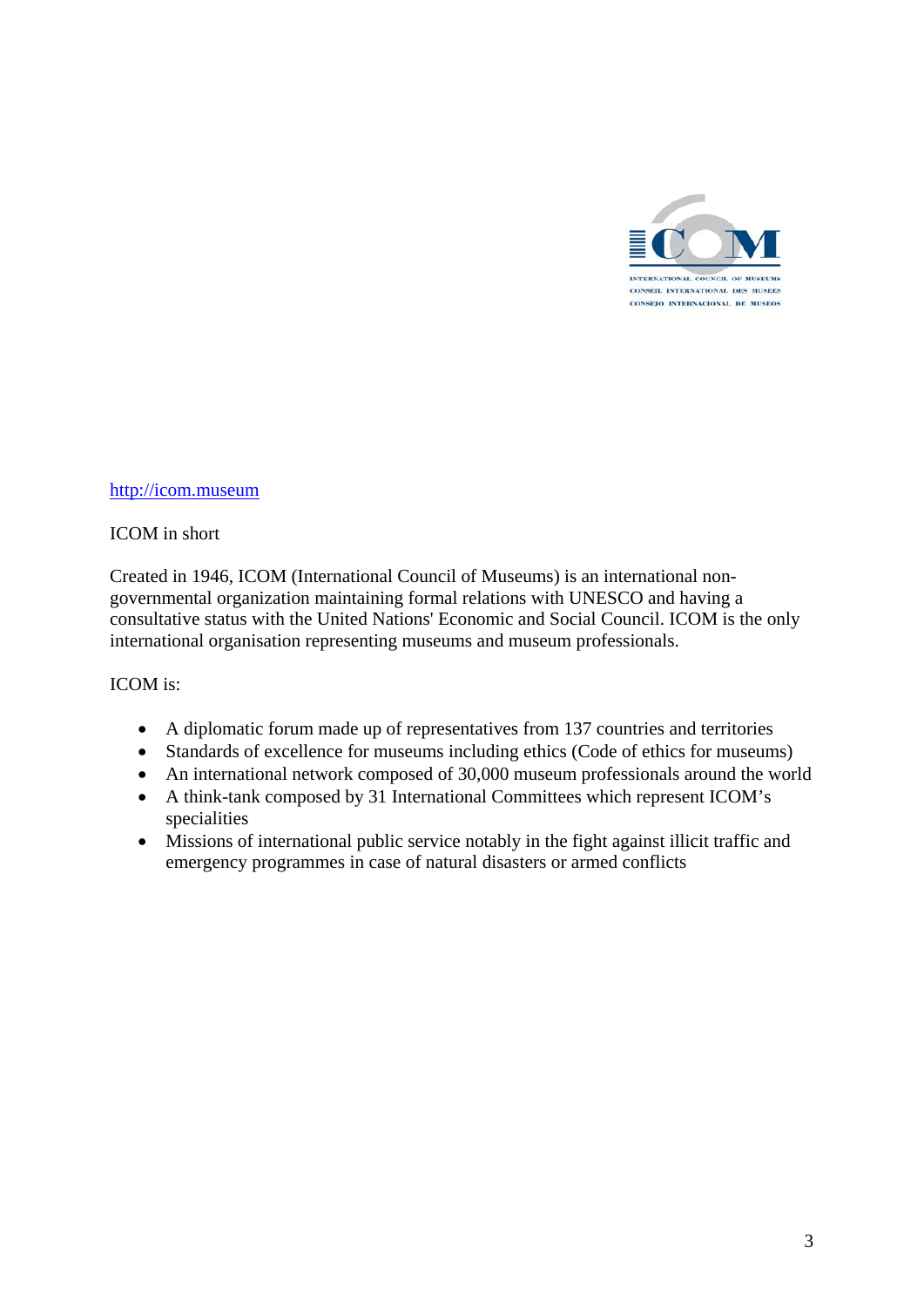# Introduction

### Willem Hekman (The Netherlands)

### **ICMS in short**

Created in 1974, ICMS (International Committee on Museum Security) is an international committee under ICOM representing museum security professionals.

### **ICMS has the following aims:**

- To support the aims and objectives of ICOM, in particular with the reference to museum security
- To formulate and carry out a program of activities related to museum security
- To provide a forum for communication, co-operation and information exchange between museums, professional museum workers and others concerned with museum security
- To provide advice to ICOM on museum security and be a source of professional expertise to assist in the implementation of ICOM's program
- To represent the interests of museum security within ICOM
- To co-operate with the National Committees and Affiliated Organisations in matters related to the Committee's specific mandate and to the broader interests of ICOM

### **Change**

The world is changing, and with it our way of thinking, whether we like it or not. 'Catastrophic terrorism' is just one of the issues, along with increased crime rates and environmental problems, that make us feel unsafe and aware of the potential dangers which surround us.

The way we used to protect our cultural heritage, with a primary focus on protection, is no longer sufficient. There are more risks that endanger our heritage than ever before. We are forced to increase security measurements in a much more sophisticated way than we would like.

Therefore, it is necessary for professionals in the field of art and art security to communicate with each other and to learn from the issues at hand. Make sure your security organisation is an intrinsic and integrated part of the total organisation of your museum. It is not a security issue alone. It is a key issue for the entire museum: it involves staff, visitors, collections, the registration of the collection items, financial data, etc.

### **Handbook**

Within the ICMS specialists in several fields have written chapters about a specific subject starting with an introduction with one or more examples, followed by threats and checklists to prevent an emergency and to deal with an emergency.

This handbook contains in the first edition 10 chapters, but it is a living document and every reader and/or user is most welcome to send additions, comments or amendments to the ICMS. Although the writers and editor have tried to make a professional handbook, they nor the ICMS can be held responsible for any mistakes.

This handbook is published on the ICMS website to be used by everyone concerned with the security and safety of museums; it can be useful for big museums but especially for small museums.

Although nobody wants an emergency in his museum, disasters do happen: so be prepared.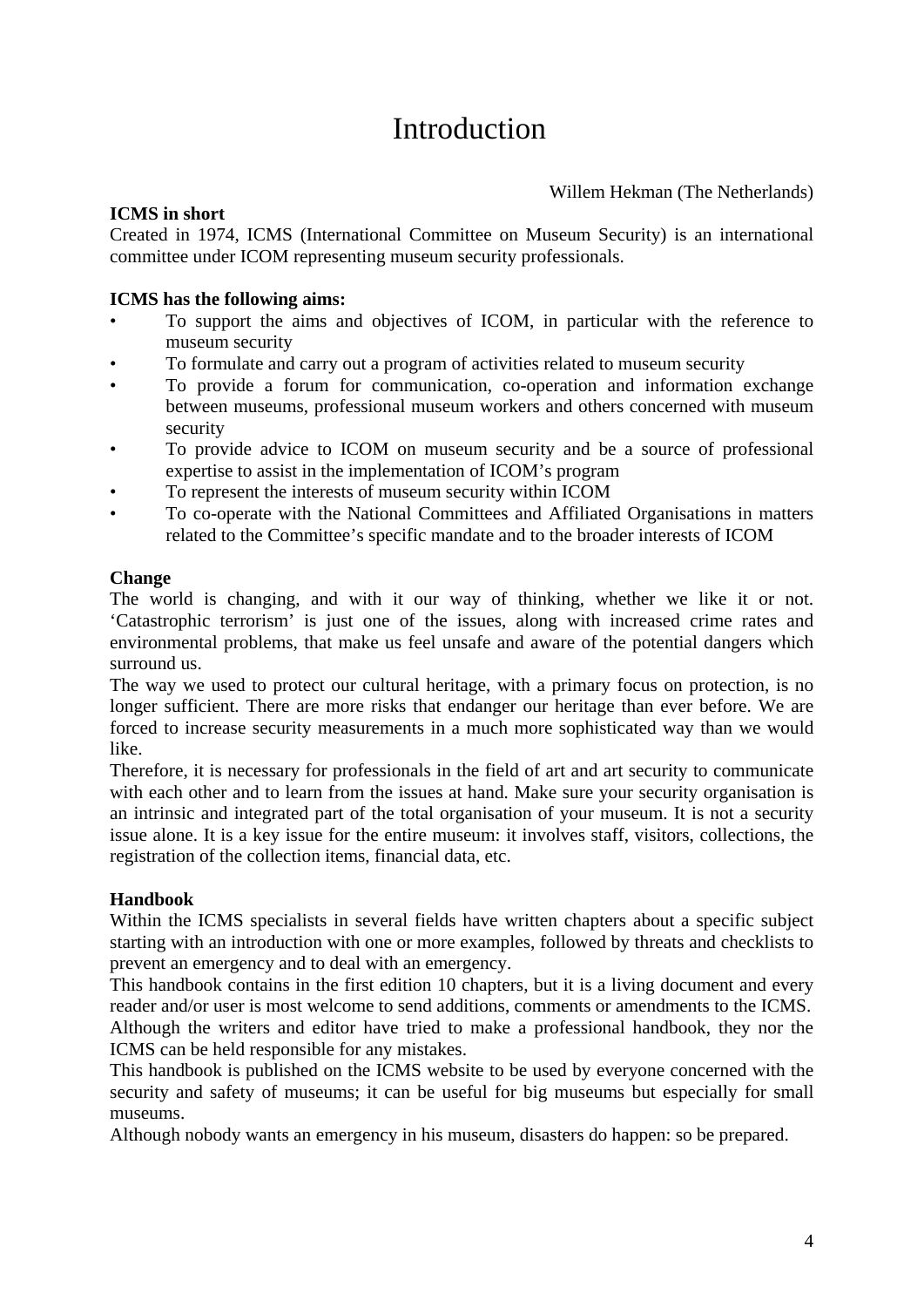# Risk analysis

Hans-Juergen Harras (Germany) Dick Drent (The Netherlands) Willem Hekman (The Netherlands)

### **Introduction**

The world is changing, and with it our way of thinking, whether we like or not. 'Catastrophic terrorism' is just one of the issues, along with increased crime rates and environmental problems, that make us feel unsafe and aware of the potential dangers which surround us. These issues affect our way of living and our way of thinking. In this context, we may also reflect on world-wide changes in the field of museum security that have taken place during the last decade.

The way we used to protect our cultural heritage, with a primary focus on protection, is no longer sufficient. There are more risks that endanger our heritage than ever before. We are forced to increase security measurements in a much more sophisticated way than we would like – and here the friction lies. It is one thing to discuss the necessary measures taken on Organisational, Constructional and Electronic security levels (also known as the OCE levels) with colleagues from the security field, but it is quite another thing explaining what is required, in this era of new dangers, to a Board of Trustees, to the museum's director, its curators and conservators, the heads of exhibitions, or other substantive decision-makers in the field of cultural heritage.

Therefore, it is necessary for professionals in the field of art and art security to communicate with each other and to learn from the issues at hand. It is not about right or wrong, good or bad, nice or ugly. It is all about cooperation within a museum and between museums, and to make the most beautiful exhibitions in the most secure way possible.

A few years ago one of the former chairpersons of ICMS, Mr. Bryan Dovey, said:

'It is fortunate that disasters do not occur every day in museums and galleries. The very rarity of them can lead to a situation where we hope for the best and are reluctant to prepare for the worst! Forethought and planning can prevent an emergency becoming a disaster and minimise the injury and damage to people and collections.'

Safety and security are reached with the correct measures in the field of guarding (to watch over an object or person) and protecting (to diminish the danger, violence, threat or damage); these measures are mutually connected and strengthen each other.

The measures are divided in Organisational, Constructional and Electronic levels. The organisation will always be the strongest, but also the weakest link in this chain.



**Security concept**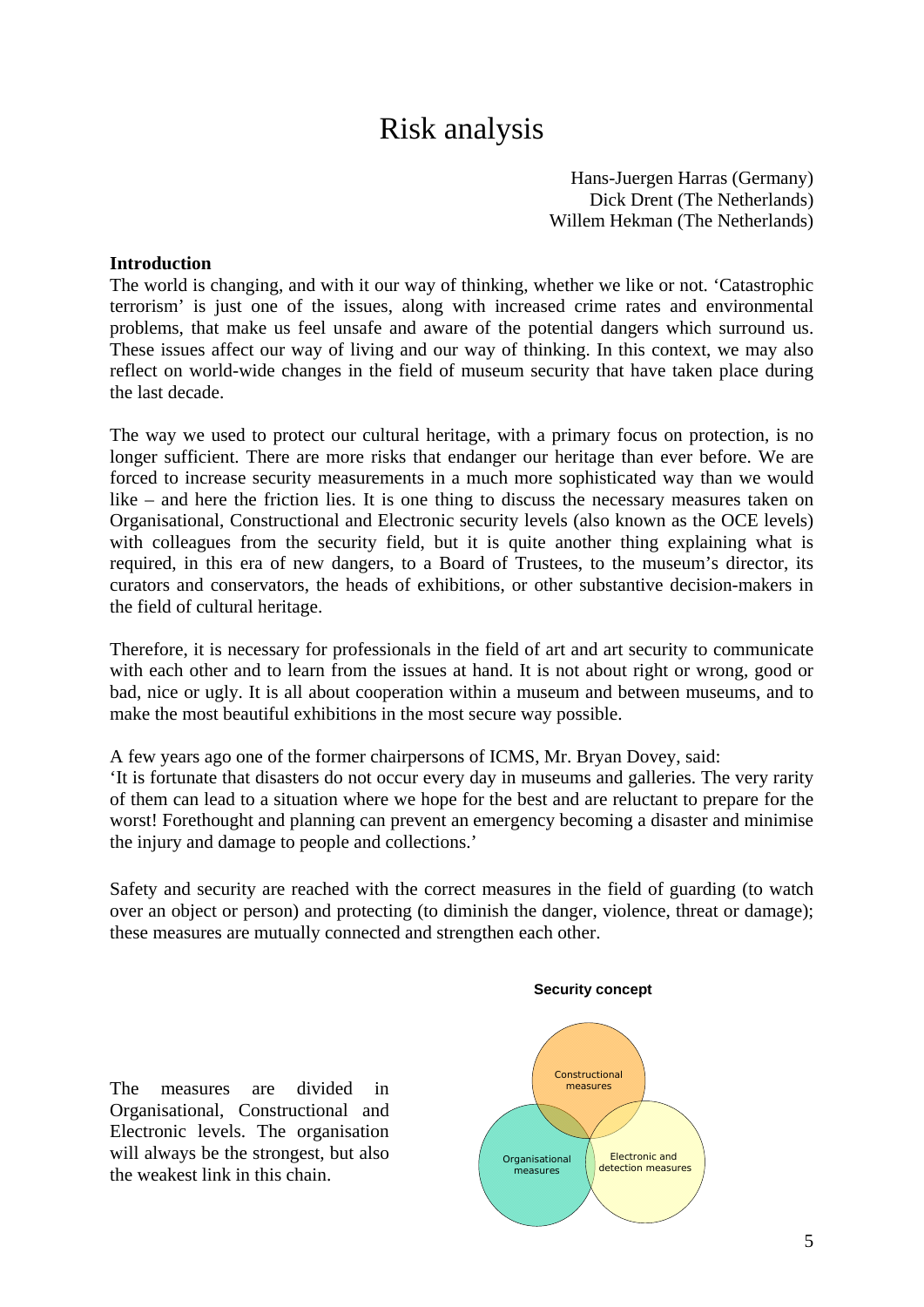### **Analysis of all the risks**

All measures must be based on a thorough analysis of all risks for the cultural institution. This analysis must cover not only the 'normal' risks like theft, vandalism and fire, but also the risks caused by the 'outside world' of the museum, i.e. floods, chemical spills, war and terrorism.

The following steps have to be made:

- risks inventory and assessment
- identification of the protection goals
- constructional and electronic measures to reduce the risks
- organisational measures to reduce risks or mitigate damage in case of a disaster
- preparing and implementing emergency plans
- training museum staff and security personnel

### **Overall guidelines**

There is no standard format to follow for improving your security organisation, as the needs of each institution are distinct. But there is a logical guide to getting started.

In order to achieve a regular, a customised, or even tailor-made form of security that will be an ideal addition to your organisation, the following is recommended:

- Audit your museum as objectively and thoroughly as possible, so that you can see all the risks and loopholes.
- Risks need to be presented to the decision makers (the Board or director); make them aware that it is their problem to solve – you are there to help, if they will let you.
- Make clear what the loss in value would be when disaster strikes.
- Write out potential scenarios as to where and how these risks can occur in your museum.
- Prepare how to deal with the Press in case of an emergency.
- Create measures at the Organisational, Constructional or Electronic levels that will function specifically to prevent or control these risks.
- Present the necessary budget for your recommended measures to the Board. Make sure that you have decided whether your security measurements should be Regular (along standard lines), Customised (with some elements altered for the specific museum situation) or Tailor-made (for unusual situations and museums that require a reinvention of the Regular measures).
- Keep a register of incidents and near-incidents.
- Repeat the evaluation of risk every year. New circumstances, situations, evaluations, and the real-life testing of existing measures can change your view on security. Do not rest on your laurels, but test and re-test, anticipating problems and ways to beat your own security.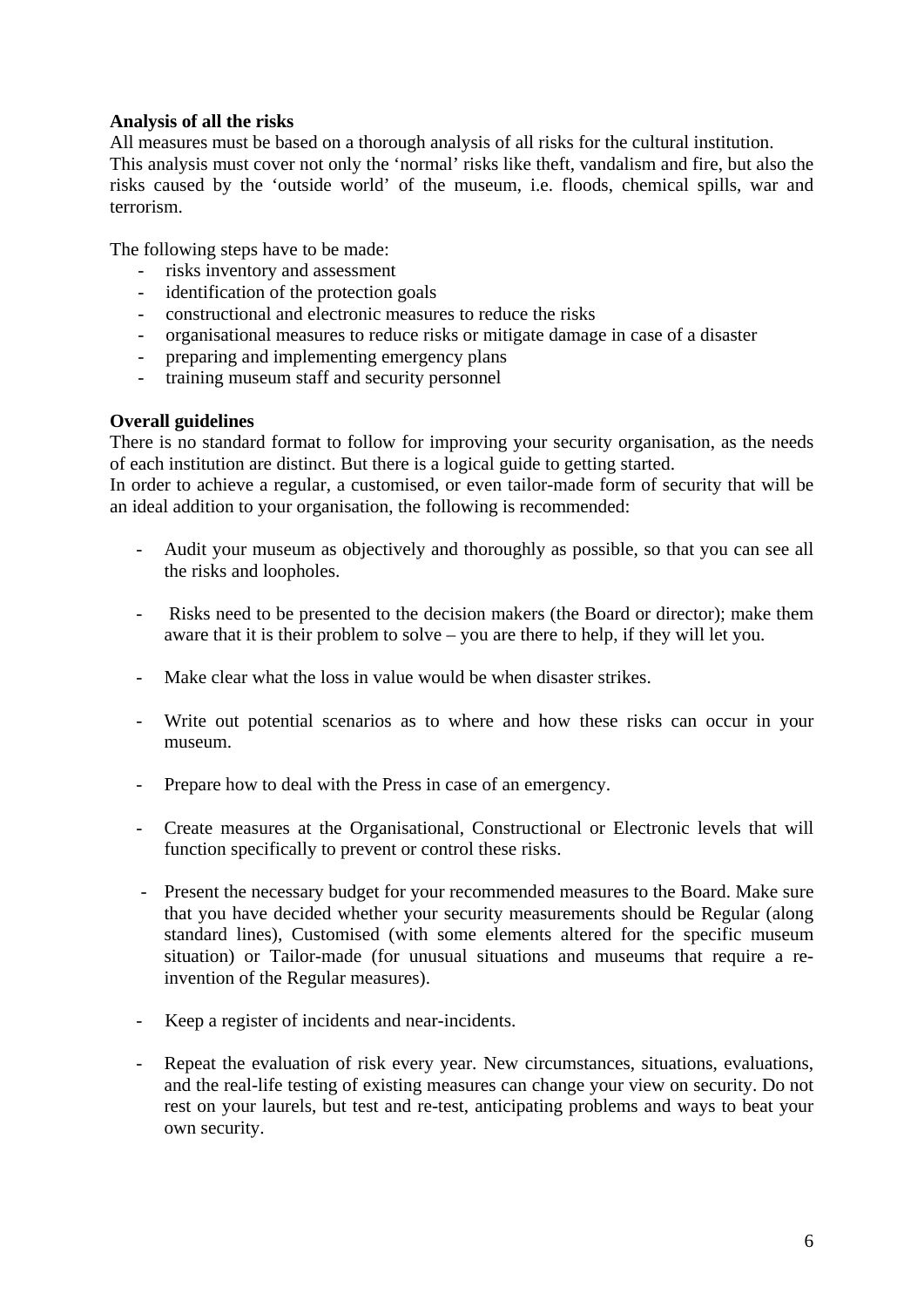- Make sure your emergency plan is up-to-date: check telephone numbers of emergency services, staff, external conservators, etc.
- Start cooperating with colleague museums on security issues; learn from each other.
- Train not only the guards, but also the responsible people in your organisation. Security management training for exhibition managers will give you a profit you would never believe.
- Work on an audit system with colleague museums, and let your museum be audited by a colleague. No one will be better at finding loopholes in your security than a security director at a nearby museum. You can help each other to improve your respective museums, and make each other's jobs easier. This a safe and inexpensive way to test your security measures.
- Do not be too shy or too proud to get help and advice from colleagues.
- If you work in a large museum: establish a Research & Development section within your museum, specifically for security and facility management.
- Make sure the position of the Security Manager is well placed within in your organisation, preferably directly under the director or business-director.
- Involve in your preventive measures the protection of the collections and of the registration of all the objects, and organise the aftercare for the objects after an emergency.

### **In summation**

- Make sure your security organisation is an intrinsic and integrated part of the total organisation of your museum. It is not a security issue alone. It is a key issue for the entire museum: it involves staff, visitors, collections, the registration of the collection items, financial data, etc.
- There must be a balance between the Organisational, Constructional and Electronic measures.
- There is never a state of perfection, you can always improve.
- Improve your organisation: plan, do, act, check.
- Organise training and drills.
- Be prepared!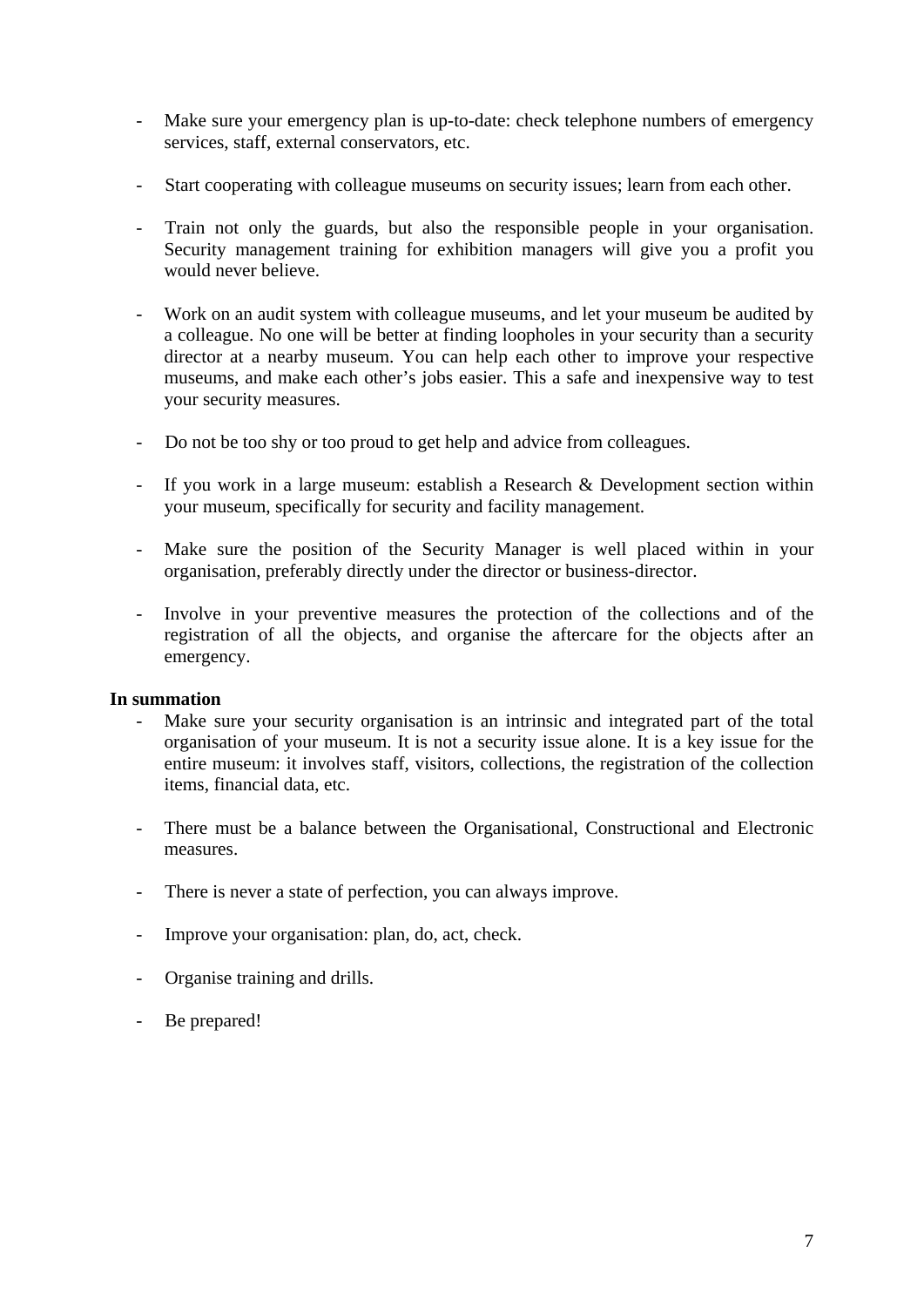# Vandalism

Hanna Pennock (The Netherlands)

### **Introduction**

In the Fifties the famous Dutch poet Lucebert (1924-1994) wrote a poem of which one line is frequently quoted: 'Everything valuable is without defence'. If we look at the long history of art, we find many examples that support this statement. The motives are often political or religious. $<sup>1</sup>$  $<sup>1</sup>$  $<sup>1</sup>$ </sup>

Also recently many acts of vandalism shocked the art world. Only a few years ago a 69 year old man sprayed a chemical substance on *The Celebration of the Peace of Münster* by Bartholomeus van der Helst, one of the top paintings of the Rijksmuseum in Amsterdam.<sup>[2](#page-7-1)</sup>



Luckily only the varnish was damaged, thanks to immediate action of one of the guards. Previously this man had attacked some 165 works of art in Germany; he was in psychiatric care for many years, but in the end he was sent away as untreatable.

Especially modern art is liable to become a victim of vandalism, because the price is high and 'a 4 year old child could have painted it'. In 1986 a Dutchman attacked with a Stanley knife Barnett Newman's colour field painting *Who's afraid of Red, Yellow and Blue III* in the Stedelijk Museum in Amsterdam. Four years earlier, another version of this painting, *Who's afraid of Red, Yellow and Blue IV* in the National Galerie in Berlin, was hit by a student. The weapon he used was part of the barrier that was placed to keep distance from the painting. When the Amsterdam painting was restored, the Dutchman came back in 1997 to damage it again – since it was not exposed at that moment, he took another painting from Barnett Newman, *Cathedra*, and cut it, again with a Stanley knife. He was angry because the restorer had damaged his 'work of art', he declared afterwards.

1

<span id="page-7-0"></span><sup>&</sup>lt;sup>1</sup> See for example M. Egaña (ed.), *Du vandalisme. Art et destruction*, Bruxelles 2005, and D. Gamboni, *The Destruction of Art. Iconoclasm and Vandalism since the French Revolution*, New Haven / London 1997.

<span id="page-7-1"></span><sup>2</sup> Credit: Rijksmuseum Amsterdam (The Netherlands)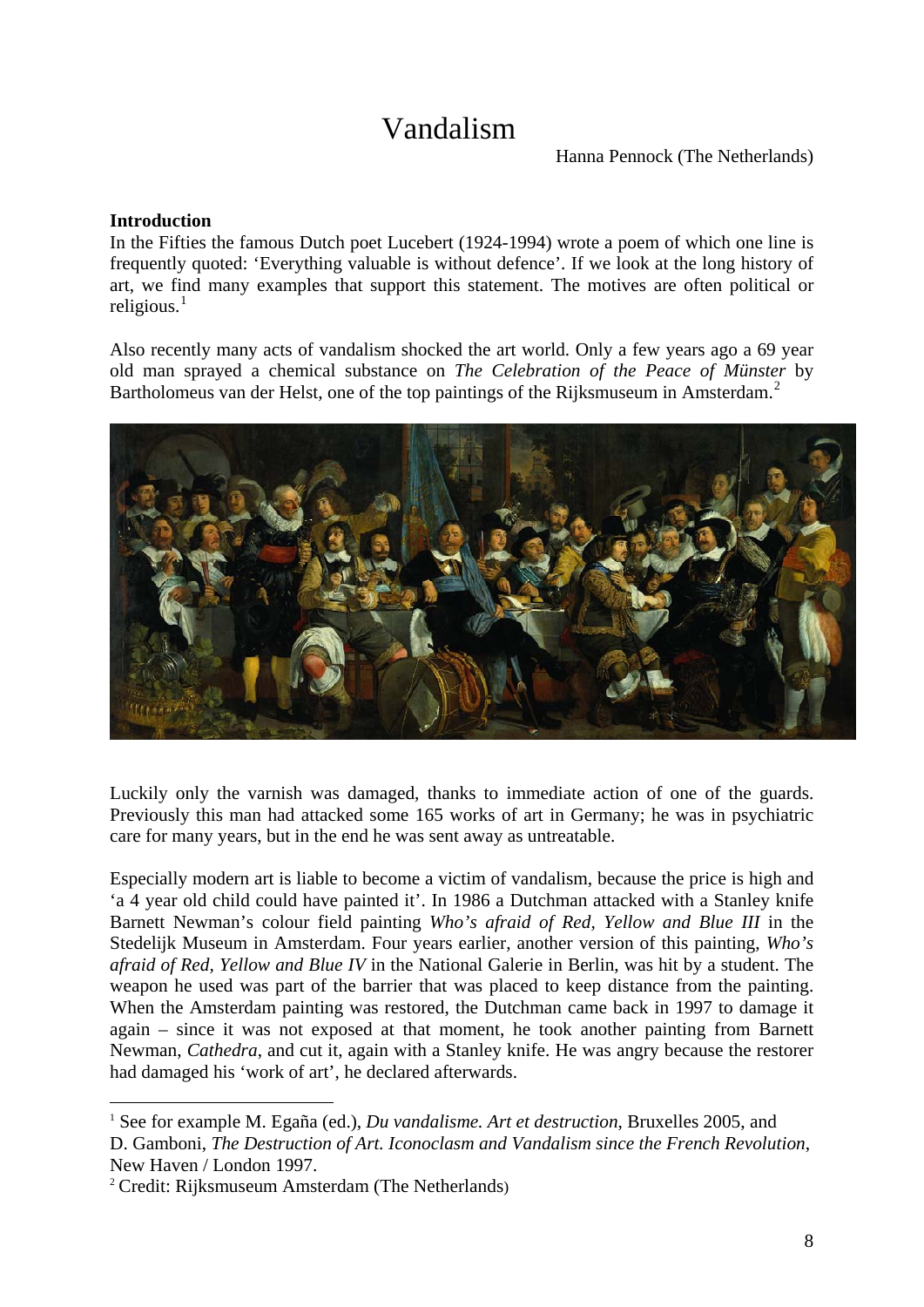These are most painful examples of vandalism. But then there are all these curious visitors who cannot limit themselves to looking only: 'Let me touch it', 'Let me knock on it', 'Let me kick against it'. We cannot refrain from touching objects – apparently we need a tactile contact to support the visual perception, as a means of verification.

A quite different category is pure 'fun'– from my own observation I can mention two sticky examples: chewing gum under the rack in the Prisoner's Gate in The Hague and on a medieval altar piece in the Museum of Religious Art in Utrecht.

### **Definition**

Vandalism is a deliberate act to damage an art object.

### **General**

It is true: art is without defence. But there are many ways to come to its rescue and protect it. The starting point is to make a risk analysis.

The questions a museum should ask, concern 4 categories of vandalism of which the first is the most serious:

- 1. vandalism based on political, ethnic or religious motives
- 2. vandalism based on anger or confusion
- 3. vandalism based on 'fun'
- 4. vandalism caused by ignorance

Keep in mind that the organisational part of prevention and action is of utmost importance. Make sure that the roles, tasks and responsibilities are well defined, and train at least twice a year. This does not necessarily have to be a real training: discussing an imagined attack in a round table meeting with the staff involved, is very useful as well.

### **Possible threats**

- religious and political issues in connection with your collection
- modern art can be a provocation
- an ex-employee who might take revenge
- arson
- neglect, insufficient maintenance of the collection and building can invite acts of vandalism
- groups of visitors, especially young ones
- public touching the objects
- a rigid design(er) of the exhibition
- an ill placed object

### **Checklist (preventive)**

- be aware which objects might provoke an act of vandalism
- be alert on religious and political issues
- in buying a ticket the visitor agrees with the museum's conditions; make your conditions clear
- observe individual visitors and groups to be aware of their behaviour
- educate your public: explain why they should not touch objects
- bags, walking poles, bottles with liquid, etcetera should be left in the cloak-room
- create physical or visual distance or a barrier between object and public (a rope, glass…)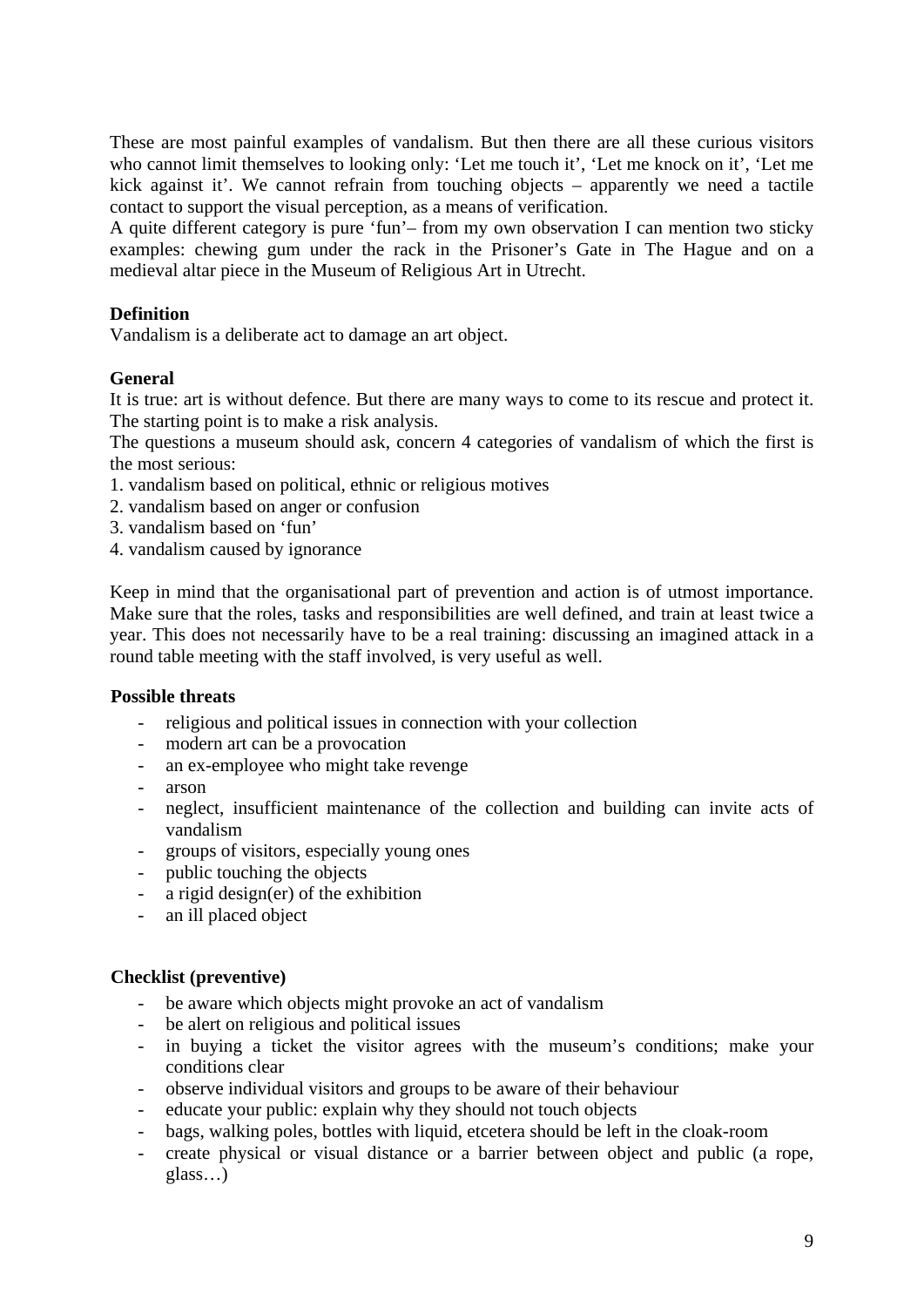- secure small objects
- put fragile, rare and small objects in a show-case, if necessary with safety glass
- check the condition of the objects daily
- keep the surroundings of the building and of the objects clean to avoid graffiti
- keep the surroundings of the building clear to avoid arson
- give teachers an instruction and make them responsible too
- accompany groups when necessary with two persons, one in the rear
- light the area at night
- train your guards in recognising suspicious behaviour
- train your guards in responding appropriately to an act of vandalism (towards the perpetrator and to save the object)
- if possible, install CCTV and be sure of the follow-up
- if possible, install an alarm system on the objects or show-cases and be sure of the follow-up
- make a list of responsible staff members such as head of collection, curators, conservators, with their phone numbers, and know where to find it
- make a list of phone numbers of external conservators and know where to find it
- keep an incident register and analyse the incidents
- when an object in the exposition might provoke an act of vandalism, have a stationary guard near the object during the opening hours

### **Instructions (during the event)**

- protect the object from further damage or danger if necessary
- warn the head of security, according to the procedures
- warn the head of collections or the conservator, who has to decide what to do with the object
- if a substance is sprayed on the object, keep if possible the container to know what the substance is
- keep visitors at a distance
- if possible clear the room
- stay with the damaged object
- when a chemical substance is used: take precautions for your own safety because the product may be toxic
- don't touch the object if that could cause further damage
- don't wipe out any traces that can be of use for the police
- if the offender is still in the museum, avoid escalation; stay calm
- avoid any risk people and the objects are more important than arresting the offender
- if you can arrest the offender, let two persons stay with him
- call the police and give notice of the attack
- make pictures of the damaged object and the situation
- make a detailed description of the incident for your files and use it in the next risk analysis
- if the press is involved, only the director or the head of the communication department should be spokesman, according to the procedures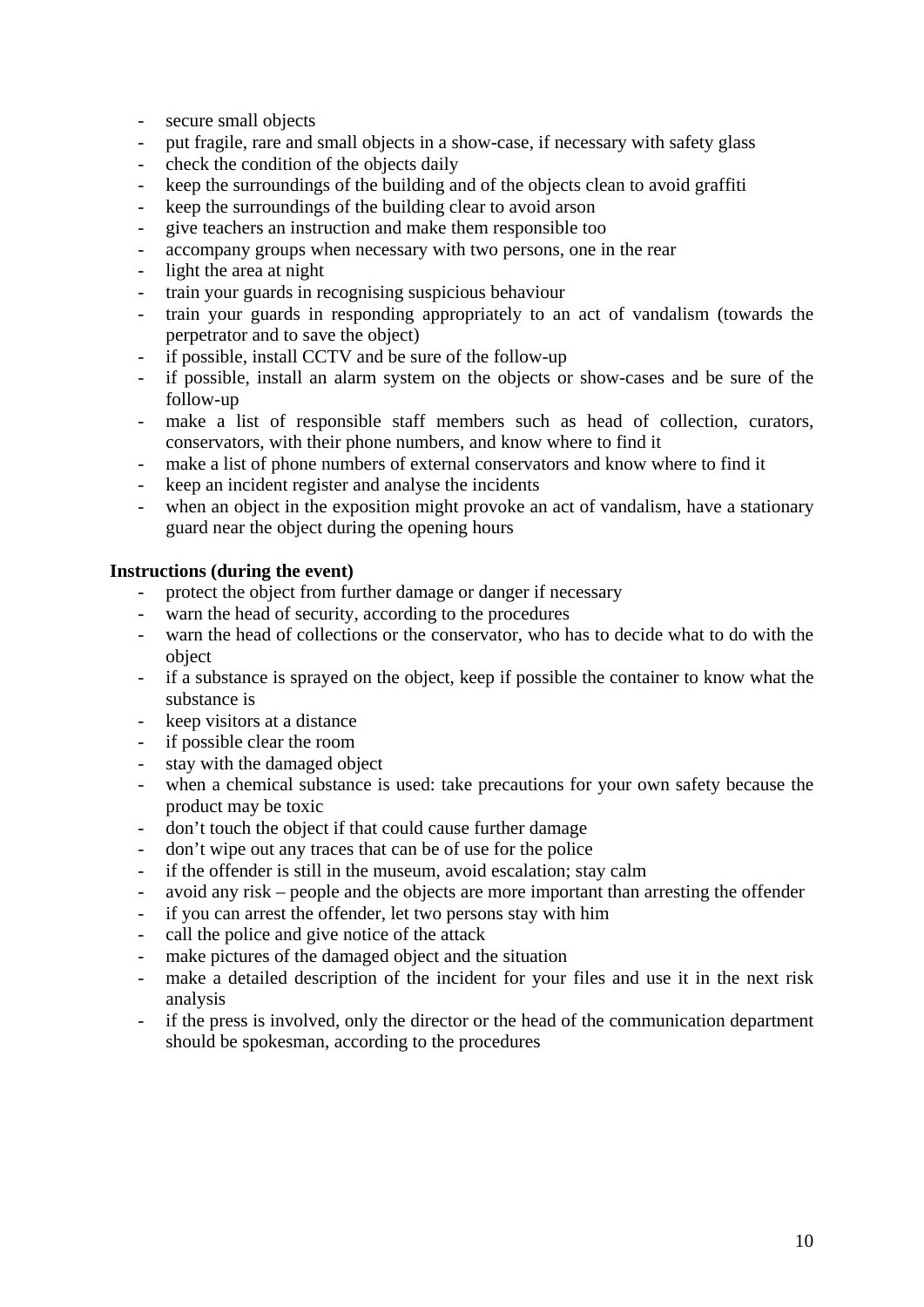# Theft

Pavel Jirásek (Czech Republic**)**





**Photo: National Institute for Heritage Conservation** Photo: National Institute for Heritage Conservation Church in Velvary – in the 70's and 2000

### **Introduction**

On December 24, 2005, at 11:00 hours, the operator in the central control room registered a defect in the wire of the glass break detector on the second floor of the Klementinum, the main building of the National Library of the Czech Republic. In this historical building are kept the most significant books and documents for the history of Czech lands, like medieval manuscripts, codices, bibles, and chronicles.

In the building are also the offices of the director and top management of the library. The electronic alarm system of the library is rather complicated, because of the 17th century character of the building. The building is located in the center of Prague nearby Charles Bridge and the old town square. It is a complex of several facilities: the library itself, in the so called Mirror Chapel, two churches and an observatory. They are all national listed monuments in the heart of the Old Town.

Back to the case – usually any technical problems, which are not crucial and appear on Christmas days will be solved after the holy days. Fortunately this was not the case. The service staff was clever enough to call the emergency technical service of the specialized company responsible for the electronic alarm system of the library. A technician came immediately and found that the wire going from the connection box to the detector was cut. Because Christmas Eve was not the best time for a general change of the wire (it was partly installed under the preserved parquet), the technician decided to repair it temporarily. So he connected the glass break detector using an separate wire and made the alarm system complete.

At 2:00 hours a.m. on December 25 the mentioned detector reported a broken window. The city of Prague was sleeping but not the security personnel in the library. The alarm system sent the signal to the central control room and switched on the CCTV. The library is connected to the State police monitoring the center of Prague. Unfortunately the Police came too late to catch the intruders but they left all the equipment like pneumatic hammers etc. in the library and left like bad movie gangsters over the roofs. This intrusion is still under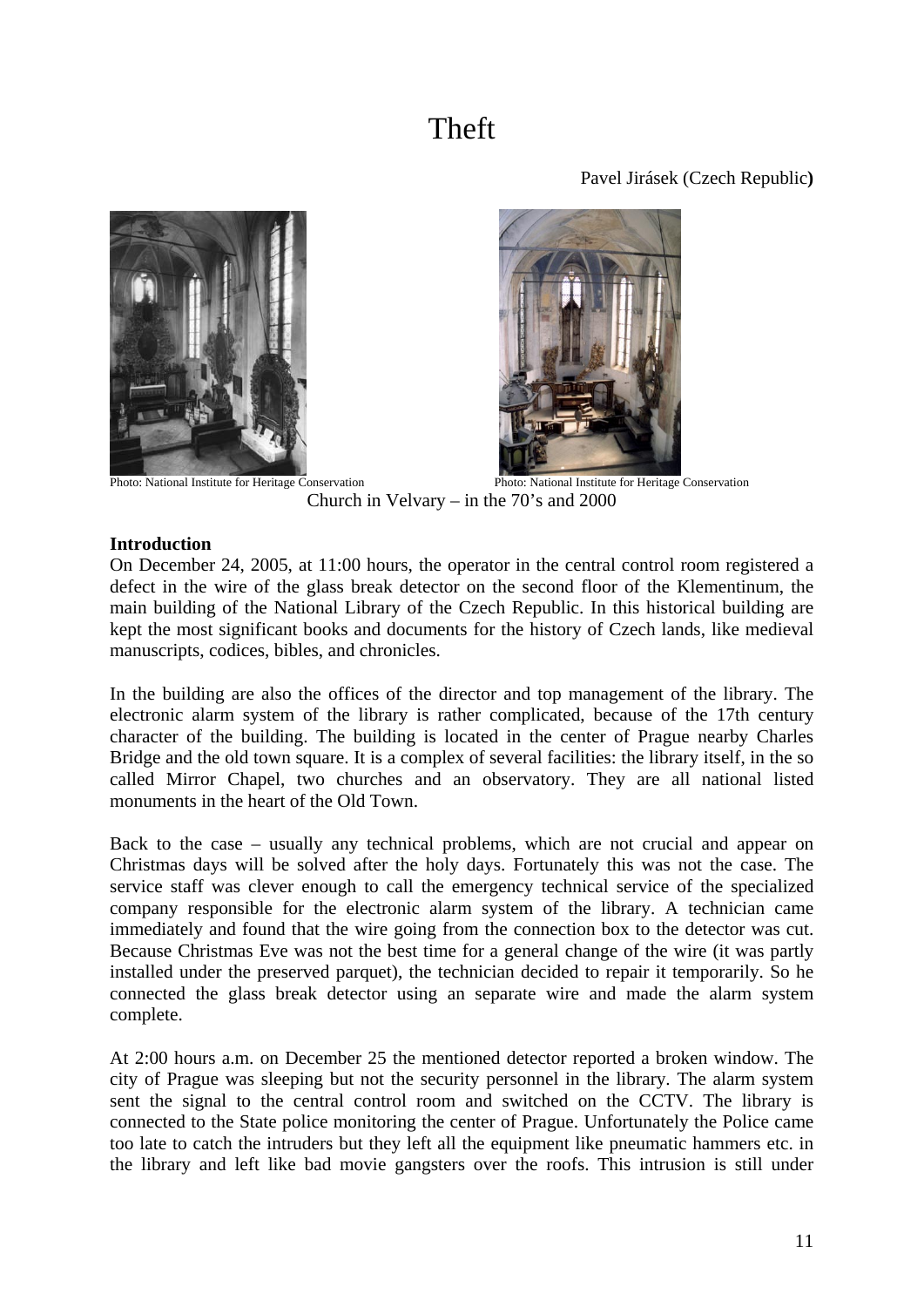investigation. The connection between the criminals and a member of the library staff seems to be more than clear.

This example shows us the aspects of the present situation in the protection of cultural goods and also the advantages and weak points of such systems. Thefts are still the biggest threat for cultural heritage institutions and their collections. And it reminds us the old saying: Security is everybody's business.

### **Definition**

Theft is the act of taking something from someone unlawfully.

### **Threats**

Internal:

- location (especially churches)
- lower number and activity of church oriented communities (churches)
- decreasing number of priests (churches)
- bad state of museum/institution building
- inadequate security of objects on display
- visible location of depositories
- low possibility of perimeter control (trees, other buildings)
- non existence of electronic alarm system
- non existence of access control system
- non existence of CCTV
- low quality of guards
- low quality of security system of an institution in general
- low salaries in museum
- low quality of documentation on the collections
- low quality of organizational measures dealing with collection protection
- lower level of internal communication
- lower level of external communication with intervention forces
- longer intervention time than needed

### External:

- monetary value of cultural goods, especially works of art
- existing illegal art market
- open borders
- speed of transport means
- different legislative measures in different countries
- non acceptance of international treaties in both developing and developed countries
- religious aspects
- political and social situation

### **Simple rules**

Process of improving the resistance of the museum against theft

- risk identification: analysis of the security situation of the museum
- risk assessment: analysis of the probability and consequences of the threats
- risk evaluation: determination of risk level and its acceptability
- risk reduction: protection plan and implementation of this plan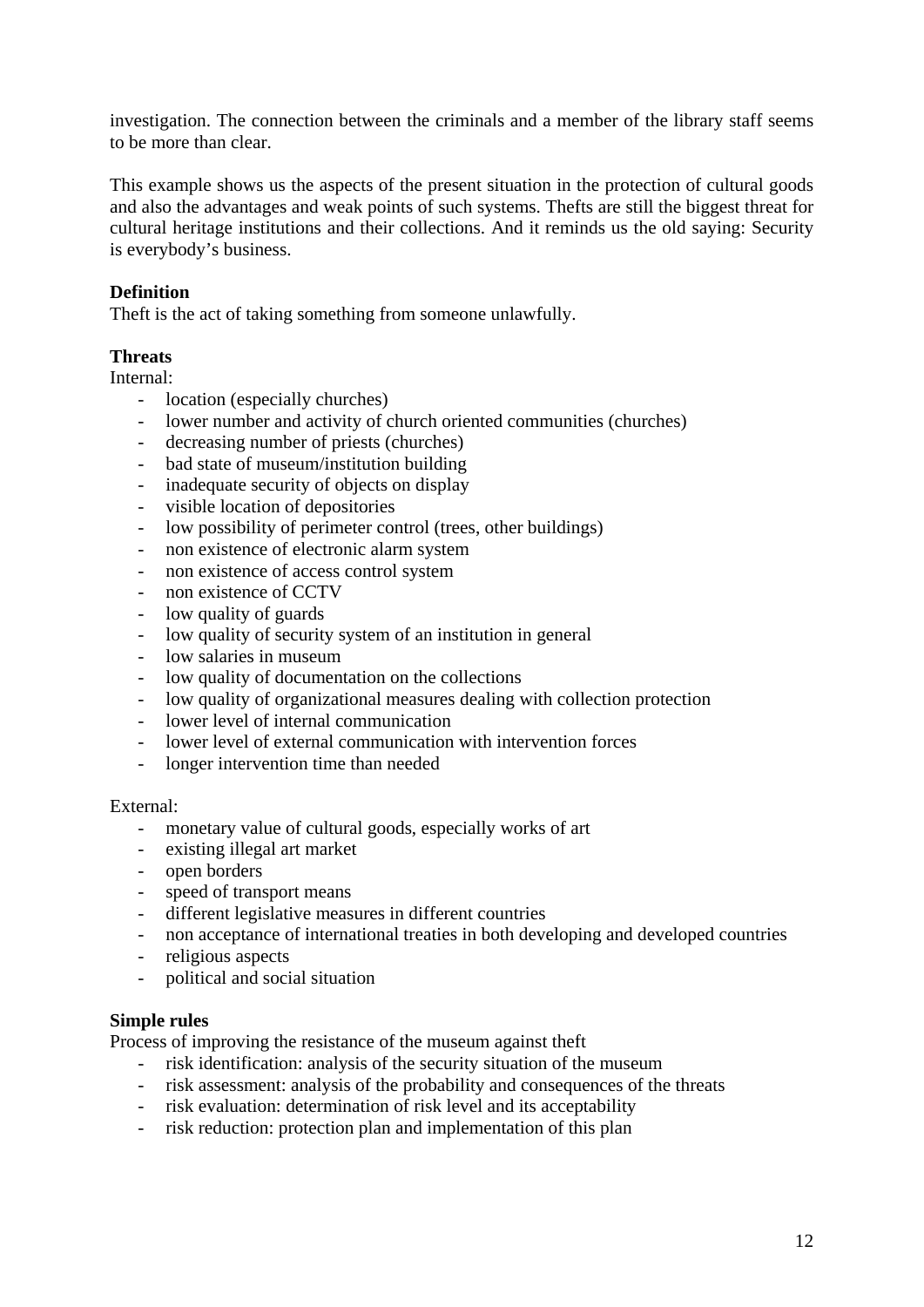### Protection plan

- organizational measures:
	- interdisciplinary task
	- definition of the role of each museum employee
- burglary alarm system documentation:
	- interdisciplinary task
	- cost-benefit analysis
	- maintenance budget

Implementation of the protection plan

- interdisciplinary task
- needs of cooperation with suppliers:
	- mission of the museum: protection and presentation of cultural heritage
	- mission of production companies: profit

Tools of the implementation of the protection plan

- system of organization of guards
- organizational measures concerning the behavior of the staff and visitors
- intruder detection system
- access control system
- closed circuit television
- internal communication and reporting of emergencies
- internal and external lighting
- transmission of alarm data from the monitoring center to the relevant intervention forces
- textual and visual documentation of cultural objects, their registration and entry in the inventory

### **Checklist**

1

Long term business

- provide risk analysis continually
- inspect the state of the buildings
- keep the emergency plan up-to-date
- maintain cooperation arrangement with the police at the relevant level (local, municipal, county, state)
- maintain an insurance agreement (if available according to the policy of the institution)
- create specific emergency instructions for all the staff, but differently according to the function of an employee
- provide a continual SWOT analysis<sup>[3](#page-12-0)</sup> of your institution for emergency preparedness

Everyday or periodical business

- observe suspected visitors (taking pictures of windows, doors, alarm system components, …)
- inspect all the alarm and transmission systems daily and deeply in recommended periods
- check all the transport means going inside and outside the institution
- check the goods carried by the guards before and on duty

<span id="page-12-0"></span><sup>&</sup>lt;sup>3</sup> SWOT is a method to analyse the Strengths, Weaknesses, Opportunities and Threats of an organization.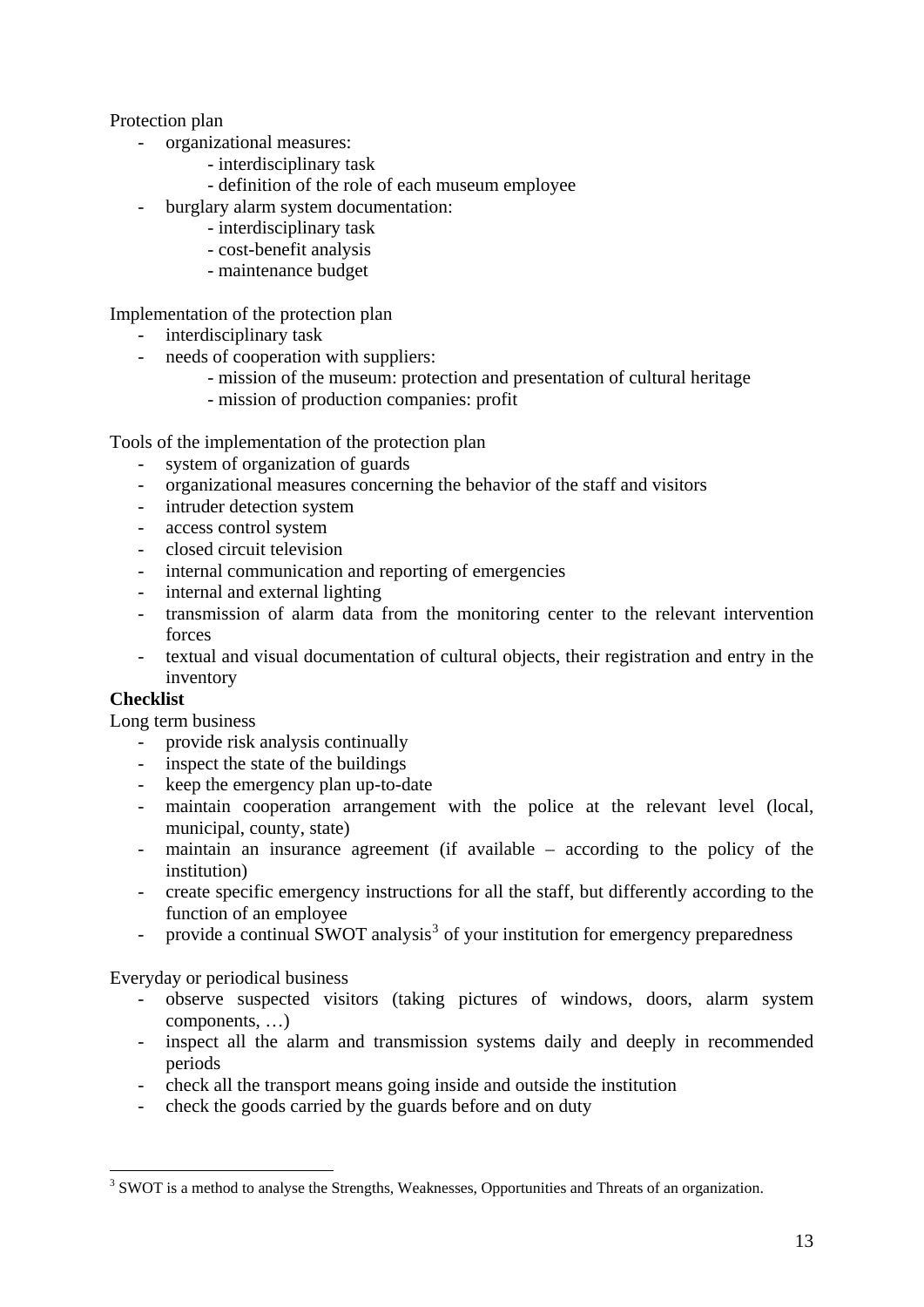- before employing personnel conduct a background investigation including a criminal history check
- check the behaviour of and accompany contractors
- train all the staff for emergency situations theft
- secure all the objects on display, using individual or collective means for the object's security
- use properly equipped showcases
- check the perimeter of the building
- provide an access control system for the employees to depots, special important areas and showcases etc.

### After the theft

- close the affected area
- monitor and record all visitors and staff by using CCTV (if available)
- report the theft to the local police immediately
- safeguard all theft documentation (video record, central unit data memory)
- report the theft to the director of the institution
- provide the police with all relevant documentation, incl. photographs of stolen objects and written information according to national and international standard, for example Object ID, go to <http://icom.museum/objectid/checklist.html>
- provide customs with relevant documentation
- check the police for the declaration of a national or international investigation
- notify the insurance broker (if the object was a subject of insurance)
- cooperate with private companies like Art Loss Register or others
- provide relevant associated institutions with relevant documentation (local museum association, ICOM, ...)
- cooperate with antique dealers if possible
- report progress and actions to the director of your institution regularly



Photo: Pavel Korda

#### **Note**

Check also many other practical advices written in:

*Collection Theft Response Procedures* (Huntington Library and The Getty Conservation Institute, [https://www.getty.edu/conservation/publications/pdf\\_publications/theftresponse.pdf\)](https://www.getty.edu/conservation/publications/pdf_publications/theftresponse.pdf) *Running a Museum* (ICOM 2004, ISBN 92-9012-157-2, [http://unesdoc.unesco.org/images/0014/001410/141067e.pdf\)](http://unesdoc.unesco.org/images/0014/001410/141067e.pdf)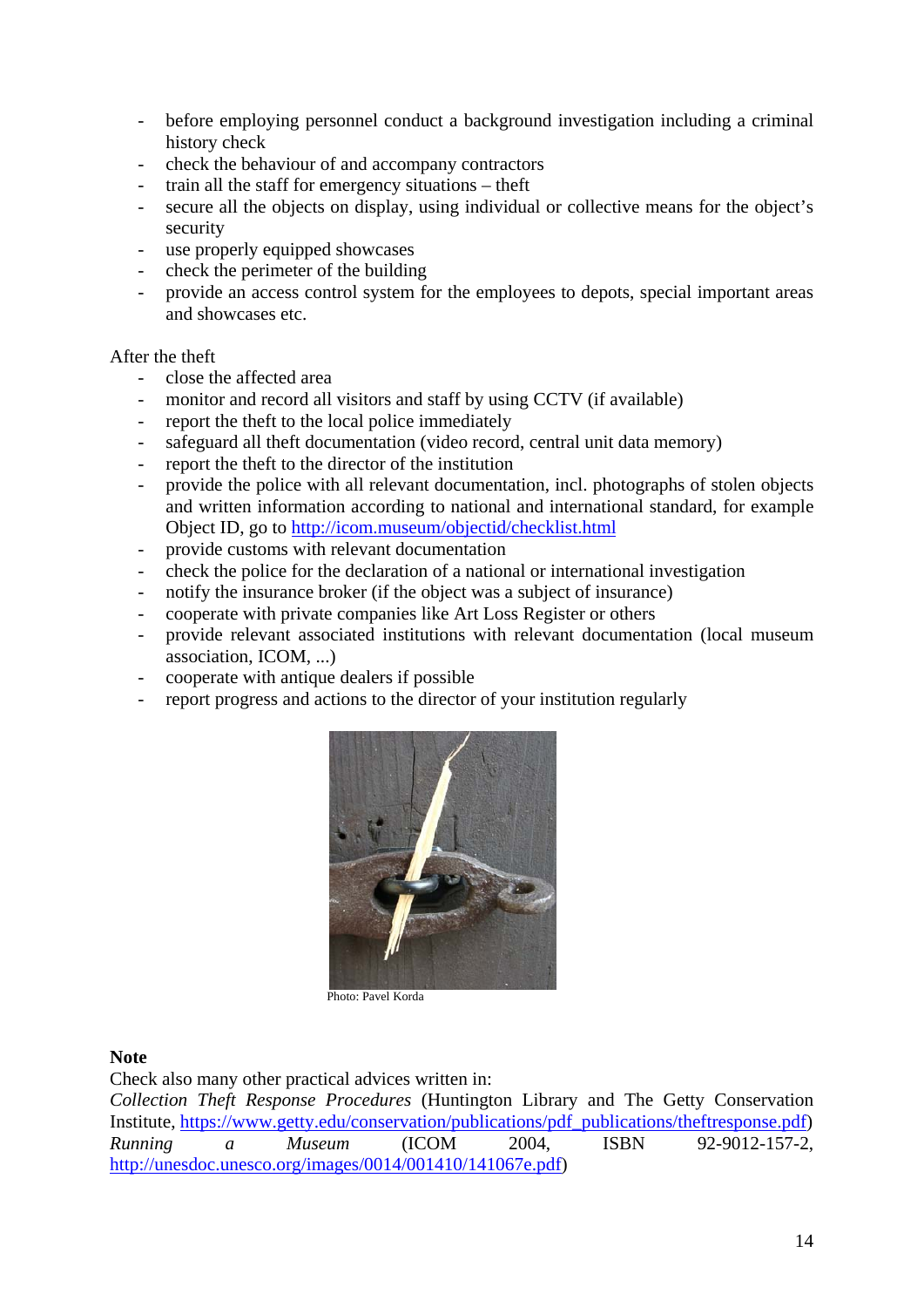Fire

 Carlo Teruzzi (Italy) Willem Hekman (The Netherlands)



### **Introduction**

### **Forest fires**

As **South Australia** faces quite often the danger of catastrophic fires, this can happen everywhere and may endanger museums in the area and their visitors.

The green arms of the tall forests embrace Melbourne's east. Mostly this large natural area is considered as a beautiful and benign feature, however on scorching hot summer days in January and February each year, Melbourne holds its breath, for a mere wisp of smoke can herald a fiery horror. It can become a death trap for people caught in the path of a bushfire. Several times last century and again in 2009, severe weather combined with drought created bushfires far beyond the capacity of fire fighters to control, claiming life and property.



Victims of a 1939 fire

Credit: Museum Victoria, Melbourne, Australia

In 2009 the Getty Museum in **California (USA)** has been threatened by a forest fire, but the fire stopped at a short distance from the museum. The staff had already started the emergency plan.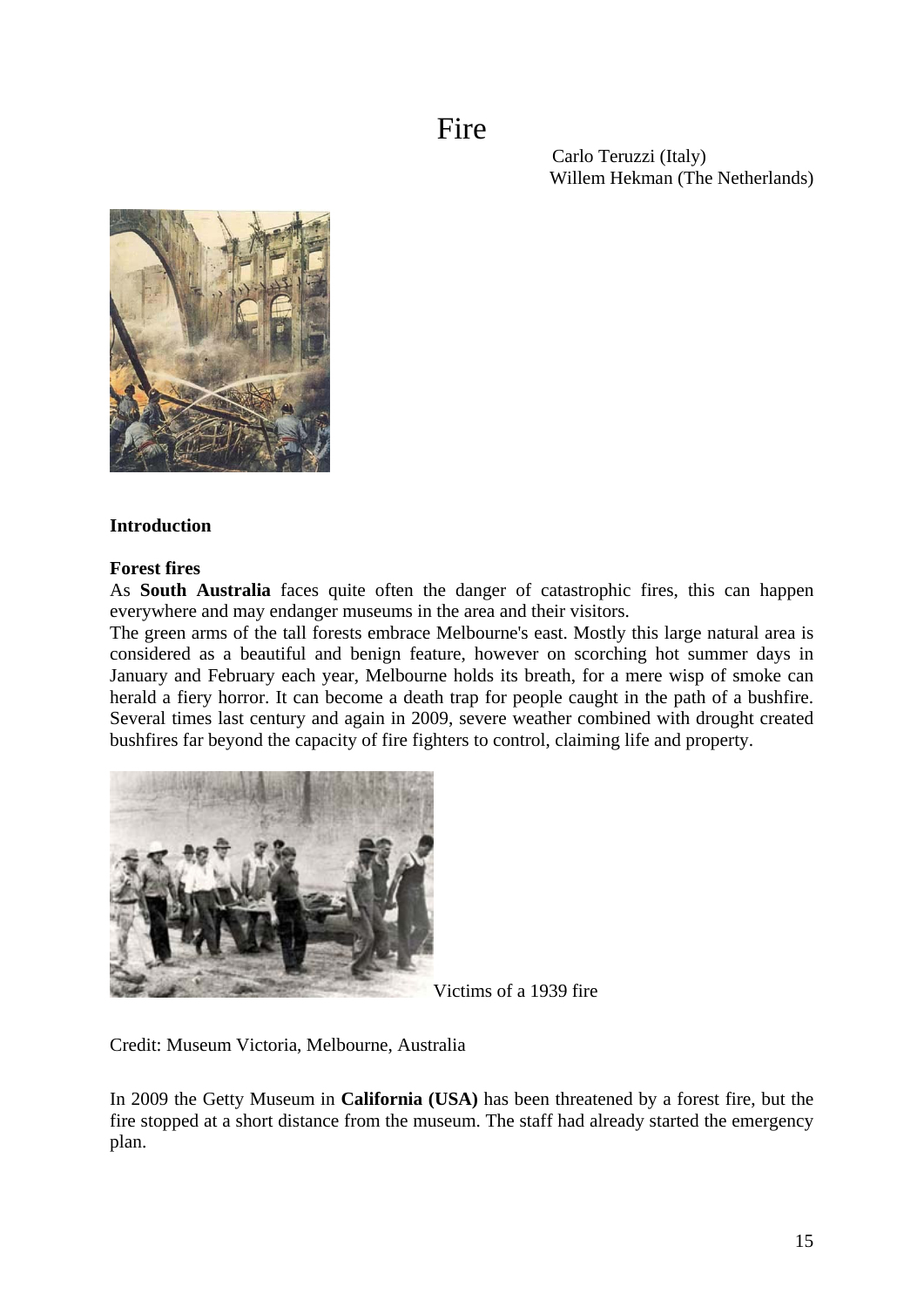### **Fire through electrical problems, smoking, welding, chemicals or other causes**



On August 19, 2009 a fire started in the boiler room of the State Library of **South Dakota (USA)** causing extensive smoke damage to the location. The fire was started by sparks from a concrete saw that smoldered for several hours before the fire was discovered around midnight. Reports state that the structure remained solid but that there

was extensive smoke damage including damage to the collection.<sup>[4](#page-15-0)</sup>

On September 10, 2009 a drunk electrician fell asleep while smoking, starting a fire at Tetriakov Gallery in Moskow (Russia) in the engineering building which is located next to the main gallery. Technical equipment was damaged and the electrician was hospitalized in intensive care, but it was reported that the Tetriakov with one of the most important collection of Russian art from the  $8<sup>th</sup>$  century through the  $19<sup>th</sup>$  was spared from any damage.

On October 22, 2007 welders were working on the roof of the Armando Museum in Amersfoort (The Netherlands) and caused a fire to the roof of the museum. When the fire started, nobody was in the museum. The museum had no sprinkler system and burned down completely. The whole collection of paintings by the Dutch painter Armando (1929) was lost.



[Credit: Nu.nl](http://images.fok.nl/upload/071022_148494_2.jpg) 

#### **Definition**

Fire is a chemical reaction of combustibles, oxygen and heat to an extent of (self) inflammableness. Smoke is a sign of an existing fire.

### **Threats**

**Structural** 

1

- building materials
- lack of fire compartmenting
- incorrect width of rescue routes
- lack of fire extinguishing water pipe
- lack of water
- absence of detection systems
- obsolete systems
- proximity of dangerous activities
- lack of air lock security

<span id="page-15-0"></span><sup>&</sup>lt;sup>4</sup> Credit to Bob Combs, J.Paul Getty Museum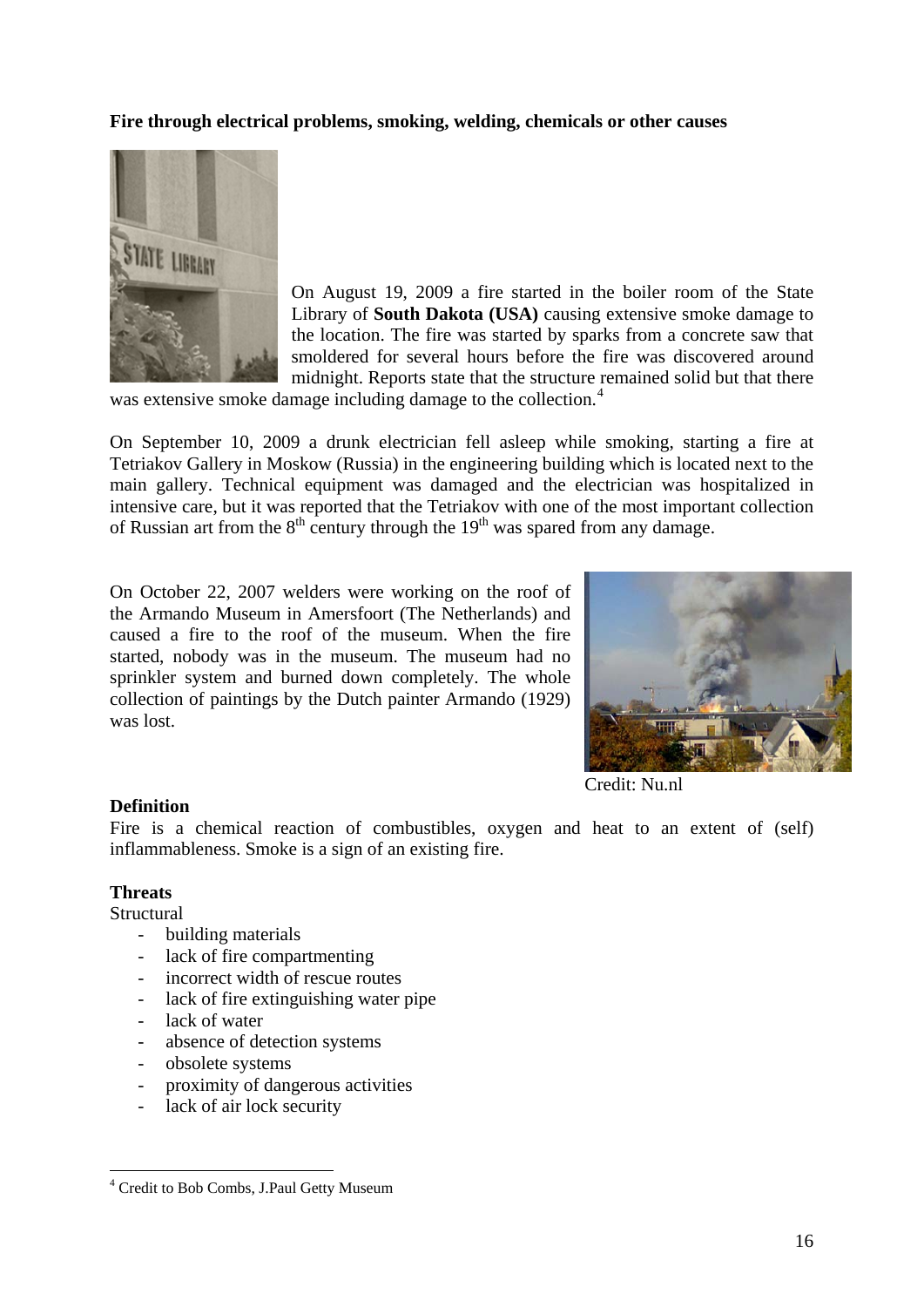### Management

- lack of investigation about proximity of dangerous activities
- lack of respect about security specifications
- lack of compartmenting of dangerous activities
- lack of check service ability of plants
- lack of designation of a fire prevention manager
- lack of editing of fire prevention plan
- utilization of resistance heaters
- forge-welding works
- utilization of patch cord
- permission to smoke in the building
- switching off security system for maintenance
- storage of flammable and/or combustible materials
- obstructed rescue routes
- lack of exact security signs during maintenance work
- no work with open fire without specific safety measures

### Exhibition rooms

- lack of fire detection systems
- lack of warning system
- use of flammable and/or combustible materials
- temporary electrical plants for exhibitions
- excessive crowding
- malfunction of audiovisual equipments
- malfunction of lighting installations
- lack of emergency lighting plant
- incomprehensible security signage
- lack of evacuation staff training
- lack of fire security staff training
- lack of air lock security on compartmenting

Storage and laboratories

- uncontrolled accumulation of storage of flammable and combustible materials in high quantities
- uncontrolled accumulation of waste materials in not frequently used rooms
- flammable and/or combustible materials accumulation of residuals materials
- lack of fire detector plants
- lack of warning system
- execution of dangerous activities and works
- storage rooms for dangerous collections with regards to fire
- presence of dangerous equipments and plants

### **Checklist**

Decision making ability

- Has a manager been identified with the authority to order the evacuation of personnel and the collections ?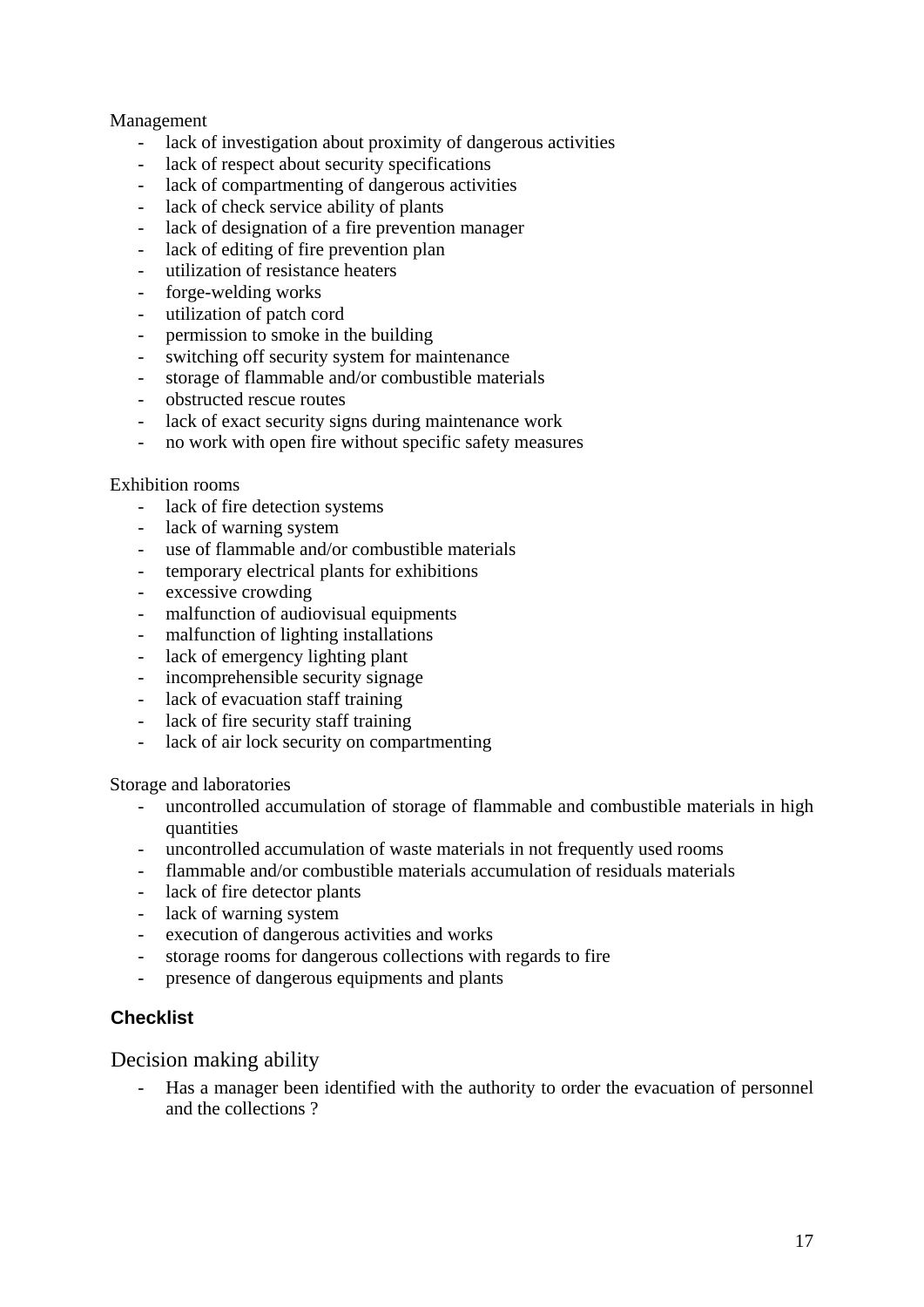## Museum location

- Are there fire risk activities near the museum ?
- Are there easy ways of access to the museum for assistance vehicles ?
- How many ways of access to the museum are there for assistance vehicles ?
- If the streets are narrow, which vehicle can be used ?
- Are there squares or spaces near the museum where you can deposit objects waiting for vehicles to evacuate ?
- Are there spaces fit to store evacuated objects temporarily ?
- If not, are there contracts with private organizations which have got fit spaces to temporarily store evacuated objects ?

### Museum building

- Are there orientation plans and maps with escape routes for each level ?
- Do the orientation plans clearly locate the dangerous rooms ?
- Is there a fire truck connection ?
- Is there an extinguishing water pipe ?
- Is it possible for the fire brigade to enter the building any time without the assistance of museum staff ?
- Are there portable fire extinguishers ?
- Are there sprinkler systems ?
- Are there fire protection systems verified by law ?
- Do the orientation plans exactly show the position of hydrants and portable fire extinguishers ?
- Do the orientation plans show the location of the emergency exits ?
- Are there any fire detection systems ?
- Is there a warning system ?
- Is there a public address system ?

### Emergency organization

Protection of human life

- Is there an evacuation plan for visitors and workers ?
- Is there a security and emergency manager ?
- Is the security and emergency manager always available ?
- Are the emergency staff well trained ?
- Do the emergency staff have written procedures ?
- Are fire extinguishing drills done ?
- When was the last fire extinguishing drill ?
- Is there evacuation signage ?
- Are there works in process that modify the rescue routes ?
- Are the evacuation signs been adapted after changes in the rescue routes ?
- Are the rescue routes free of obstructions ?
- Are the rescue routes well lighted ?
- Are the emergency exits according to the law ?
- Are the emergency exits sufficient to address crowding ?
- Are the emergency exits checked periodically ?
- Are the emergency exits normally locked and opened automatically in case of fire ?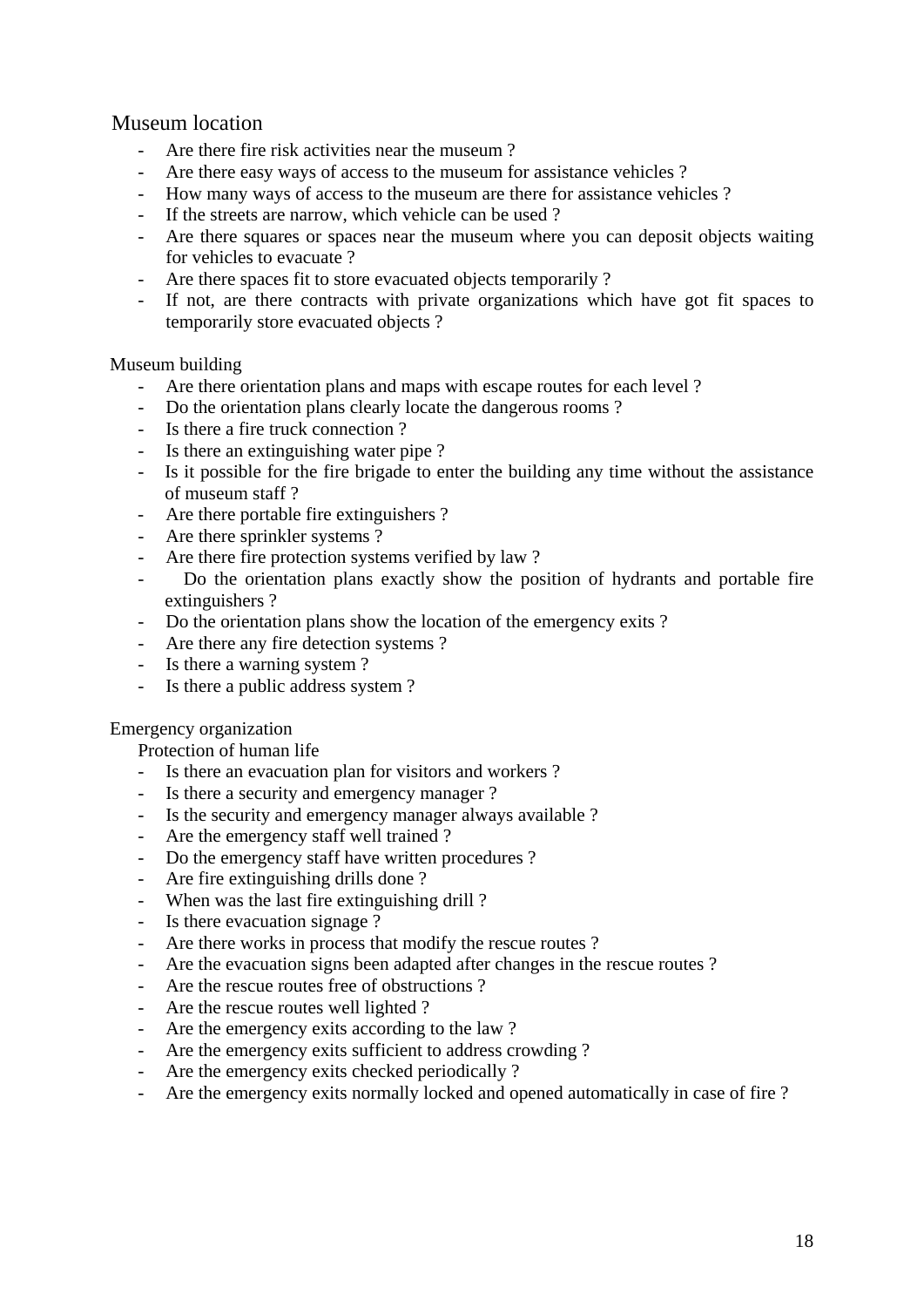- Is the crowding controlled ?
- Is the warning system audible everywhere ?
- Are there works in progress that can take off the warning system ?

Protection of collections

- Is there an inventory of collections that identifies the problems about security, transport and emergency plan for the evacuation of objects ?
- Is there an equipment catalogue for transport of objects to a secure place ?
- Is there an emergency plan for the evacuation of objects ?
- Is there a priority plan for the evacuation of objects ?
- Is the fire brigade involved in the evacuation of the collection ?
- Is the fire brigade informed about the exact location of the objects that are to be evacuated ?
- Are there contracts with private organizations for the transport of objects ?
- Are there contracts with public or private organizations to protect the objects stored outside during charging operations ?
- Is there suitable equipment to evacuate the collections ?
- Are there suitable vehicles to reach the charging areas ?
- Are there materials for the transport of objects ?
- If not, are there contracts with private organizations specialized in the transport of objects ?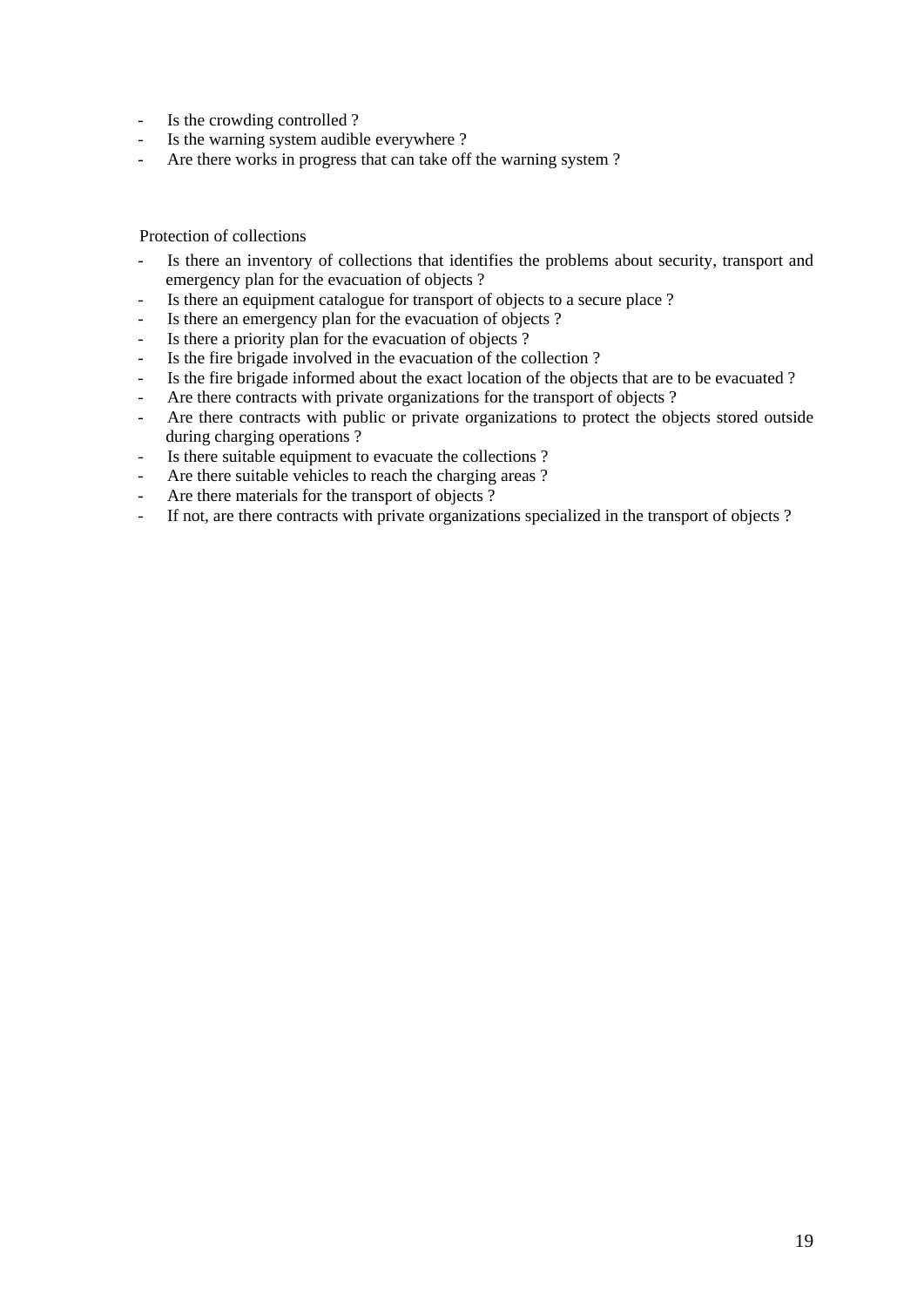# Floods

Michael John (Germany) Pavel Jirásek (Czech Republic) Willem Hekman (The Netherlands)

### **Introduction**

#### **Dresden**

In the second week of August 2002 large areas of Europe were hit by the severest floods to affect the continent in 1[5](#page-19-0)0 years.<sup>5</sup> At the highest point of the flood crisis, the inhabitants of Dresden (Germany) were largely left to their own devices. The authorities were not prepared for the catastrophe, and the selfless intervention by thousands of volunteers contrasted sharply with the lack of coordination on the part of officials at all levels of government.<sup>[6](#page-19-1)</sup>



A week after the apex of the flooding, the main tourist area in the center of Dresden had been largely restored to

normal. However, just a few hundred meters from the center, parts of streets were covered by ankle-deep, stinking mud. Heaps of rubbish had gathered in front of doorways—bicycles caked with mud, broken furniture, cushions, shelves, foodstuffs, mattresses, coverings torn up from floors—all of it mouldy and rotten.

Flood water precautions on the Elbe are also deficient. The existing system of protection, according to the city authorities, is not adequate for a 'century flood' such as that which swamped the city 150 years previously. Their general position was that nothing could have



been done. One could only observe the situation and prepare for evacuation.

'The assembly points must organize themselves. There is no one at the assembly points responsible for coordination. The catastrophe prevention unit will report soon to deploy those willing to help. We thank all those committed people from Dresden and Saxony and their institutions for their readiness to make themselves available at the collection points.'

In other words: there was no advance planning. The

intervention during the floods was improvised under the pressure of immediate circumstances and with measures that often expressed a sense of helplessness. According to a leaflet issued by 'Initiative for Dresden' one week after the onset of the flood: 'Essentially, helpers must organize themselves.'

1

<span id="page-19-0"></span><sup>5</sup> Credit for the article: World Socialist Web Site

<span id="page-19-1"></span><sup>6</sup> Credit for the pictures: State Art Collection of Dresden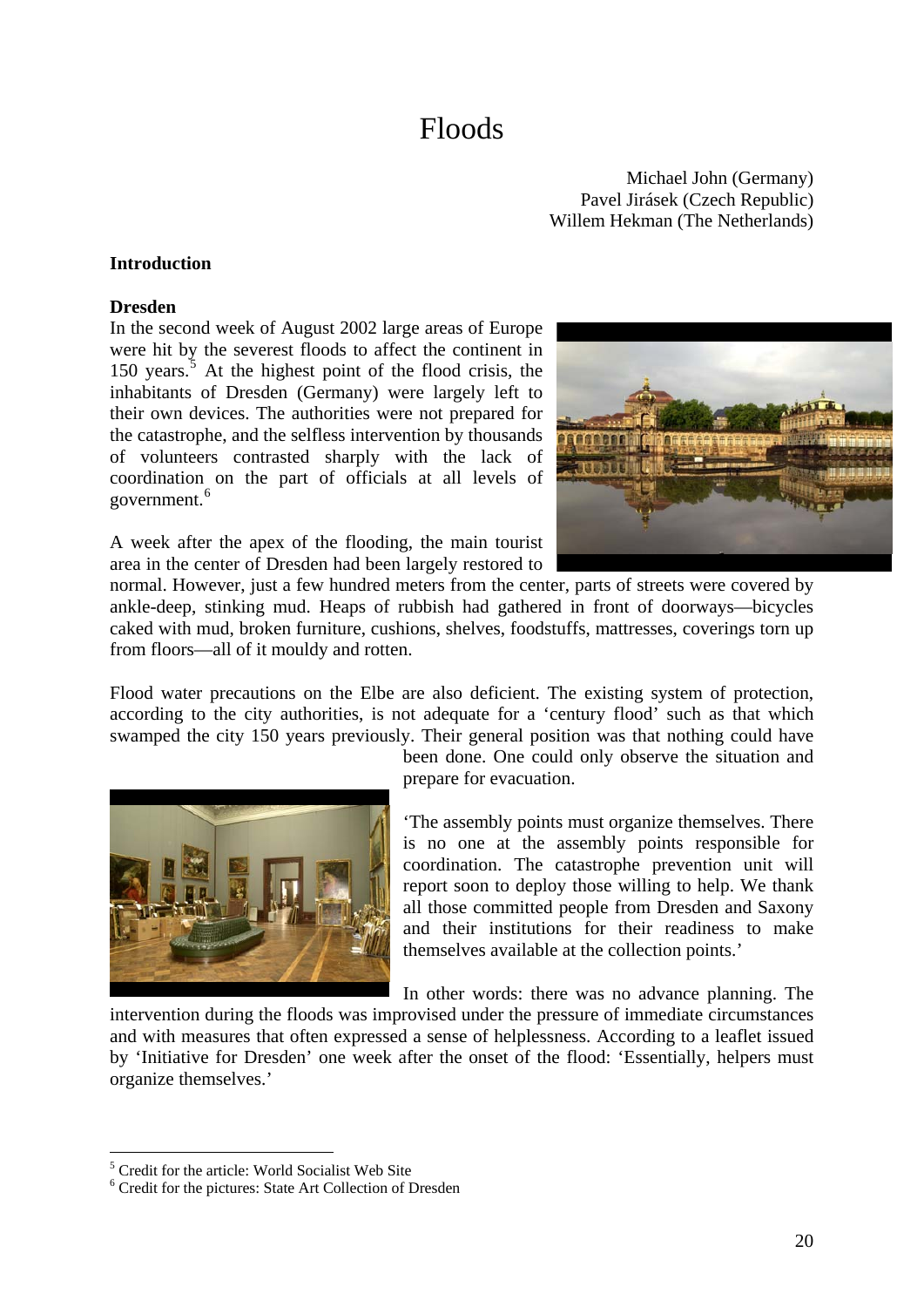It is hardly possible to estimate the long-term consequences of the floods. Along with inevitable environmental problems caused by contamination of water and land, numerous houses are threatened and may have to be demolished.

 'The authorities have told us to clear out our cellars. But how to do it—that's left up to us. They have not even provided us with containers for the rubble yet, and many of us are not exactly young any more.'

'Once the catastrophe starts, there is nothing much you can do. These problems can only be solved by long-term planning and town development. Houses and railways should not be built in riverbeds and river meadows. The only real solution would be to tear down whole parts of the city.'



### **Prague**

This happened in Dresden, but it can happen everywhere, like in Prague (Czech Republic) in August 2002.



Situation in Prague, Floods in August 2002

What could be done?

A museum has an emergency team. All the members (let us say that they were five) come to the museum within 30 minutes. As a matter of fact, hopefully they have been on the alert, when the state of emergency has been announced by the local authorities.

Each of them has a clearly defined range of responsibilities, but their tasks were somewhat simplified by the fact that evacuation of persons, which is always very complicated, was not necessary, due to the fact that the museum was already closed to the public owing to the approaching danger. What more could be done?

Further human forces were again convoked, from among the museum staff or volunteers, of course tried and tested ones. First of all, collections and the most valuable equipment were evacuated – either out of the building or to the upper floors.

Doors and windows of the underground and ground floors were barricaded with sandbags. However, evacuation out of the building was soon complicated by roadblocks, constructed upon an order from the city authorities in various places of the town, but not in coordination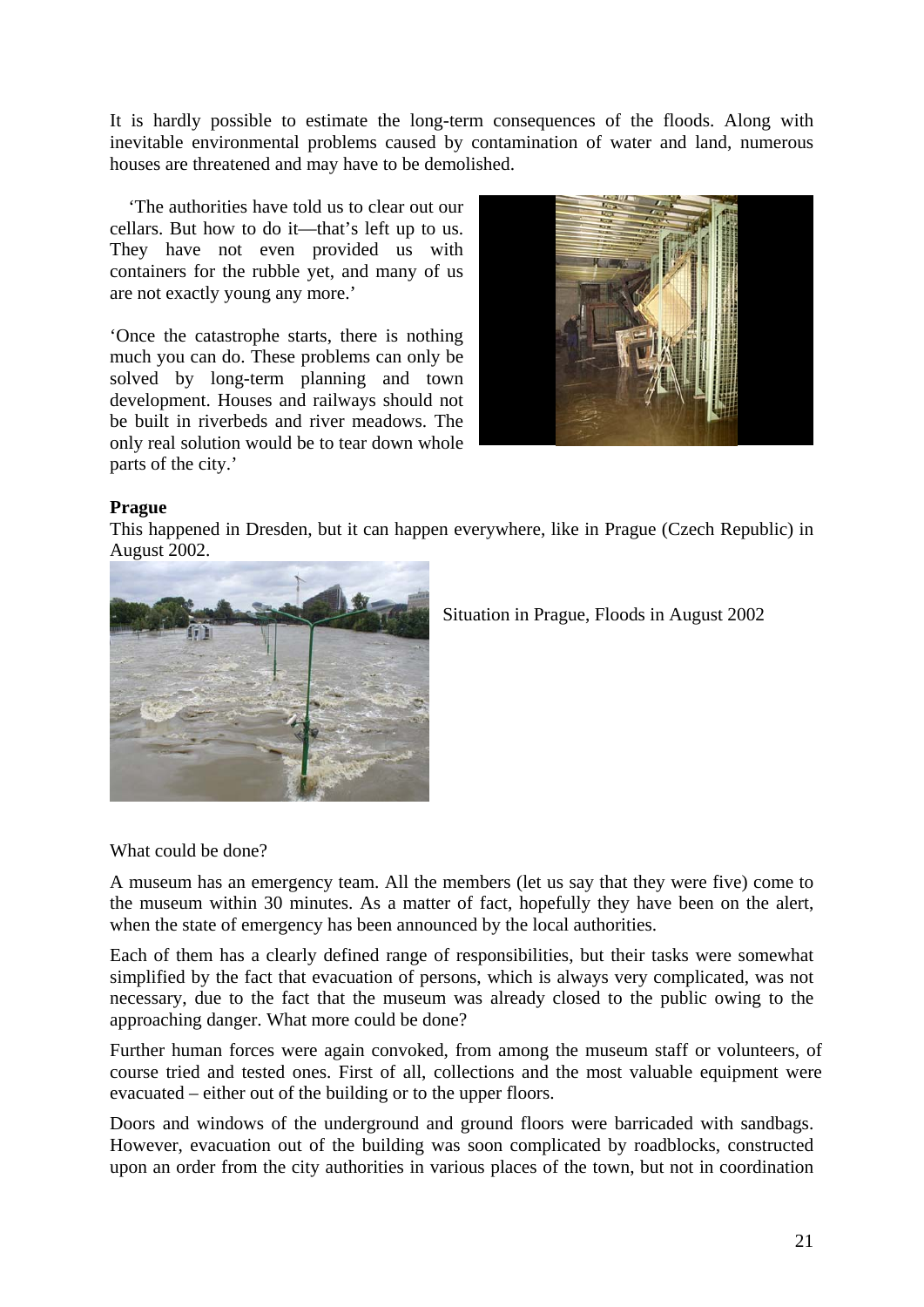with works going on in the museum. Unfortunately, the consequences of this fact were rather disastrous. In a laboratory situated on the ground floor of the building, there was equipment for the treatment of corroded metals, the so-called plasmochemical reduction. It took five hours before two technicians managed to dismantle the equipment, whose value has been estimated to circa 500 thousand USD, and load the parts on a lorry. During that time, the only escape road from the area had been blocked with sandbags, and it therefore became impossible to take the load away. That is why all the parts were moved once more – to the second floor of the building, which took another two hours.



Flooded building with plasmochemical reduction and roadblock

One of the museum store-rooms housed musical instruments – including heavy pianos. The store-room did not allow their being moved into upper storage areas, and therefore they had to be left to their fate. The store-room with historic prints and sheet music represented the biggest problem. There were thousands and thousands of books and musical scores. In another store-room, there was the huge archive of the history of architecture and technology, with large artistic designs of famous historical buildings, including original sketches on large format sheets, stored in metal cases. There were also many old photographs, books and other documentation on the country's technological development. Although they were deposited above the supposed tide level, they were, at least within the limits of the possible, transposed into higher levels of the shelves.

When the water level culminated, it was unfortunately even one meter higher than predicted in the worst hypothesis. The area remained closed for three days, and during the following two weeks, only holders of special permits could visit the flooded areas. These were at first issued by the Ministry of Culture after consultation with the central emergency headquarters, and later also by the corresponding city district offices. It happened in some cases that the city police guarding access roads refused to acknowledge the permits issued by the state authority. The first sight of certain flooded buildings was rather bleak. Water damaged large amounts of collections, some technological equipment and expensive laboratory devices were destroyed; the overall damage has been estimated at scores of millions of USD.

### **Definition**

A level of water in a river or sea which is higher than normal and for which level the building and its environment is not protected.

### **Sources and possible counter measures against floods**

Water threatening the museum can originate from the following main sources:

- surface water like rivers, heavy rainstorms and melting snow
- waste water from the sewer systems
- ground water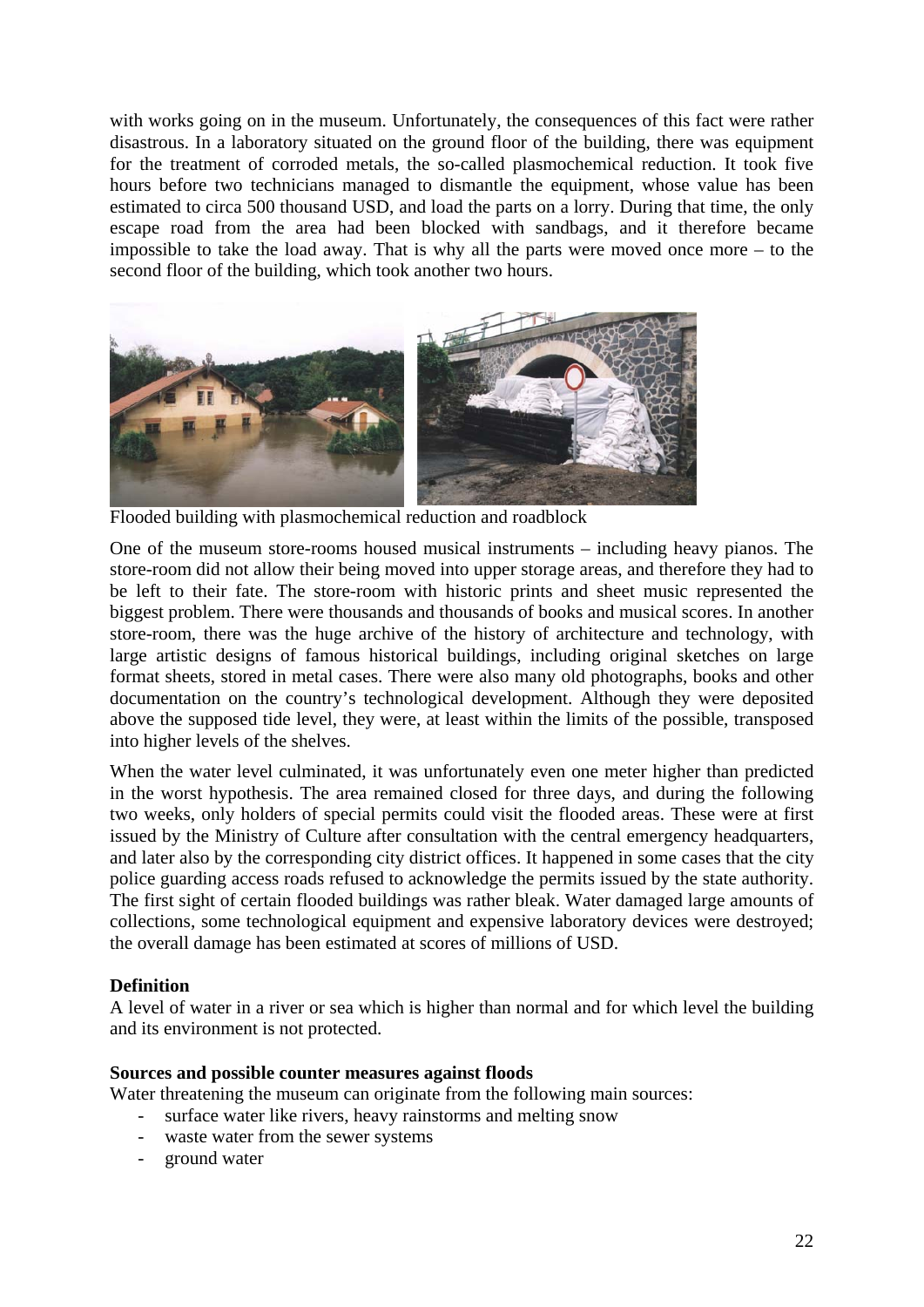Counter measures against surface water:

- up-to-date concept of dams and restraining systems for the rivers
- planning of a mobile system of walls against high water from the river
- installation of bulkheads in the courtyard and the doors of the gallery
- strong seal of all connections of the building under the waterline like breakthroughs for pipes and tubes

Counter measures against waste water from the sewer systems:

- installation of setback-flaps in the sewer system
- additional installation of a strong lock valve in the central imbedding

Counter measures against groundwater:

- installation of sufficient wells with pumps in the basement to reduce the groundwater level
- these wells are decisive for the buoyancy forces

Systems for the elimination of water:

- installation of pumps in the basement to collect water no matter where it comes from (little leakages of the bulkheads or breaks in the water-system, sprinklers, and so on)
- providing equipment near to each of these sources like mobile pumps, electrical extension leads, tubes and connecting pieces
- some pre-installed tubes to prevent the handicap of movements in the walk ways

### **Threats**

Internal:

- location
- bad state of museum building
- inappropriate elements in building construction, like windows in ground floor
- non existence of emergency storage place
- non existence of an emergency plan
- emergency plan is not up-to-date
- lower level of external communication with central/regional/local emergency task force
- lower level of external communication with intervention forces
- lower level of internal communication
- deficiency of protecting materials
- deficiency of transport means
- deficiency of defense materials (bags, sand, water barriers, …)
- deficiency of freezing space
- deficiency of dryers
- deficiency of disinfection means
- deficiency of conservation means
- no source of clear (distilled) water
- low quality of guards
- low quality of documentation
- no power supply system (back up)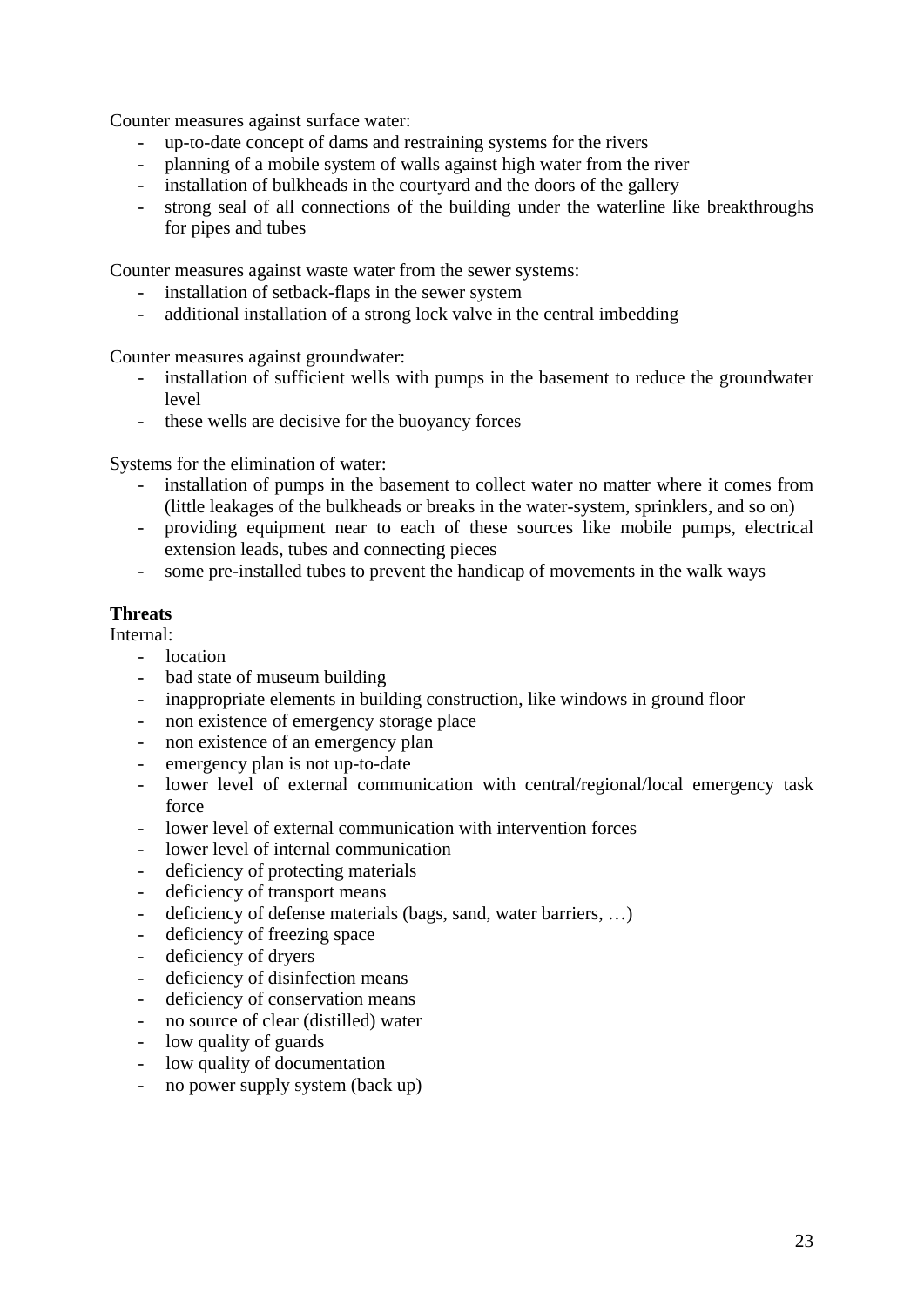External (city, region, country...):

- global environmental changes
- low quality of urban development
- non acceptance of international treaties in both developing and developed countries
- changes in river/water system development

### **Checklist**

Long term business

- provide risk analysis periodically
- establish a chain of command for the decision to evacuate the museum
- establish and train the emergency team
- inspect the state of the building
- keep the emergency storage place clean for the collections
- keep the emergency plan up-to-date
- provide an emergency plan for 2 situations (situation with enough time to react and an acute emergency)
- keep the transport corridors inside and outside available and clean
- maintain a cooperation arrangement with emergency task forces at the relevant level (local, municipal, county, state)
- have a representative of cultural institutions as a member in the integrated local emergency disaster organization
- submit your emergency to the disaster intervention forces (fire brigade, police) and make the changes suggested by these professionals
- install water detectors (water level monitoring system) in the cellars of the building
- do not keep the heavy collection items (like pianos) in the basement or ground floor
- install the power supply for pumps and other technical equipment
- meet the responsible emergency bodies regularly
- maintain an insurance agreement (if available according to policy of institution)
- create specific emergency instructions for all the staff, but differently according to the function of an employee
- provide a continual SWOT analysis<sup>[7](#page-23-0)</sup> of your institution for emergency preparedness
- prepare and update the list of conservators for an emergency situation, keep them informed
- secure the places for possible storage of contaminated objects and other garbage
- prepare the equipment for voluntary workers in the event of an emergency

Everyday or periodical business

1

- follow the weather report
- in case of an emergency evacuate the buildings without any delay
- take into account the changes of the flooding line
- inspect all the emergency information systems (internal to the museum) daily and deeply in recommended periods
- inspect the functionality and availability of transport means
- check the goods carried by the guards before and on duty
- train all the staff for an emergency situation
- inspect disinfection and conservation means (quantity/quality/durability)
- inspect the weak points (and security arrangements there  $-$  window shields etc.) in the construction of the building

<span id="page-23-0"></span> $7$  SWOT is a method to analyse the Strengths, Weaknesses, Opportunities and Threats of an organization.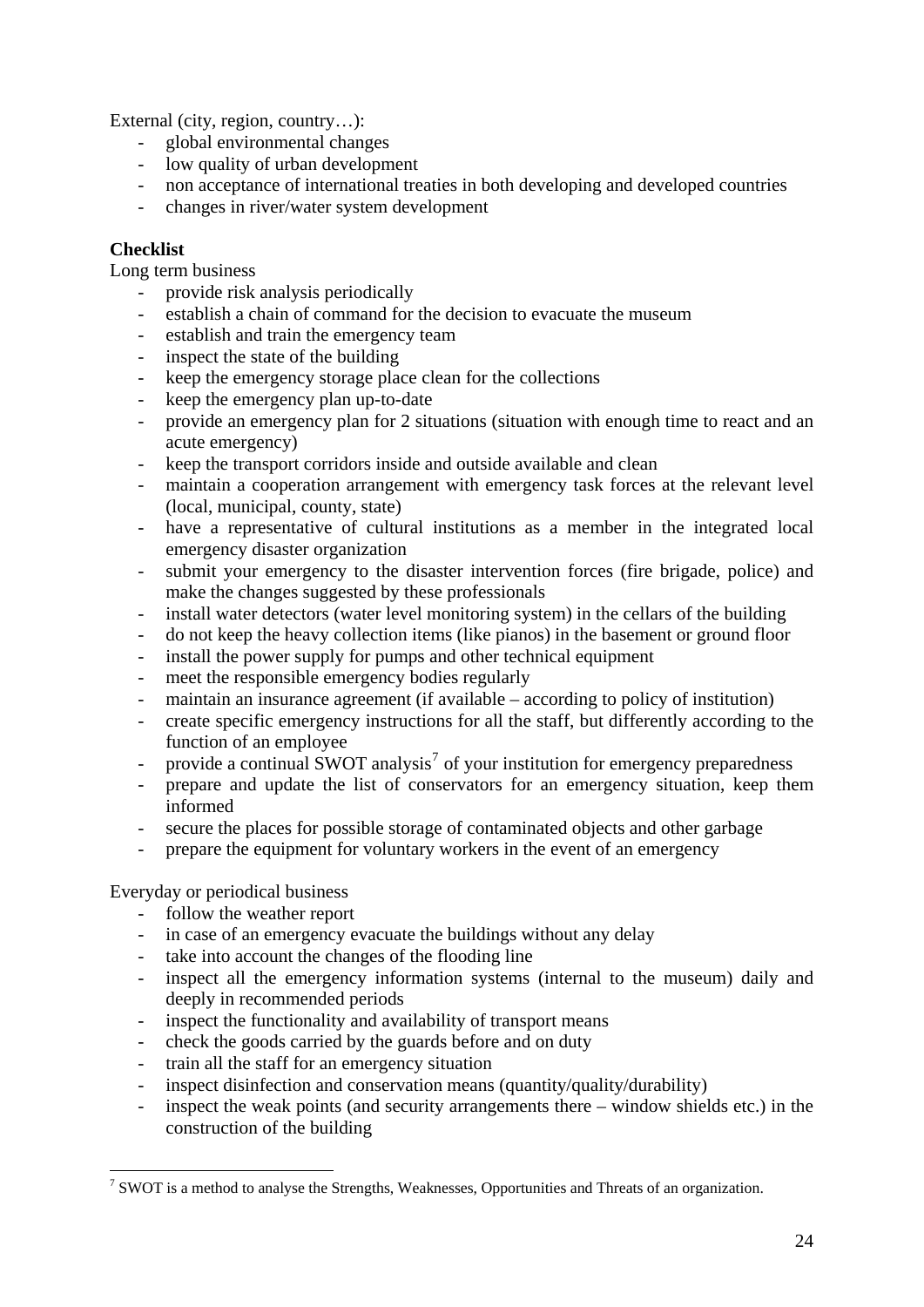### After flooding

- close the affected area
- monitor and record any movement of staff (and visitors) in the affected area
- ensure the safety of the emergency storage place
- do not pump the water from cellars immediately consult such operations with a structural designer (changes in statics of the building)
- start to dry exhibition rooms and other spaces of the building carefully
- consult with a conservator on the saving procedures for affected objects
- if the flooded water was dirty or infected (pressure water from sewerage), before following conservation wash the affected objects in clear water
- freeze paper objects (books, manuscripts, archival material …) immediately and keep them frozen before conservation
- report (and update) all the financial cost of the damages to the director and headquarters of the museum
- inform the press about the damages and financial needs immediately, organize a press conference as soon as possible



Photo from flooded depository of the National Technical Museum – library and archive (Prague, Czech Republic)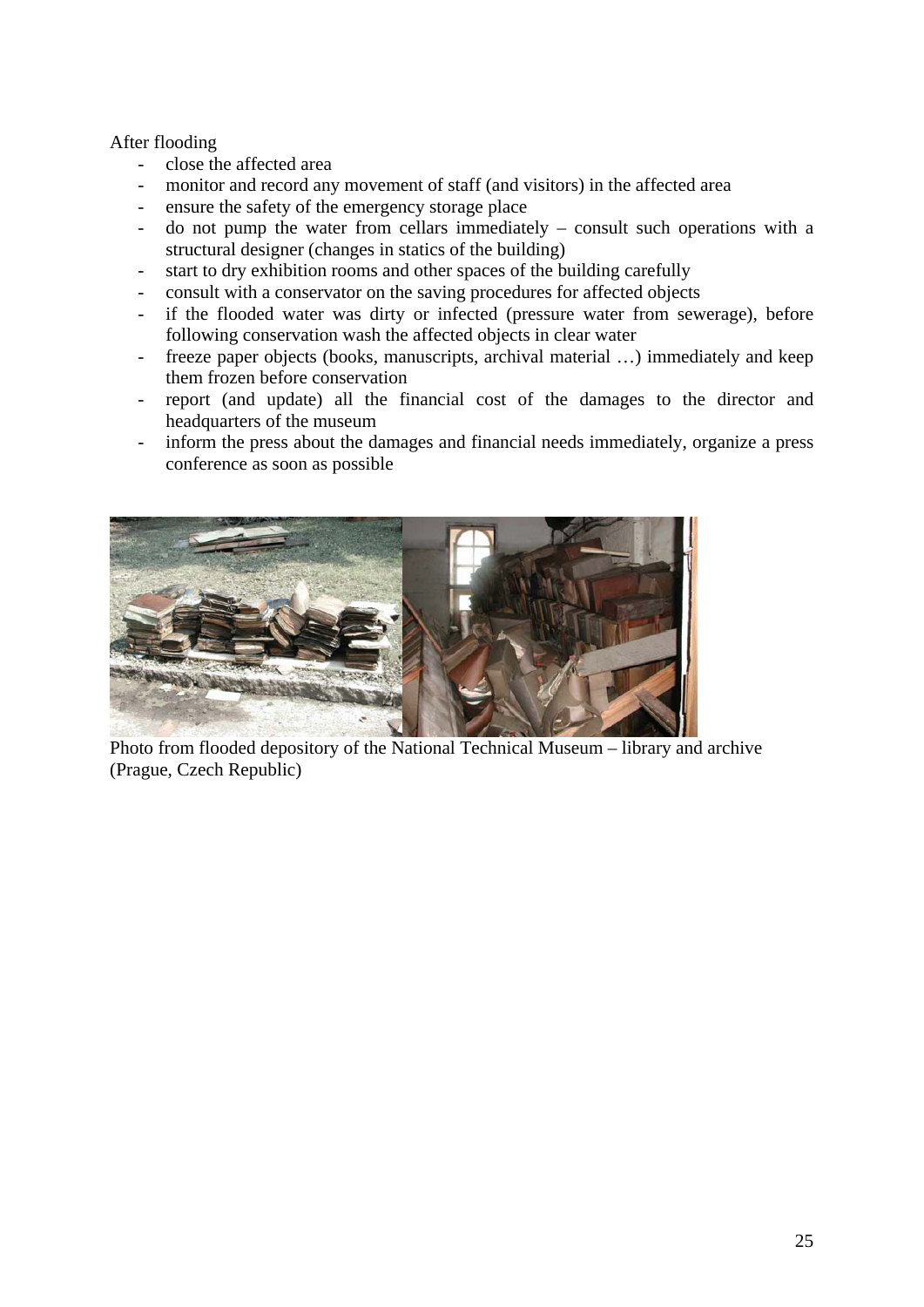# Chemical spills

Sergiu Bercovici (Israel) Willem Hekman (The Netherlands)



### **Introduction**

On February 2, 2010 fire crews have contained a chemical spill at a commercial processing factory in Brisbane's north (Australia). Two persons were taken to a hospital suffering from throat inflammation after two chemicals were accidentally mixed together at the Northgate plant about midday. Factory staff were allowed to go back into the building, but fire crews remained at the site to monitor the cleaning- $up<sup>8</sup>$  $up<sup>8</sup>$  $up<sup>8</sup>$ .

The range and quantity of hazardous substances used in laboratories require preplanning to respond safely to chemical spills. The cleaning-up of a chemical spill should only be done by knowledgeable and experienced personnel. Spill kits with instructions, absorbents, reactants, and protective equipment should be available to clean up minor spills. A minor chemical spill is one that the laboratory staff is capable of handling safely without the assistance of safety and emergency personnel. All other chemical spills are considered major.

The procedures outlined in this guideline are recommended to apply in all departments, laboratories and facilities in museums where chemicals are used.

This document is only a recommendation for museum institutions to prevent chemical spills, to identify and to evaluate the situation, to prepare an emergency plan and to give a correct and safe response to an emergency situation.

### **Definition**

A [chemical](http://www.wisegeek.com/what-is-a-chemical.htm) spill is a situation in which a chemical is accidentally released. In the case of nontoxic chemicals, dealing with a spill is usually very straightforward, since the spill simply needs to be cleaned up. However, spills of toxic chemicals represent a more serious problem, especially in the case of spills of multiple chemicals which could react with each other.

### **Checklist**

1

The following questions may be helpful to check your risks for chemical spills:

- Do chemical materials exist in your museum
- Do you have an adequate storage place for chemical materials
- Are all chemical materials in your institute registered
- Does your museum use Material Safety Data Sheets
- Are all hazardous materials labelled
- Are all hazardous materials stored in adequate containers

<span id="page-25-0"></span><sup>8</sup> http://www.abc.net.au/news/stories/2010/02/02/2808057.html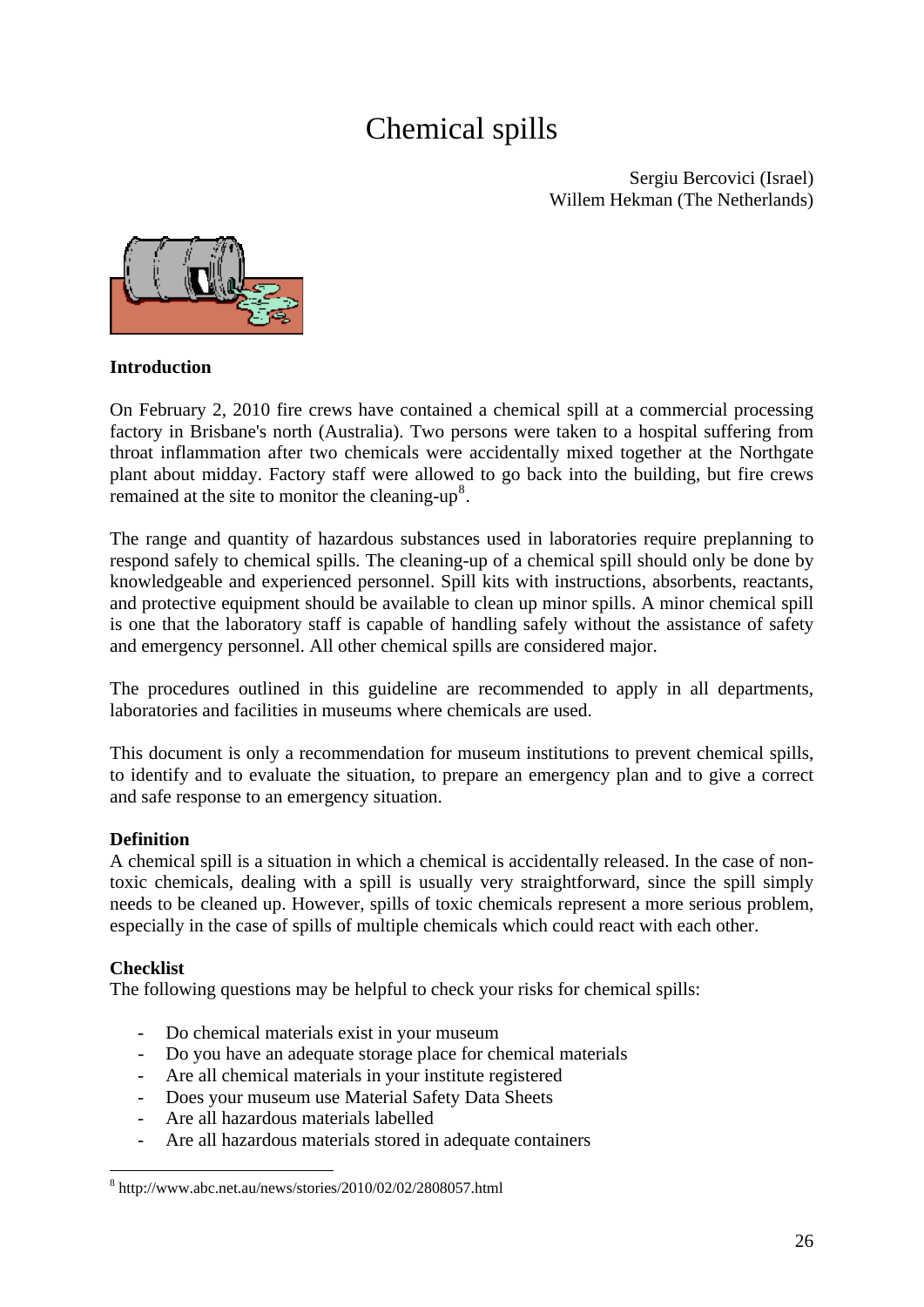- Do storage or/and work places have adequate ventilation
- Do you have safety signs in the areas where chemical materials are stored
- Is the use of chemical materials restricted to laboratories only
- Is all work with chemical materials done only by adequate personnel and under supervision
- Is all personnel trained in using chemical materials before working with them
- Do you have regulations covering the occupational exposure to hazardous chemical materials in your museum
- Are the quantities of chemical materials in storage or/and in work places at a minimal
- Does your museum have an emergency plan for chemical spills
- Do you have appropriate material to contain and clean up any chemical spill in each storage or/and work place where chemical materials are kept or/and used
- Do you have an emergency phone list in the event of a major spill or a highly toxic chemical spill
- Does your museum have an emergency team for dealing with chemical spills
- Is this emergency team adequately equipped for safe interventions
- Does the museum have first aid equipment and trained personnel to apply first aid
- Does the museum have an alert and communications (public address) system
- Does the museum have an emergency energy supply system
- Does the museum have a disposal policy for hazardous materials in case of fire, floods or other natural calamity

### **Emergency plan**

All laboratories and other places using hazardous materials must prepare an emergency plan for chemical spills. This plan must include national and museum regulations and practices for a correct and efficient response to any chemical spill. It must also include the occupancy and location of all hazardous materials in the museum.

The emergency plan provides guidelines and specific procedures relevant to all places with hazardous materials. However, each work or storage place may identify specific requirements and prepare an emergency plan for chemical spills.

The emergency plan must include:

- Collection information methods
- Study and analysis of all information
- Hazard identification and assessment
- The response plan including practices, procedures and materials needed to properly contain and clean up chemical spills
- The responsibility and authority of each staff member
- An emergency phone list
- Material Safety Data Sheets
- Quantity and location of storage and work places of hazardous materials
- A list with the appropriate material to contain and clean up the chemical spill
- A list with appropriate materials to neutralize chemicals
- Appropriate water sources for flushing miscible liquids or water-soluble solids down the drain
- Fume hoods
- Personal protection equipment
- Emergency equipment: first aid station, showers, eye washes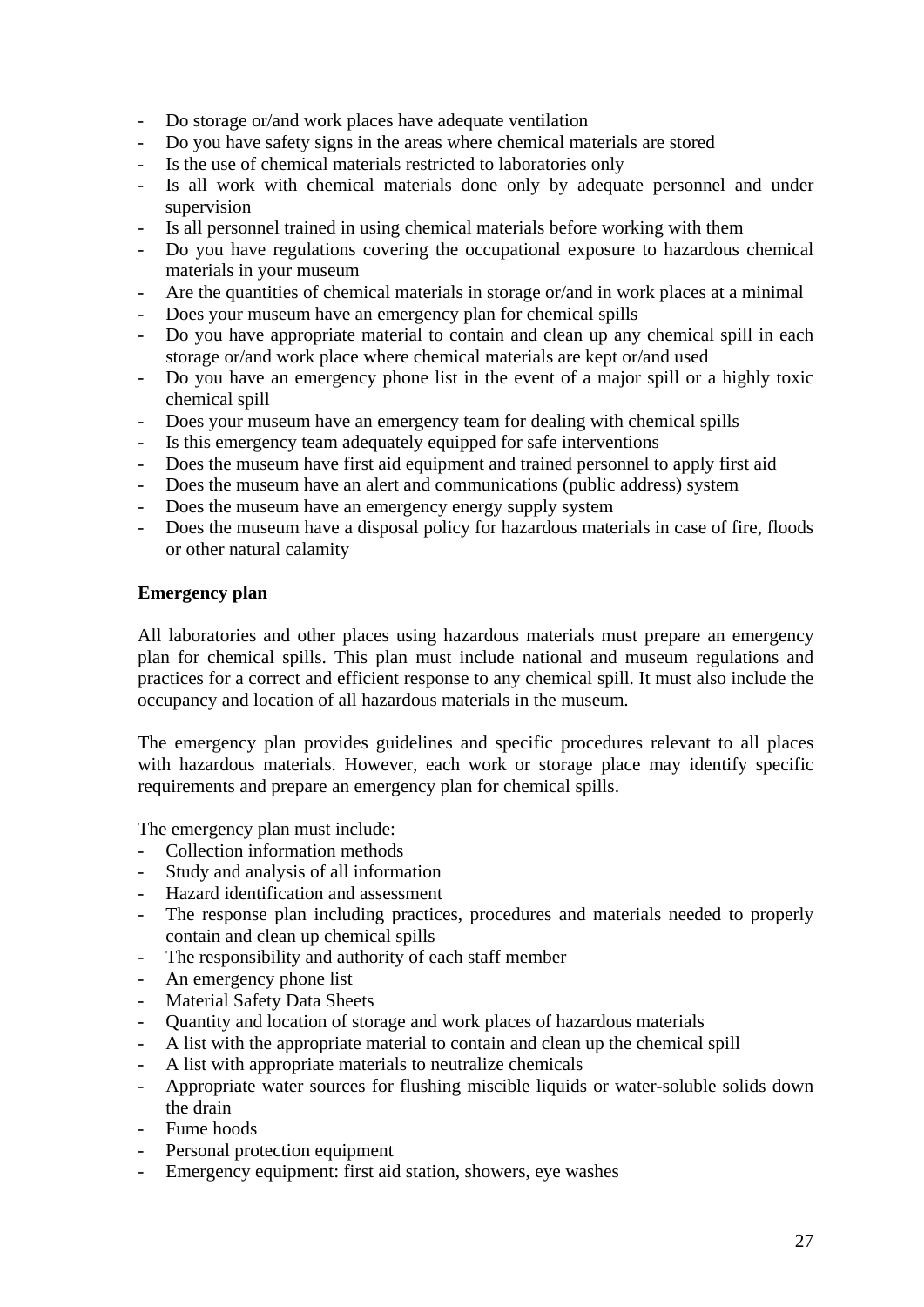- Fire extinguishing equipment
- Fire alarm system
- Communications system
- Electrical main board
- Ventilation/air conditioning/smoke control systems
- Employee training
- Exercise schedule

### **Immediate actions**<sup>[9](#page-27-0)</sup>

- Clear the area
- Check for any persons involved
- Isolate the spill (if safe to do so)
- Contact the area supervisor or Safety Officer

The primary concern is to protect health and safety. No action should be taken during an emergency response that directly or indirectly violates this principle.

### **Considerations for evacuation**

- Uncontrolled open flame
- Uncontrolled compressed gas release
- Any situation which poses imminent threat to human health or safety

When the alarm sounds, all persons should immediately leave the building and report to their assigned [assembly area](http://www.pb.unimelb.edu.au/emergency/emergencies/evacuation/assemblyareas.html). Elimination of potential sources of ignition should only be done if it can be accomplished without personal risk.

### **High risk spills**

- Contact the emergency services by calling Security and explain the situation.
- Determine who will take responsibility for the clean-up of the spill, i.e. Contractor, Fire Brigade, other Emergency Service.
- Ensure appropriate museum staff is advised of the situation.
- Follow any advice or information provided by the [Emergency Response Team.](http://www.pb.unimelb.edu.au/emergency/ert/chemrad.html)

### **Low risk spills**

1

- Have at least 2 trained employees to handle the spill
- Use the proper protective equipment
- Ensure fire protection is available for flammable spills
- Control the source
- Contain free liquids by damming, absorbing if appropriate
- Place all spill residues in an appropriate manner
- Decontaminate the affected area using an appropriate material
- Decontaminate the salvage equipment
- Analyze the area to ensure proper decontamination has taken place
- Examine walkways, floors, stairs equipment etc. for other hazards or damage

<span id="page-27-0"></span><sup>&</sup>lt;sup>9</sup> Chemical Spills Emergency Management, University of Melbourne; http://www.pb.unimelb.edu.au/emergency/emergencies/internal/spills.html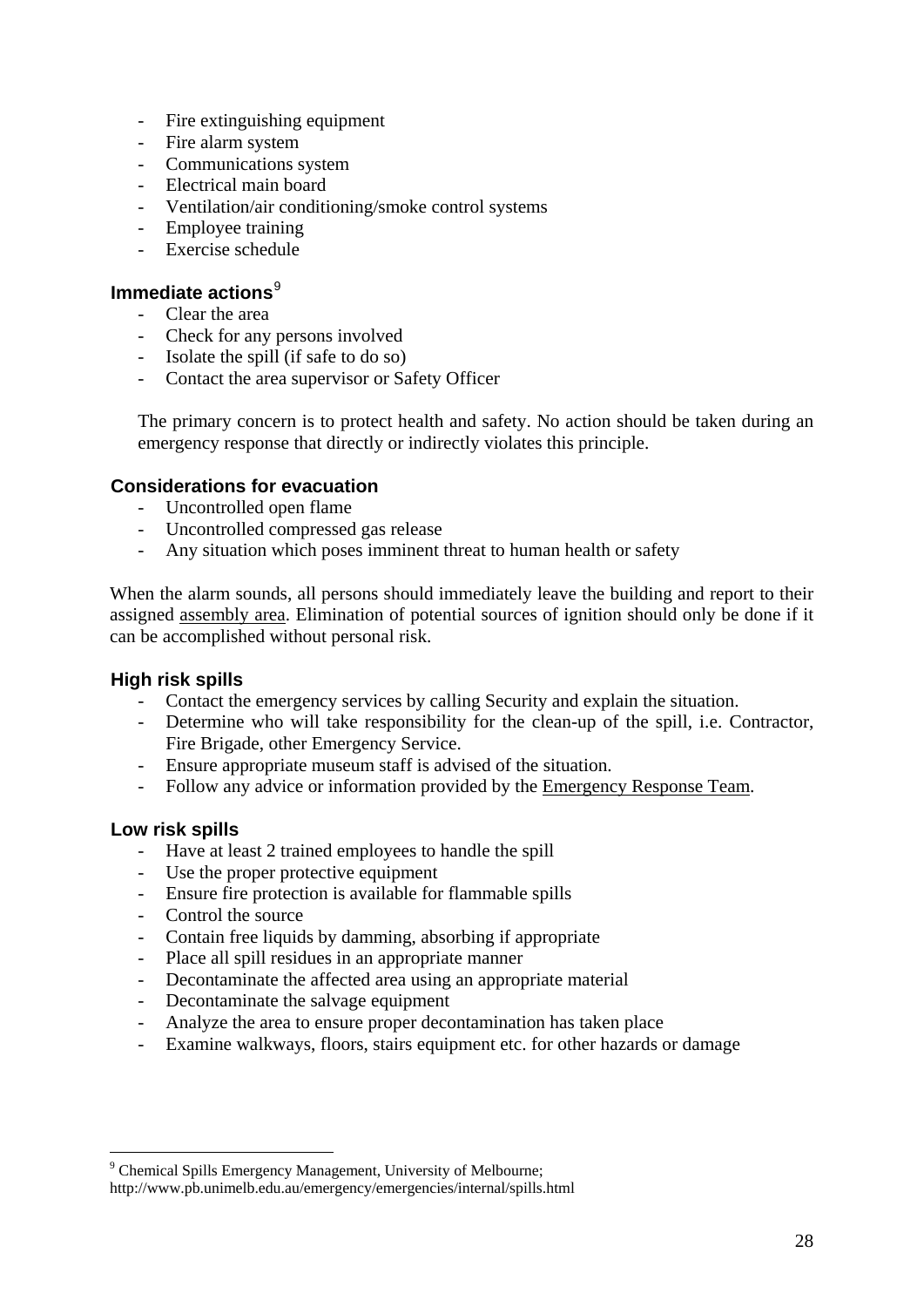## **Debriefing**

- All emergency personnel involved in the spill response should be debriefed (involved in a critical post-operation assessment) after the spill has been resolved.
- All spill control supplies should be restocked.
- All damaged or used equipment should be repaired or refilled.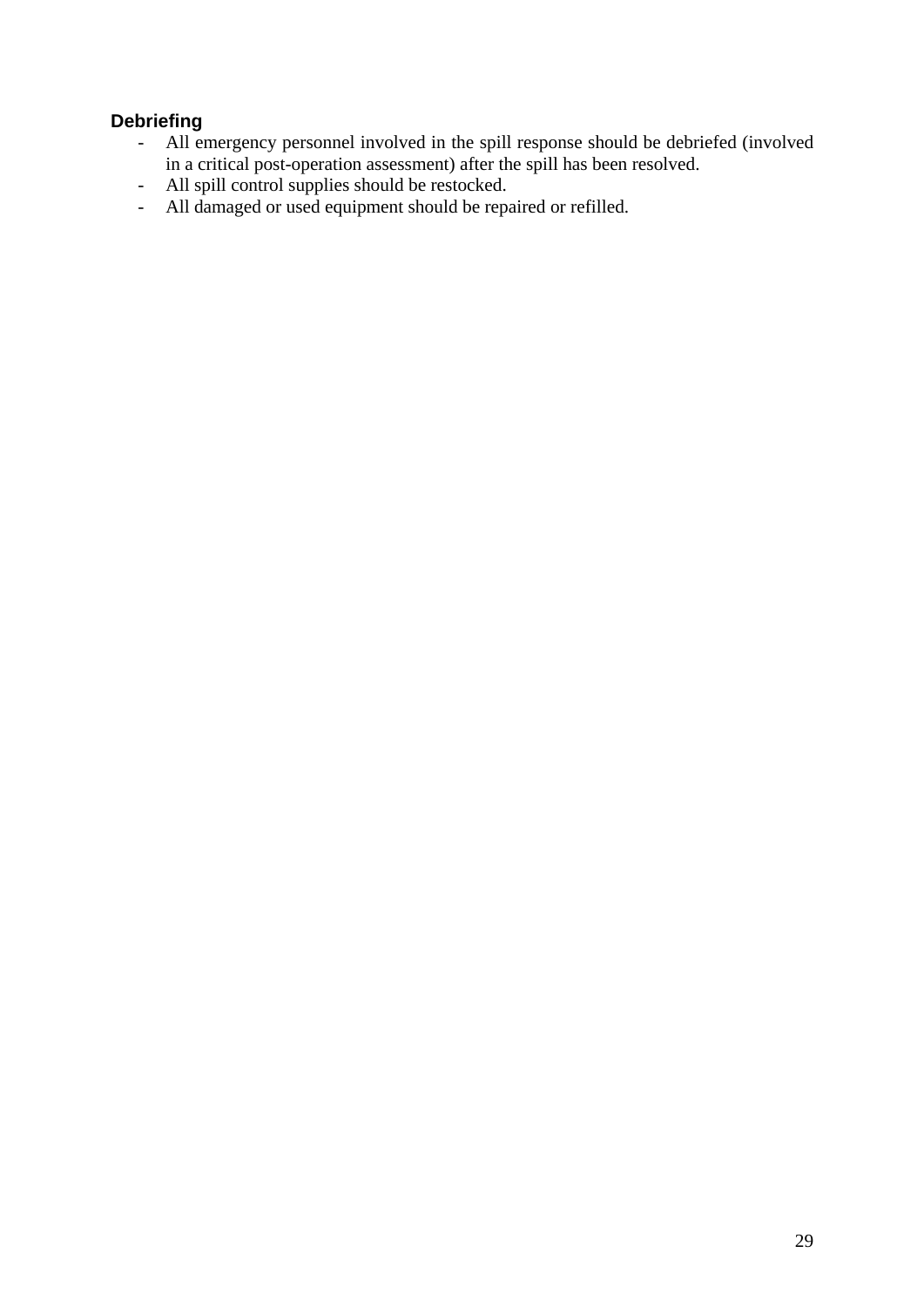# **Earthquake**

### **Introduction**

On February 2, 2004, the Zümrüt Apartment in Konya, located in the central part of Turkey, collapsed completely. This catastrophe resulted in 92 fatalities and 35 injuries. The residents of the Apartment thought that it was an earthquake, however, only Zümrüt Apartment shaked during the event. Afterwards it was understood that the collapse was not related to an earthquake or other external causes. The main reasons for the collapse and damage were the designed load selection, the inappropriate dimensions of the load-carrying elements, poor material quality and poor soil conditions. Some of the museum buildings in Istanbul also suffered like Zümrüt Apartment as a result of the 1999 Kocaeli earthquake. Although the earthquake was almost 80 km away from the center of Istanbul, some of the museums in the city were affected as they are housed in historical buildings and were not designed as earthquake-resistant structures.



The 1999 Kocaeli and Düzce earthquakes in Turkey, both exceeding magnitude 7, occurred within three months. The death toll exceeded 18,000, over 100,000 buildings were destroyed and financial losses reached an estimated \$10-25 billion (US). Building structures and precast concrete facilities that did not possess sufficient seismic resistance played the most important role in the large losses of life and property. In addition, 50% of injuries and often more than 50% of economic loss is due to non-structural elements. Fortunately, very little damage occurred only in the storage areas of some of the museums during the 1999 earthquakes. The storage areas are not designed as part of the original plan of the historical museum buildings and consequently, storage areas are over-crowded and are not large enough to accommodate the growing number of objects in the collection. In the 1999 earthquakes, some of the objects that were stacked on top of one another collided and broke down, and some of them fell off the shelves and got damaged.

As a result of the Chi-Chi earthquake, magnitude 7.6, in Central Taiwan in September 1999, non-structural damage occurred in many museums. Objects fell down, the electricity broke down and floods came up. Objects made out of paper were soaked, wheeled showcases slid away and unmounted shelves overturned in storage areas. Major earthquakes in the world such as in Kobe (1995), Sichuan (2008), Sumatra (2004, 2009), Haiti (2010) or Chile (2010) also caused damage, both structurally and at collection level, due to the lack of and/or inadequate mitigation efforts against an earthquake.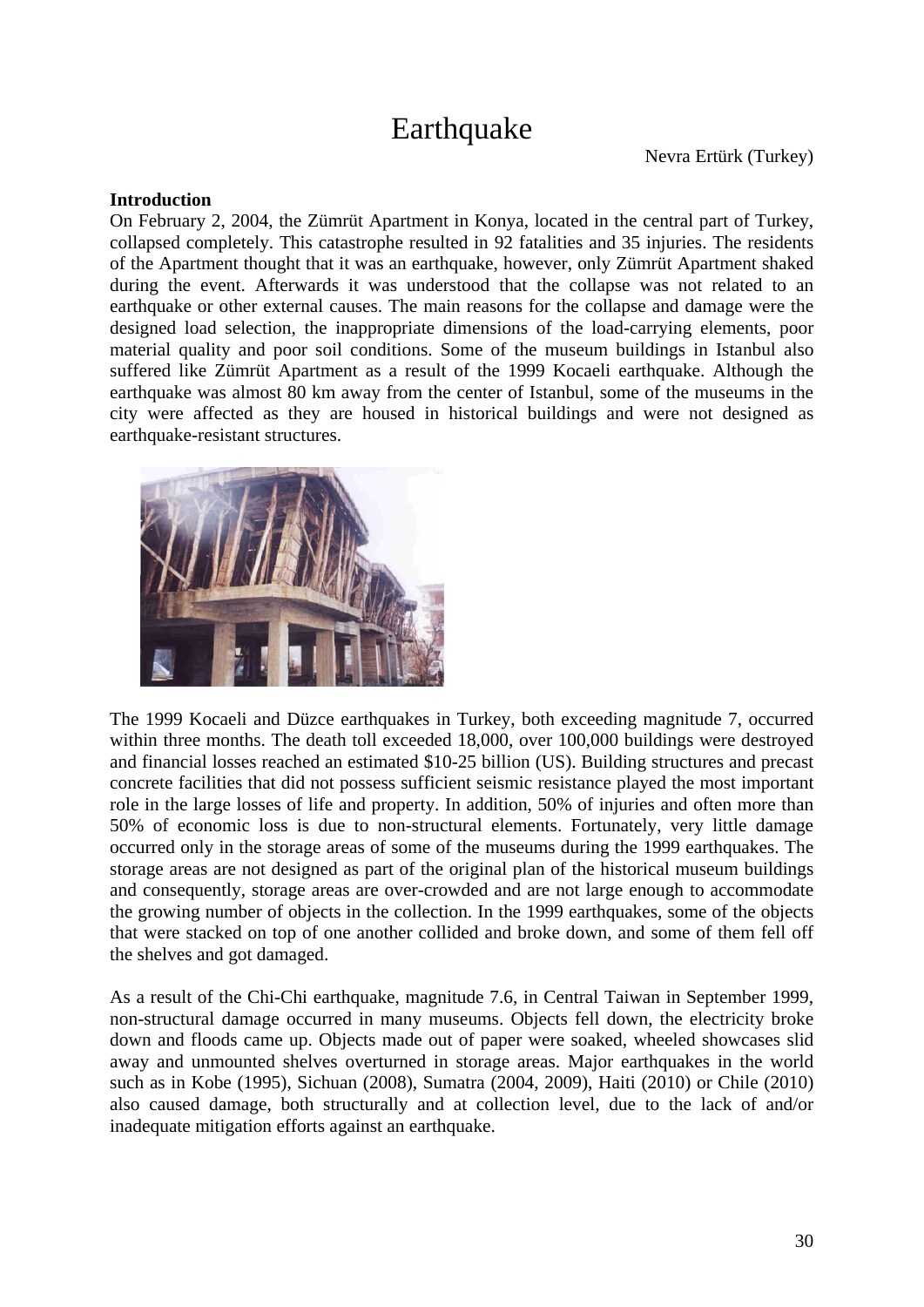### **Threats**

Earthquakes cause different kinds of damage depending on the strength of the earthquake, the reach, the type of underlying rock or soil, the building construction or unmounted nonstructural elements. The possible threats are as follows:

- non earthquake-resistant museum buildings
- free-standing objects, cabinets, showcases, humidity controllers, air conditioners, fire extinguishers, and all other storage, display and office furniture
- objects standing on an unsecured base
- objects, signs or storyboards hung on the wall with only one nail or objects hung on storage racks from a single point
- objects, lighting fixtures hung from the ceiling with open hooks or hung with inappropriate wires
- unmounted objects, pedestals, mannequins, light bulbs or fluorescent lamps/tubes within showcases
- unanchored or inadequately braced or anchored shelves, storage, display or office furniture
- overloaded showcases or cabinets
- cabinet doors without latches
- unsecured glass such as window, door, skylight, showcase, cabinet glass or shelves made of glass
- breaking of plaster relief or suspended ceilings
- secondary threats such as fire or gas explosion caused by flammable materials, defective electrical wiring or broken gas lines; and water damage caused by broken pipes, ducts, sprinklers, rain, flood or tsunami

### **Checklist (before an earthquake)**

Keep in mind that earthquakes happen when you least expect them and when you are least prepared. So always be prepared and remember the following:

- define the seismic threat of where your museum is located (proximity to faults, site characteristics, building's response, historical and statistical records regarding earthquake)
- survey seismic susceptibility of the museum building (structural integrity of the building and of elements such as added gallery dividers, decorative elements, furniture and fixtures) and of collection both in storage and on display, as well as office spaces and furniture
- develop and regularly update an earthquake preparedness plan focusing on tasks and responsibilities of museum staff before, during and after an earthquake
- conduct periodic training programs as well as drills for museum staff on earthquake preparedness and emergency procedures
- provide an adequate space for the post-earthquake situation
- prepare duplicate records with photographs of the collection at different locations
- have a separate mount-making unit as well as trained staff to produce, install and deinstall adequate mounts or other mitigation methods
- check electrical wiring and gas connections regularly which are potential fire risks and repair them immediately, if necessary
- check for any hazardous materials (poisons, flammable materials in conservation laboratories, office spaces or operating areas) regularly and make sure they are segregated into a separate ventilated and fire-proof area
- check roof, ceilings, foundations, pipes, ducts regularly and repair them, if necessary
- keep items away from pathways and exits that may hinder evacuation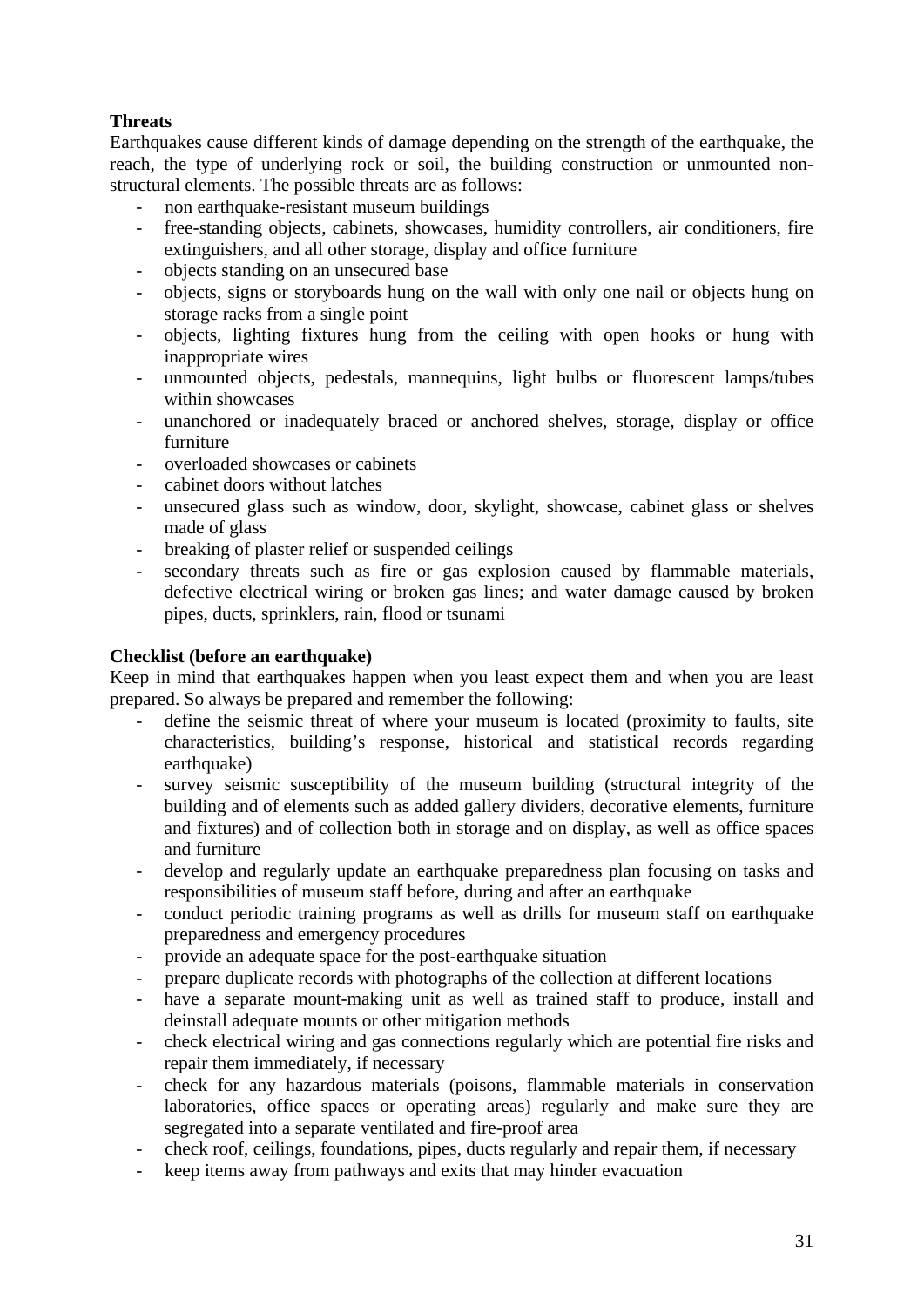- install outward opening doors, create wide exits and ensure that doors open easily
- cover glass surfaces with security/safety film
- use laminated glass to prevent shattering or cover windows with blinds to prevent falling apart of glass pieces
- fasten showcases, cabinets, shelves and all other storage, display and office furniture to structural elements with adequate methods and safe materials
- secure free-standing showcases with a low gravity point either with a box inside which is weighted or have an access hatch in the rear to add a weight
- reduce the number of objects both in storage and on display to prevent crowding
- fasten objects with mounts, monofilaments (see photos) or a small and appropriate amount of microcrystalline wax depending on the size, weight, material or condition of the object
- fasten hanging objects, signs or storyboards with closed metal hooks
- secure objects with base isolation, if necessary
- place sand or lead bags inside the objects to lower the center of mass, if necessary
- anchor or brace cabinets or shelves
- check shelving capacity and place large or heavy objects on lower shelves
- use cabinets instead of open shelving
- place restraints or netting across open shelves to reduce the risk of objects falling off the shelves, if you use open shelving
- use sturdy latches on cabinet doors to prevent opening
- box or containerize objects with appropriate materials such as acid-free storage boxes, polyethylene foams including ethafoam or polyfoam
- use appropriate padding material such as ethafoam or polyfoam between objects to minimize collision damage and abrasion
- use slanted shelves to prevent boxes from sliding out
- place non-skid mats mats (that do not emit gas or harmful vapors) both in storage or in office space under small objects to prevent them from sliding out, however, objects must be supported or restrained as well
- secure hanging lights with safety cables, fluorescent tubes to casings and attach lighting to structural elements
- secure tanks with metal chains and fire extinguishers with straps in two places, near the top and bottom

### **Checklist (after an earthquake)**

- do not use elevators, plumbing or gas until the utility lines have been checked
- do not use matches or lighters until the electrical and the gas system have been checked
- be prepared for aftershocks
- always give priority to museum visitors and staff
- notify the museum security department about the location of the problem (building, floor, room number, etc.), the severity of the situation such as life threatening injuries, secondary threats such as fire, water, building or collection damage
- evacuate the room or the building according to the evacuation plan, if smoke, fire or any other life threatening hazards are present. Do not move seriously injured people, unless they are in immediate danger
- after the emergency situation is over, the decision-makers such as facility managers, head curators, head conservators, head of security should come together to make a quick survey of the overall situation and give decision for further steps about damaged objects, exhibition, storage or office furniture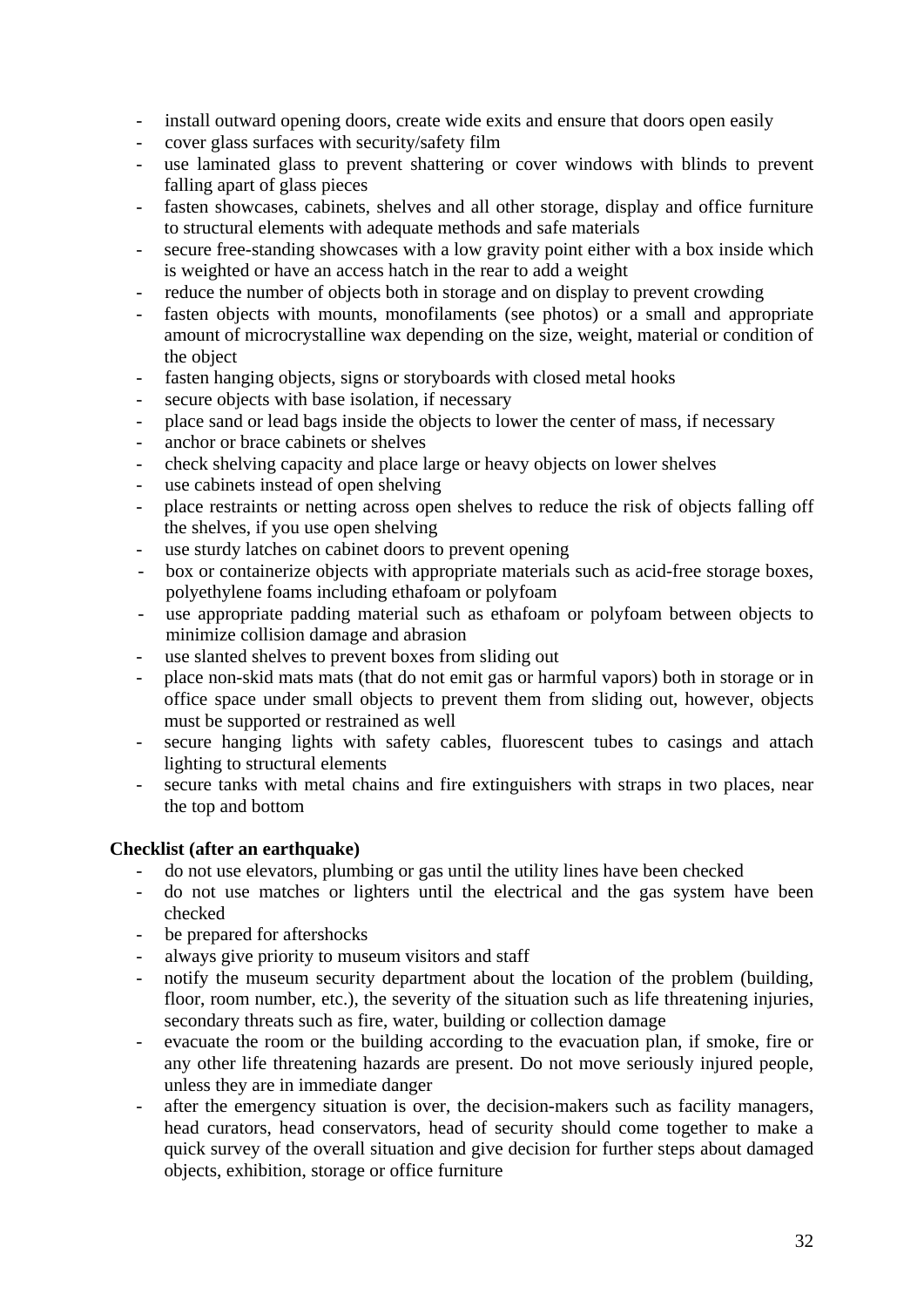- take photographs and make a detailed description of the situation, of damaged objects as well as furniture
- report damage and all financial cost of the damage to the director and headquarters of the museum
- organize a press conference and inform the press about the damage and financial needs



Using mount and monofilament Credit: The J. Paul Getty Museum, Villa Collection, Malibu, California



Using decoupling mount Credit: The J. Paul Getty Museum, Villa Collection, Malibu, California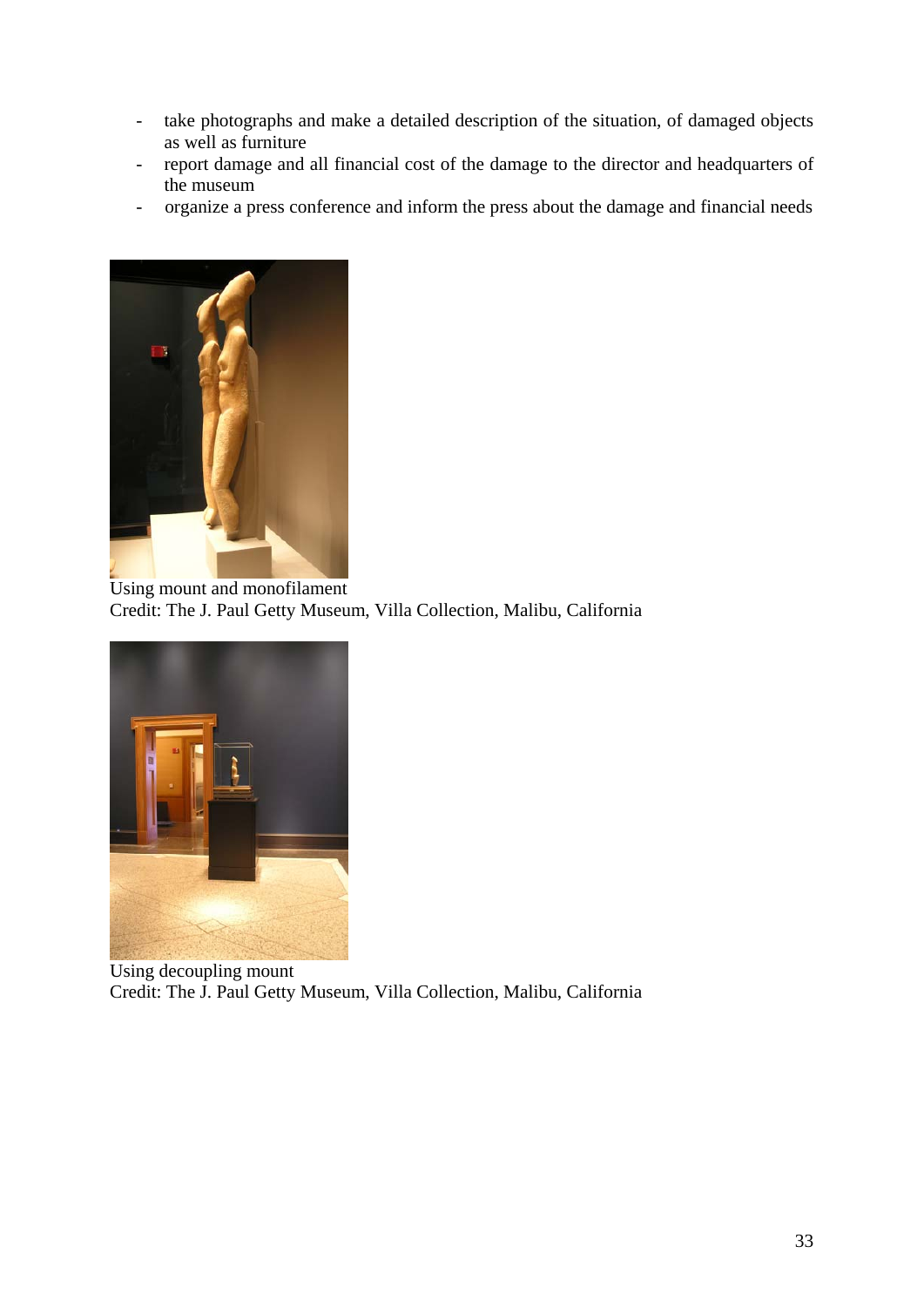

Using contour mount and monofilament Credit: The J. Paul Getty Museum, Villa Collection, Malibu, California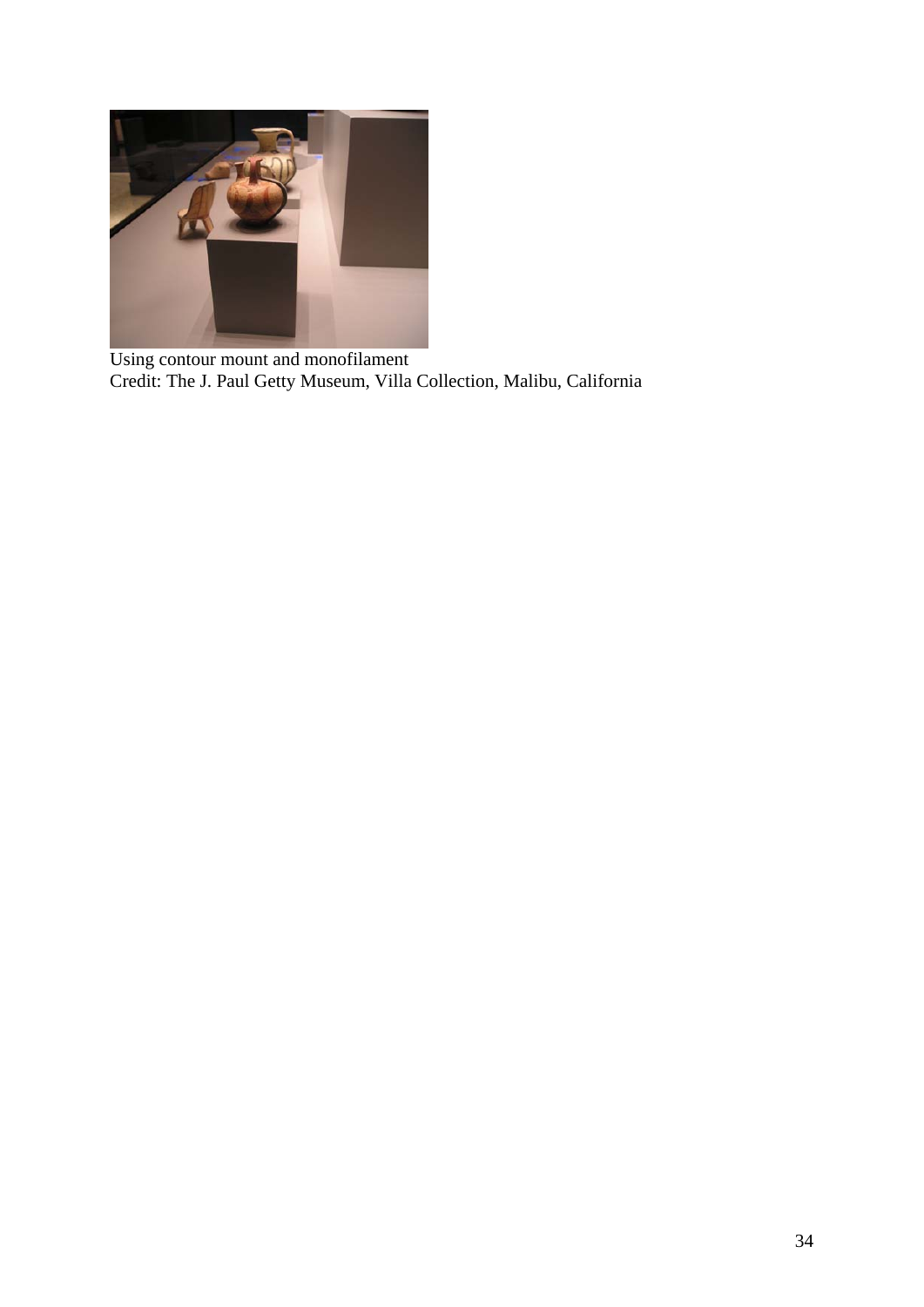# Terrorism

### **Introduction**

Cultural heritage institutes, like any other national symbol, are considered one of the main targets for terrorist activity. Not only that a terror attack may harm the national symbol, but there also exists a high probability of a large number of casualties due to the high concentration of people in such sites.

In September 1997 nine German tourists and one Egyptian were killed outside the Cairo Museum. Two months later, in November, six gunmen opened fire on a group of tourists preparing to enter the Temple in Luxor – 58 tourists and 6 Egyptians were killed.

After 9/11 the rate of insurance for museums has risen with 500% because of the risk of terror.



A homemade bomb was the cause of an explosion at a Starbucks on 92nd St. and 3rd Ave. in New York**,** in the early hours of Monday morning May 25, 2009. Police have no word on the reason for the Starbucks bomb attack and there is speculation that the nearby Guggenheim Museum may have been the intended target.

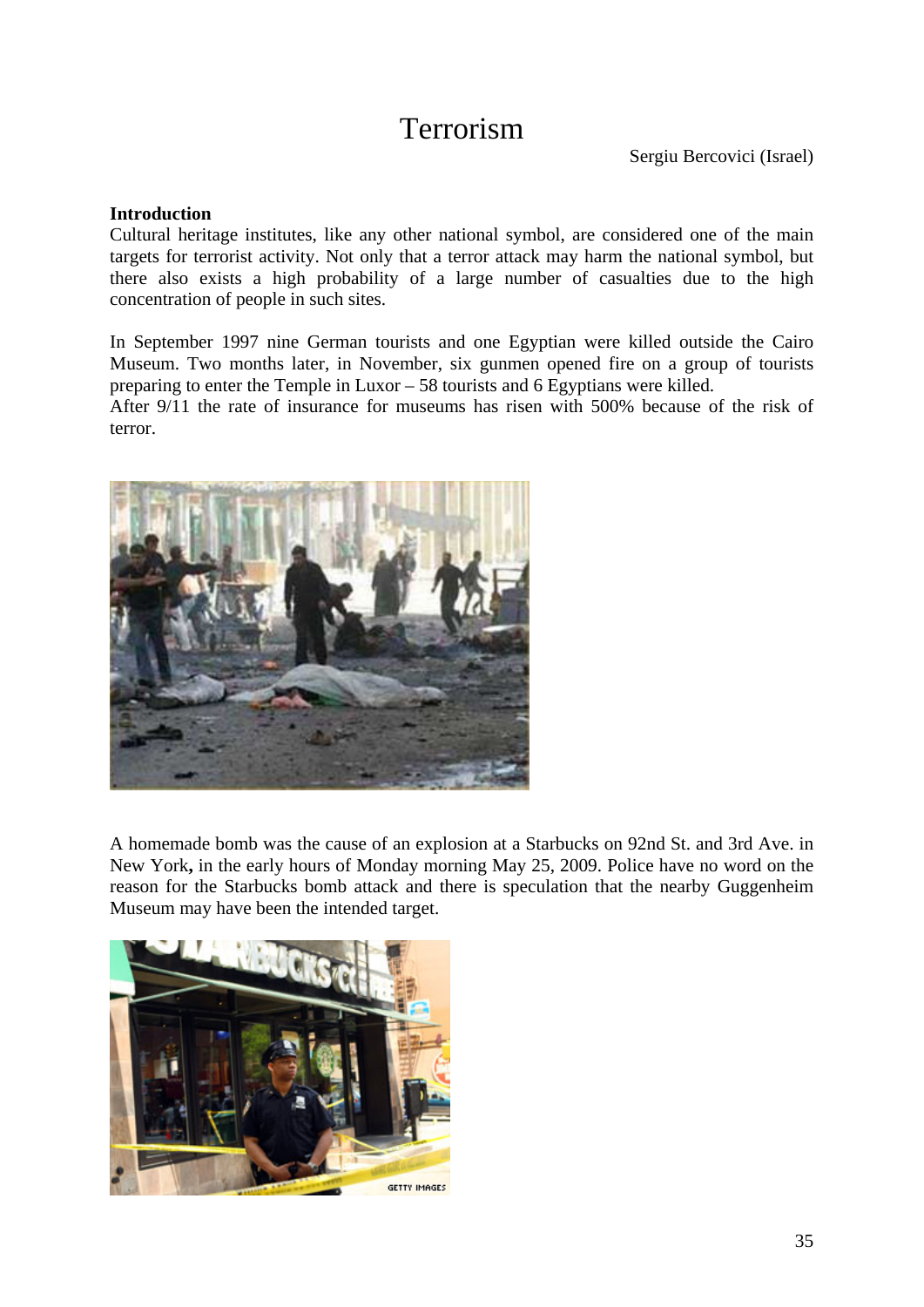The bomb was composed of fireworks and an unidentified accelerant and blew out the windows of the Starbucks storefront. Residents of the building that housed the Starbucks were evacuated immediately after the 3:30 a.m. blast.

### **Definition**

Terrorism is the systematic use of power and violence towards random, innocent citizens, performed by organized groups or an individual in order to achieve different targets.

The motivation of a terrorist action may be one of the following:

- national or ethnic conflict
- religious conflict
- political profits
- an attempt to seize the regime
- anarchist action

### **Common terror techniques**

Common terror techniques relevant to the context of cultural heritage institutes:

- ambush
- armed attack
- planted bombs
- biological/chemical
- suicide attacks (New York, September 11, 2001)
- hostage incidents (Moscow Theater on October  $23<sup>rd</sup>$ , 2002 and Beslan school
- on September 1<sup>st</sup>, 2004 in North Ossetia, Russia)
- kidnapping
- sabotage

### **ho is responsible and for what? W**

The entire responsibility in the context of protection against terrorist activities rests on the security forces of the country. Cultural heritage institutes must prepare the security arrangements according to the legal requirements, and guided by security services that are responsible for the implementation.

It is the duty of the security services to instruct, supervise, and handle any terrorist event. The cultural heritage institutes must prepare themselves to these situations by providing passive and active protection measures, guiding the personnel and preparing emergency-situation pla ns.

At the time of a terrorist event, the cultural heritage institutes must support the security forces, providing any relevant information and technical measures available.

### **Basic components of the security plan**

institutes the ability to provide the right answers to every terrorist event, in real time. A threatassessment should first identify, and then quantify the potential risk. Preventive measures may The preparation of a security plan is the first and foremost important step to bring the institutes to a state of readiness to terrorist events. This preparation is essential in order to give intercept or discourage the terrorists.

This plan must be simple and the security team must be trained in new risk detection techniques and technologies.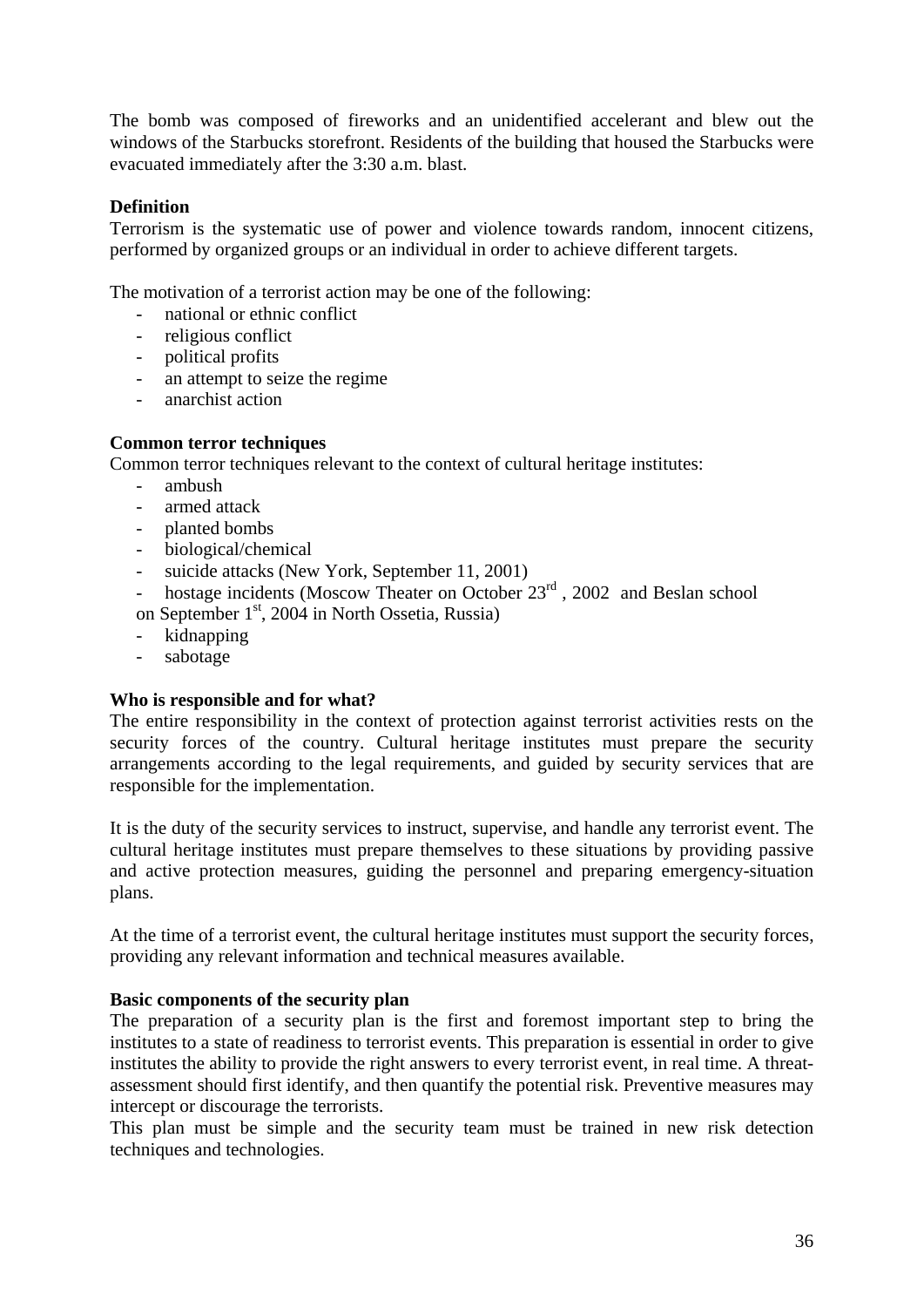The plan must be dynamic. The security manager and his team must continuously test and examine the security plans and systems with the objective of finding potential vulnerabilities.

Program steps include:

- hazard identification and assessment
- preventive procedures
- answers to possible terrorist scenarios
- feedback loop re-checking for vulnerabilities

### **Critical area protection**

must be taken into account in the security plan: Locations in museums which are potentially dangerous in the context of terror, they

- main entrance
- building proximity
- parking lot
- exhibition area
- restaurant/refreshment room
- ventilation and air conditioning systems

### **Detectable threats**

Threats that can be detected by the security personnel in the institute:

- suspicious mail items -
- firearms and other weapons
- suspicious vehicles
- suspicious individuals
- materials that are suspected to be biological/chemical threats

### **Precautionary actions and equipment**

Precautionary actions and the use of technological equipment:

- constructing possible scenarios and corresponding solutions
- passive protection of the institute: -
	- laminate existing windows with a 350 micron plastic film or replace the entire window with material that does not produce fragments
	- installation of physical barriers (such as fences, nets, etc.) to prevent the intrusion of people or objects
	- installation of measures that prevent vehicles movement near buildings or crowded locations
	- installation of barriers that prevent the entrance or intrusion of boobytrapped vehicles and bomb-cars to the courtyard or the interior parking spaces located beneath the building
	- installation of visible and invisible (Infra Red) security light
	- installation of CCTV surveillance around the building and the parking lot
- active protection measures:
	- daily search for suspicious objects/vehicles/individuals inside and outside the building
	- access-control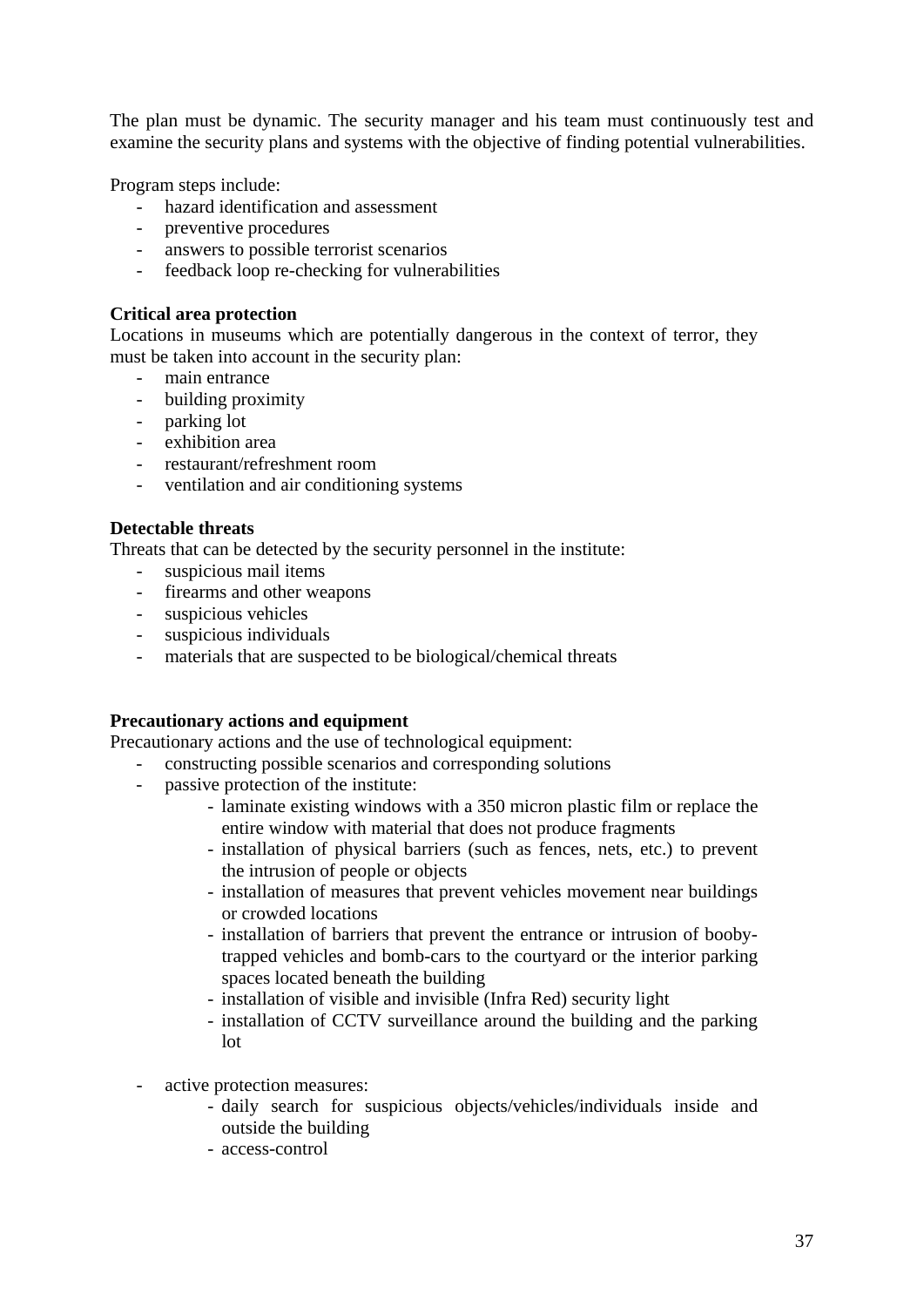- check entering individuals in a visual fashion and through the use of technical measures (metal detectors, etc.)
- check all items like bags, rucksacks etcetera with X-ray machines
- recording and performing surveillance on individuals' entrance and exit
- checking vehicles in a visual fashion and through the use of technical measures
- improvements or construction in order to prevent the implantation of 'sleeping' bombs or the aggregation of weapons and explosive materials (the assassination of the Chechnyan president and the Beslan - material checking and continuous surveillance during structural school case)

#### **Inspection p rocedures**

- inspe cting individuals:
	- outer circle identification of suspicious individuals by security personnel, based outside the building entrance
	- checking entering individuals outside the building through the use of hand detectors or metal-detector gates
	- creation of a sterile zone between the individuals who were checked and the individuals who were not
	- it is recommended to use turnstiles to allow an individual inspection, creating a distance between the examined individual to the individuals standing in line
	- in order to avoid the crowding around the location in which the security inspection is performed, it is recommended to provide numerous check points which are distant from one another, and in the field of vision of incoming visitors the
- inspect ing vehicles:
	- any vehicle that is supposed to park in a closed space or next to the building must pass a security inspection
	- are able to prevent the breaking of vehicles - the security inspection should be performed between two barriers that
	- barriers should be installed on the parking exit as well
	- check for suspicious items inside and outside of the vehicle

#### **Identification procedures**

- signs o f suspicious individuals:
	- inappropriate dressing
	- shaking hands/touching the face/nervous
	- sweat/blush
	- impulsive movements
	- shining eyes
	- mumbling
	- blood vessels showing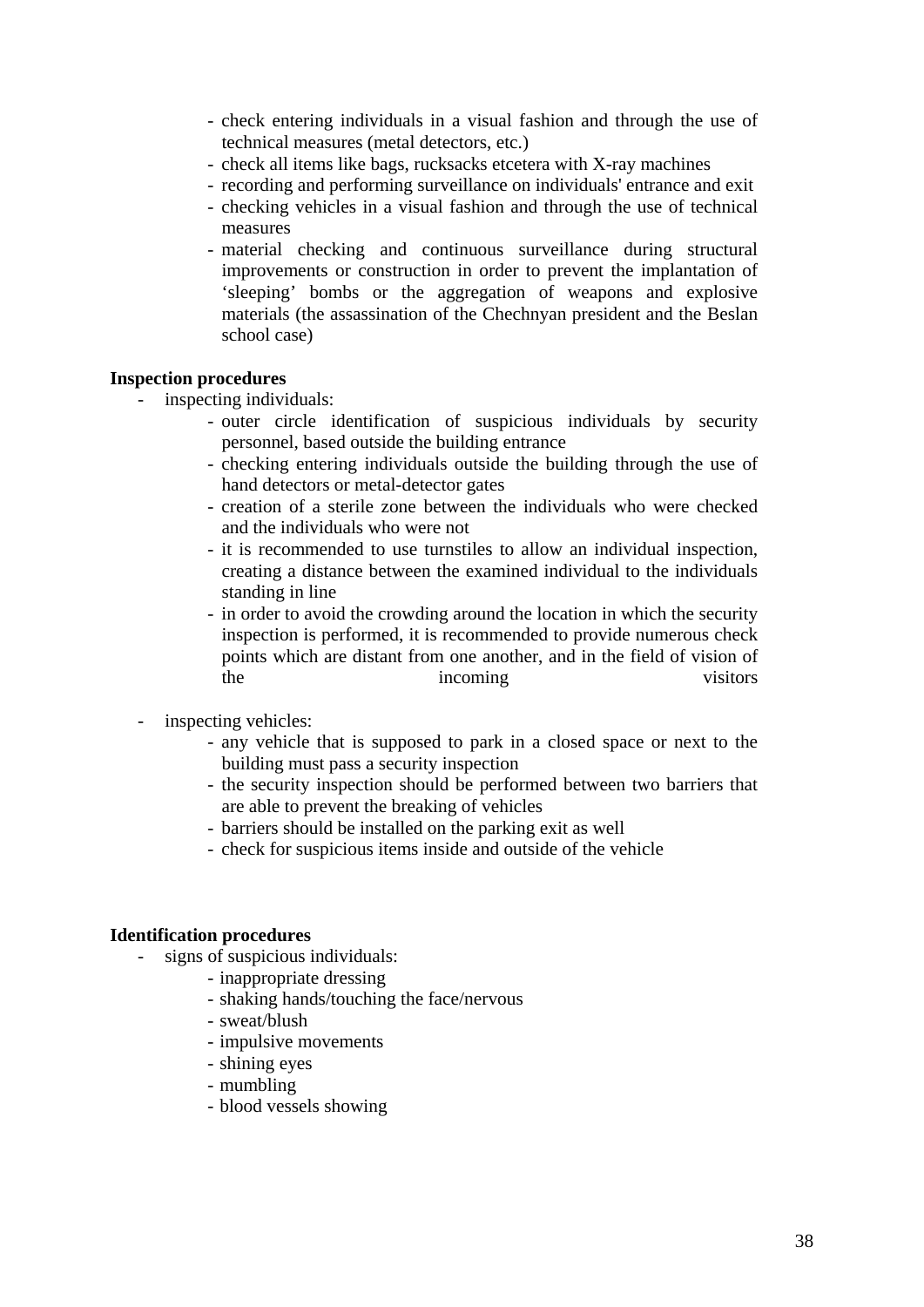- signs of suspicious mail items: $^{10}$ 
	- is there any powdery substance on the outside
	- is the mail unexpected or from someone unfamiliar to you
	- does it have excessive postage, handwritten or poorly typed address, incorrect titles with no name, or misspellings of common words
	- is it addressed to someone no longer with your organization or otherwise outdated
	- does it have no return address, or one that can't be verified as legitimate
	- is it of unusual weight, given its size, or is it upside down or untypically shaped
	- does it have an unusual amount of tape
	- is it marked with restrictive endorsements, such as 'Personal' or 'Confidential'
- signs of suspicious vehicles:
	- car identification plate
	- intelligence information
	- vehicle's visible content
	- breaking in signs
	- suspicious driver/passengers
	- lower back side of car (heavy trunk)
- signs of suspicious object:
	- unfamiliar to place
	- unknown owner
	- of unusual weight, given its size
	- suspicious contents
	- visible content: boxes, pipes, batteries, wires, mobile phones
	- liquid leak from the bag with combustible smell

### **Reactions in case of events**

- main steps:
	- identification of threat
	- evacuate the area and report to security authorities
	- isolate the threat
	- fied personnel for other suspicious - search by individuals/vehicles/objects/materials
	- threat of an imminent event
	- declaration of event termination
	- back to routine
- suspicious objects:

1

<sup>&</sup>lt;sup>10</sup> Credit to U.S. Postal Service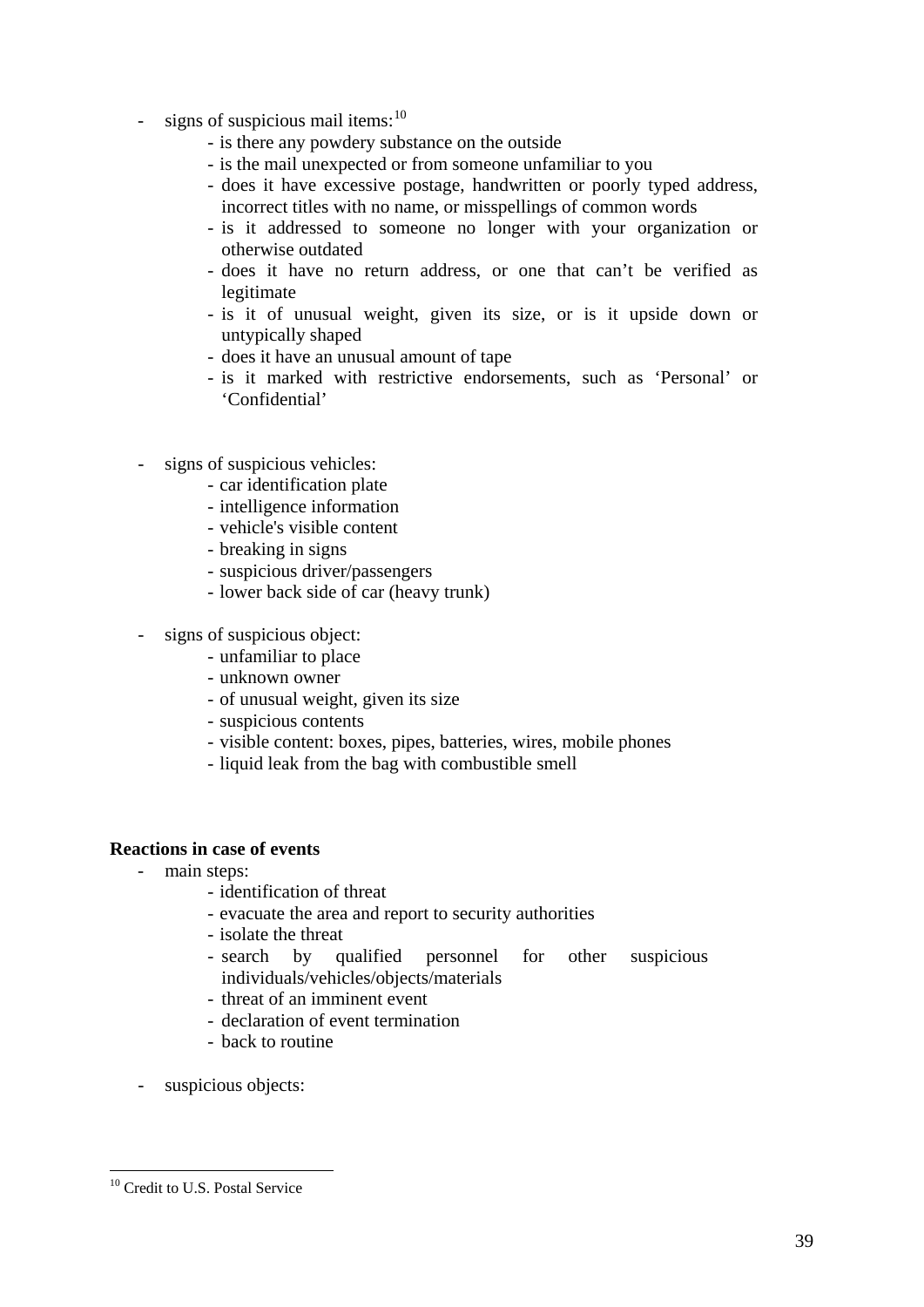- be alert for objects that are out of place, freshly painted places, disturbed dirt, replaced ceiling tiles, objects recently moved, broken cabinets and electric cables
- do not touch anything
- do not change the situation in the area
- do not use mobile phones or walkie-talkies
- evacuate the area and report to security authorities
- look closely in the area, near doorways
- stay away from windows, electrical equipment, showcases
- be prepared for a possible explosion
- suspici ous vehicles:
	- do not touch anything
	- do not use mobile phones or walkie-talkies
	- evacuate the area and report to security authorities
	- stay away from windows and power lines
	- go to the nearest safe place
	- be prepared for a possible explosion
- suspicious mail items or chemical/biological materials: -
	- do not handle the mail or the chemical/biological suspicious materials
	- shut down the air conditioning or ventilation system
	- close the room's windows and doors
	- isolate the people who had contact with suspicious mail/materials
	- as soon as possible, take a shower with soap and water
	- evacuate the area and report to security authorities

### **Hostage situation**

- if you hear or see a hostage situation:
	- immediately remove all people and yourself from any danger
	- report to security authorities
	- remain calm and keep things calm
	- don't change the situation
	- don't excite the hostage taker
	- convince the hostage taker to allow medical treatment or to release the sick or injured hostages
	- talk with the hostage taker
- if you are taken hostage:
	- remain calm, be polite and cooperate with your captors
	- do not complain, avoid being belligerent and comply with all orders
	- do not draw attention to yourself with sudden body movements, statements, comments or hostile looks
	- do not attempt to escape unless there is good chance of survival
	- try to stay low to the ground or behind cover away from windows or doors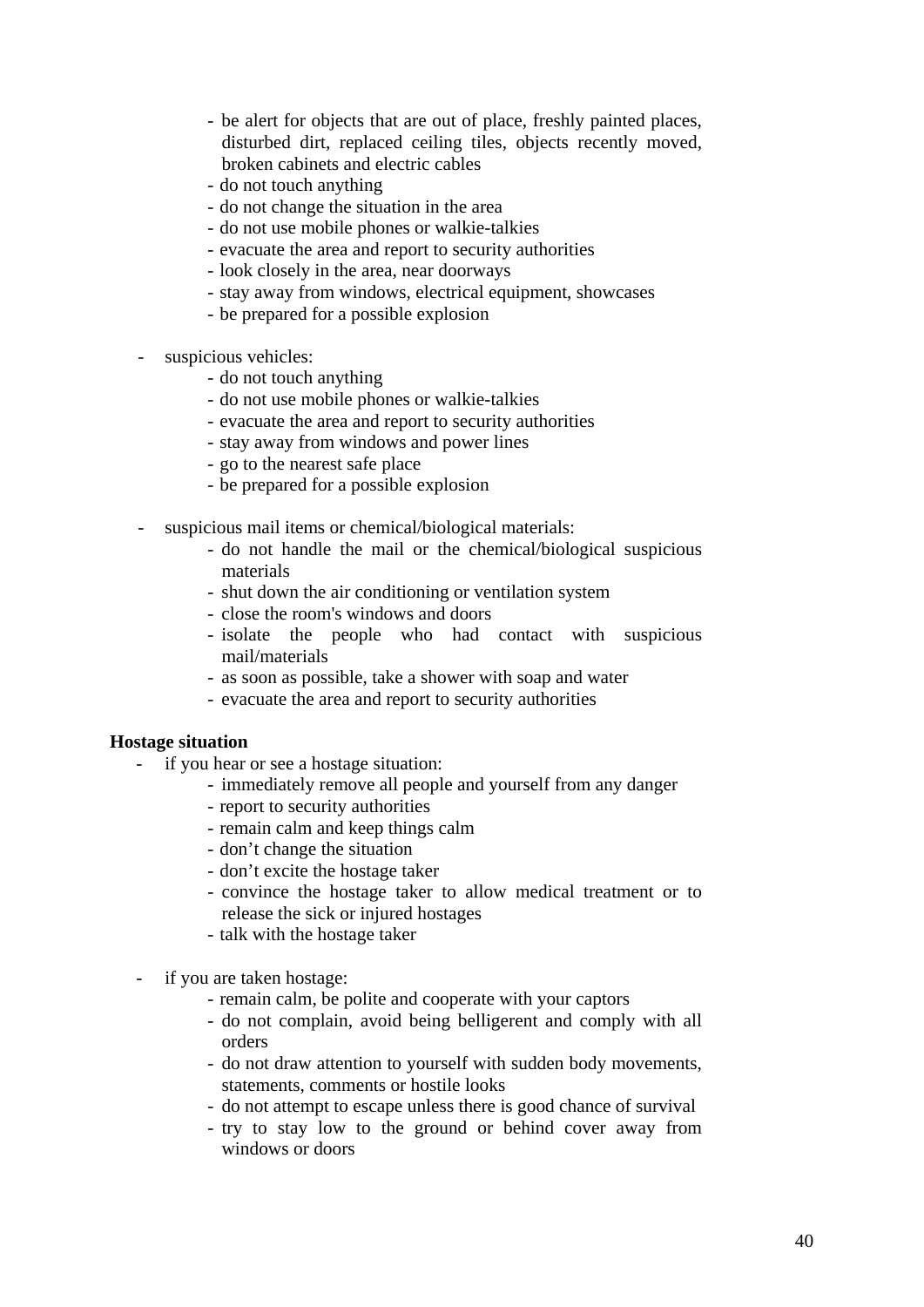- in a rescue situation:
	- do not run; drop to the floor and remain still
	- make no sudden moves
	- wait for instructions
	- even if you are handcuffed and searched, do not resist

### **Dec ision making in an event**

When security personnel faces one of the previously described situations, ad-hoc difficult decisions must be made. For example, one can decide to evacuate the place. What alternatives does she/he have?

- 1. Postpone the evacuation instruction until state's official security personnel arrive to the scene, so they can examine the situation and respond.
- 2. One can choose to declare immediate evacuation of the place, leading individuals to a safe location, until state's security personnel approve returning to the routine. This action is the safest in terms of saving lives.
- 3. Order evacuation, and concurrently start the search using trained and instructed teams. at a high risk. Through the use of this option, valuable time for dealing with the actual threat can be used, so property will also be saved. The disadvantages are putting the security team

The process of making decisions must be an integral part of a response system, one that has to comes from the great responsibility of real-time decision making. be approved by both the institute's management and state's security institutes. Through these approvals, the person taking the decisions in-site is released from the heavy pressure that

### **Checklist**

- in general:
	- do you have the police and other security authority's telephone numbers posted/handy
	- do you have a plan for a terrorist event
	- do you have a first aid kit
	- do you have a terror alert information from security authorities
	- do you have instructions for a terror threat situation
- exterior circle:
	- is the yard area completely fenced
	- is the fence adequate and in good physical condition
	- do you have adequate physical barriers and gate
	- are the yard area and the buildings adequately lighted at night
	- do you have a closed circuit TV around the buildings
	- do you have an exterior intrusion detection system
- interior circle:
	- do you have numerous check points and more than one entrance and ticket booths for visitors
	- have you spread out the check points, entrances and ticket booths over the area and not concentrated on one point
	- do you have a metal detector gate
	- do you have an X-ray screening machine
	- do you have a daily inspection in the exterior and interior circles for detection of suspicious objects, cars etc.
	- do you have laminate windows with 350 micron plastic film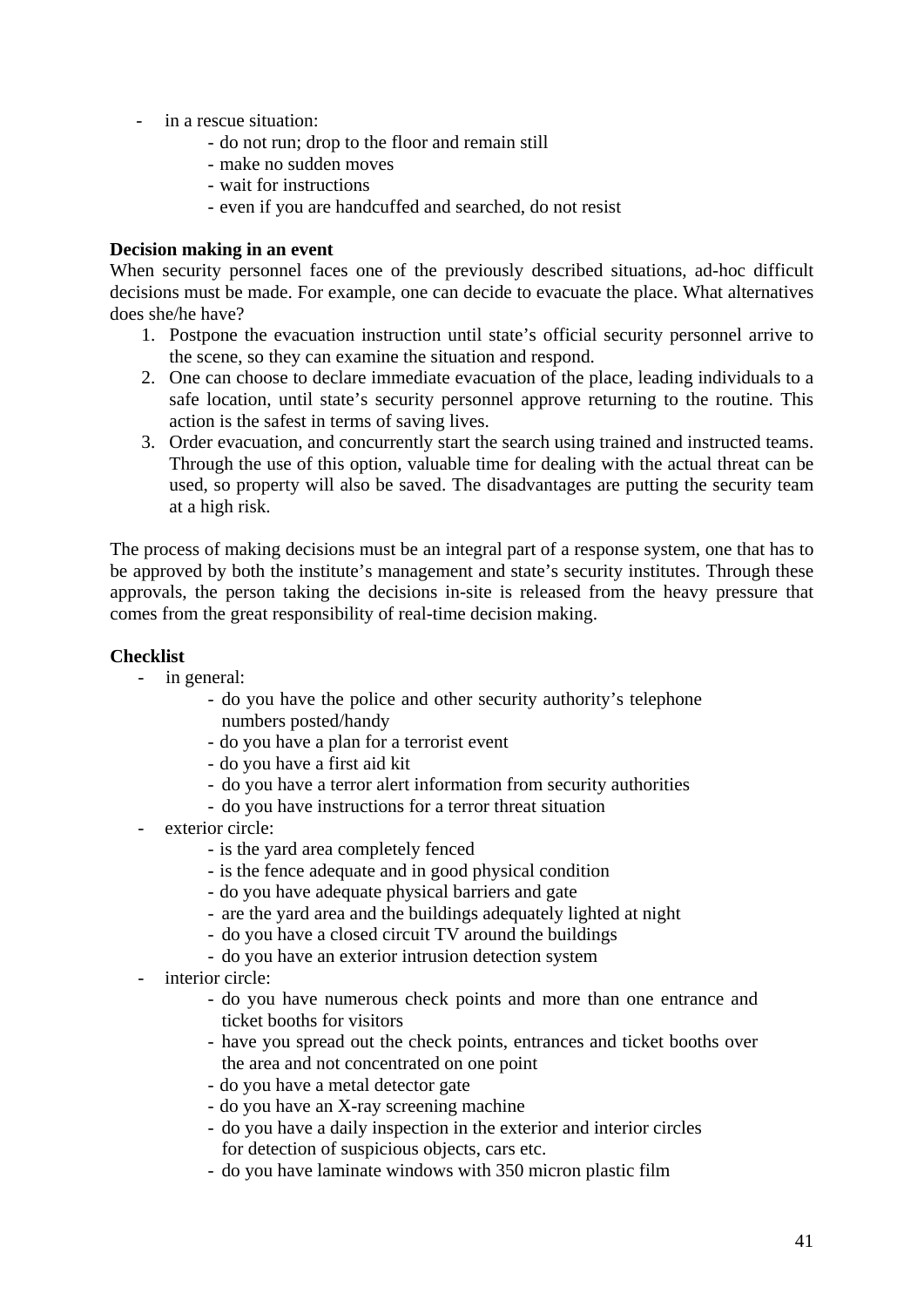# Museums under threat of bomb and rocket attacks and war

Sergiu Bercovici (Israel) Willem Hekman (The Netherlands)

### **Introduction**

War and Museums are two antagonistic (conflicting) words. War refers to a state in which people are h urt, and damage is inflicted, either explicitly or implicitly. Museums, on the other hand, refer to the storage and protection of human achievements throughout history, for the purpo ses of education, culture and heritage.

Three case studies to illustrate the paradox.

The National Museum of Iraq was established by the British author Gertrude Bell and opened in 1926. It was originally known as the Baghdad Archaeological Museum.

Closed in 1991 during the Gulf War, out of fear of further US air-strikes it was not re-opened until April 28, 2000.



National Museum of Iraq<sup>11</sup>

1

In the months preceding the 2003 Iraq war, starting in December and January, various antiquities experts asked The Pentagon and the UK government to ensure the museum's safety from both combat and looting. Although promises were not made, US forces did avoid bombing the site.

On April 8, 2003 the last of the museum staff left the museum. Iraqi forces, in violation of Geneva Conventions, engaged US forces from within the museum, as well as the nearby [Special Republican Guard](#page-41-0) compound. Army uniforms were later discovered in the building. Iraqi forces had built a fortified wall along the western side of the compound, allowing concealed movement between the front and rear of the museum.

fended off further attempts by looters to enter the museum until US forces arrived on April 16. Thefts took place between April 10 and 12, when some staff returned to the building and

While the staff instituted a storage plan to prevent theft and damage (also used during the [Iran–Iraq War](http://en.wikipedia.org/wiki/Geneva_Conventions) and the second [Gulf War\), many larger statues, steles, and friezes](http://en.wikipedia.org/wiki/Special_Republican_Guard) had been left

<span id="page-41-0"></span><sup>&</sup>lt;sup>11</sup> http://en.wikipedia.org/wiki/National\_museum\_of\_Iraq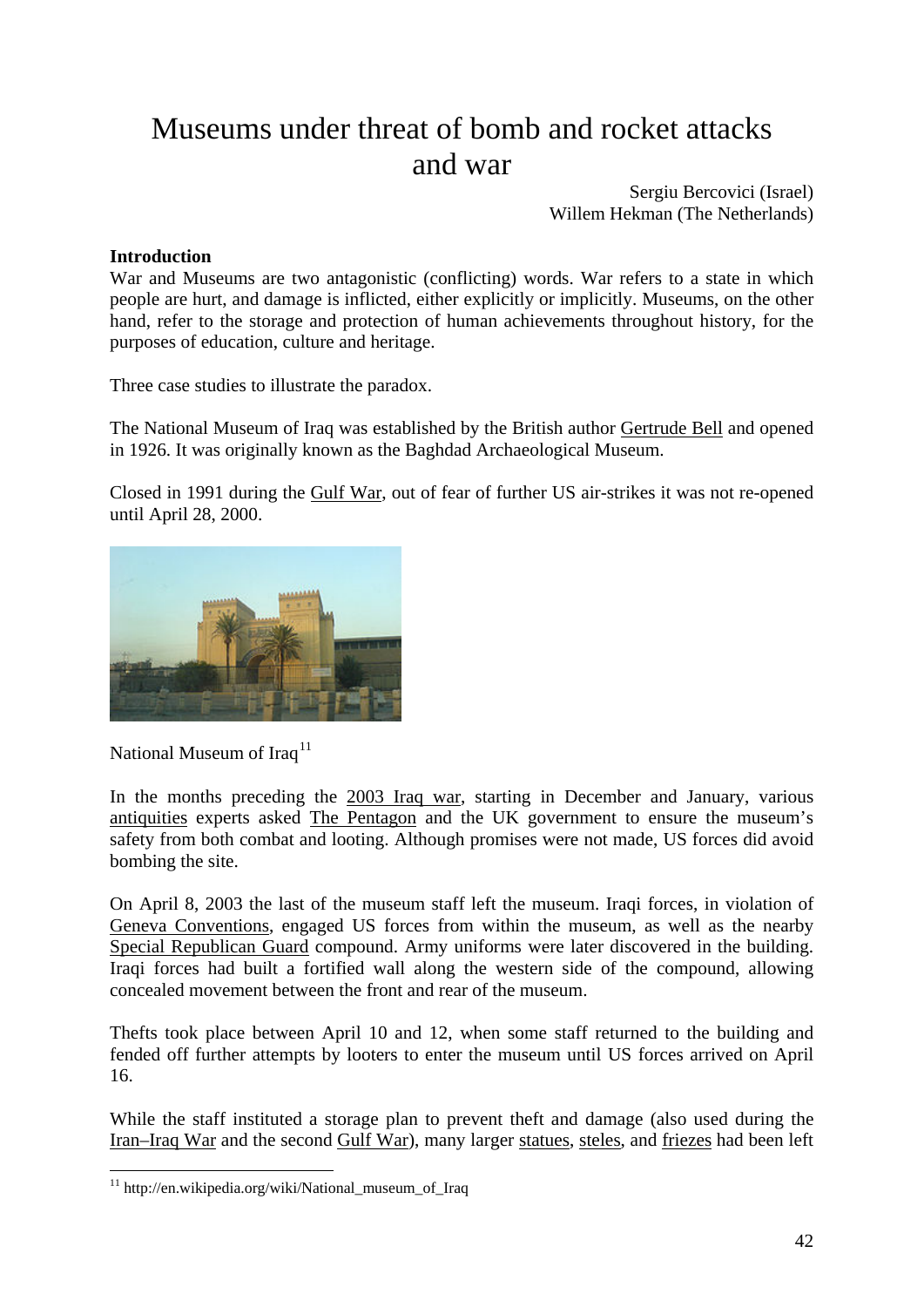in the public galleries, protected with foam and surrounded by [sandbags](http://en.wikipedia.org/wiki/Special_Republican_Guard). Forty pieces were stolen from these galleries, mostly the more valuable.

In addition, the museum's aboveground storage rooms were looted; the exterior steel doors showed no signs of forced entry. Approximately 3,100 excavation site pieces (jars, vessels, pottery shards, etc.) were stolen, of which over 3,000 have been recovered. The thefts did not appear to be discriminating; for example, an entire shelf of fakes was stolen, while an adjacent shelf of much greater value was undisturbed.

to an inside job. Evidence indicated that the thieves possessed keys to the cabinets but dropped them in the dark. Instead, they stole 10,000 small objects that were lying in plastic The third occurrence of theft was in the underground storage rooms, where evidence pointed boxes on the floor. Of them, nearly 2,500 have been recovered.

### **The Middle East, 2006**

On the  $13<sup>th</sup>$  of July, 2006, at 20:00, the first rocket hit mount Carmel, 30 meters from the Carmelite's monastery. From that point on, and for a period of a month, dozens of missiles In the summer of 2006, a new Middle-East war took place, inflicting tremendous damage. landed in the area of Haifa. They landed in the National Maritime Museum area, where the Museum of Art in Haifa, the Mane Katz Museum, and the Japanese Art Museum are located. A rocket that landed on the last day, landed next to the City Museum, its shards hitting the structure walls.



Haifa Museum of  $Art<sup>12</sup>$ 

### **Looting and destruction in the Kabul Museum<sup>13</sup>**

When rockets slammed into the National Museum of Afghanistan in Kabul in May 1993, a fire melted supporting beams holding up the ornate vaulted roof, sending it crashing down on the upper galleries. The next day, Najibulla Popol, the 37-year-old museum curator, peddled his bicycle through the fighting to the shattered building. He and a few staff members transferred what they could salvage to vaults in the museum's basement.

1

 $12$  http://ilmuseums.com/museum\_eng.asp?id=3

<sup>&</sup>lt;sup>13</sup> http://en.wikipedia.org/wiki/Kabul\_museum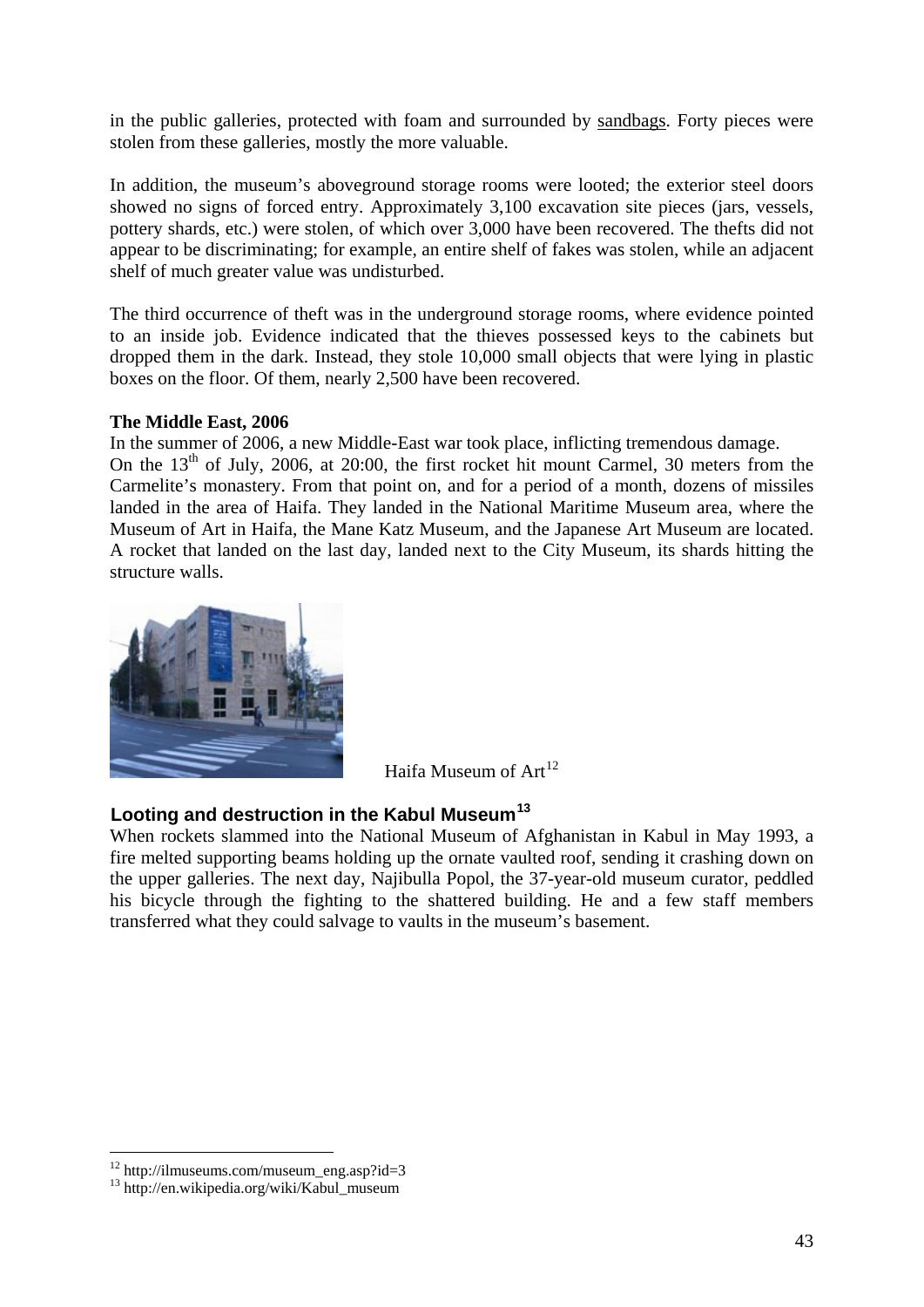

But the destruction of the museum building and part of its collection – the sole comprehensive record of Central Asian history – was only the first stage in a larger tragedy. In the months following the first rocket attack, a stream of Mujahedin soldiers repeatedly breached the steel doors of the vaults and systematically looted their contents, often guided by detailed instructions from Afghan and Pakistani antiquities dealers. In January 1994, when the United Nations agency Habitat bricked up the museum's windows and repaired the doors, the move only appeared to encourage more looters to break in. When new padlocks were again installed in March 1995, soldiers simply shot them off.

The National Museum of Kabul caught fire in May 1993 after rocket attacks. The second floor of the museum was completely abandoned. Except for a small number of artefacts, they lost all of the showcases and the screens that were used for exhibitions.

### **In general**

In this chapter I<sup>[14](#page-43-0)</sup> will share some of my experiences. These include the preparation of the museums, and the operations that were executed in order to prevent possible damage to the exhibits presented in the museums throughout Israel, and Haifa in particular. The environmental state to which I am referring is a constant short rocket/missiles attack to the town centers.

### **General instructions**

- museum visitors as well as the museum's personnel must carry out the army instructions during the event of bomb or rocket attacks
- the security guards must have a safety shelter
- verify that the fire extinguishers are all in a working condition and that the area around them is not obstructed
- verify that the escape route is clear and the escape doors are not obstructed
- verify that all communication channels are active and safe for communication, in order to be able to communicate with the museum's personnel and security guards
- make sure that the museum's copy of the inventory as well as a copy of the priority objects list are safely placed outside the museum (e.g., a bank, Ministry of Culture, etc.)
- reduce the usage of both electric and gas appliances; after usage, make sure to check that all are closed down
- all inflammable materials should be brought outside the museum and its surrounding areas
- locate the main water valves and mark them on the maps and in the streets

<span id="page-43-0"></span><sup>1</sup> <sup>14</sup> Sergiu Bercovici (Israël)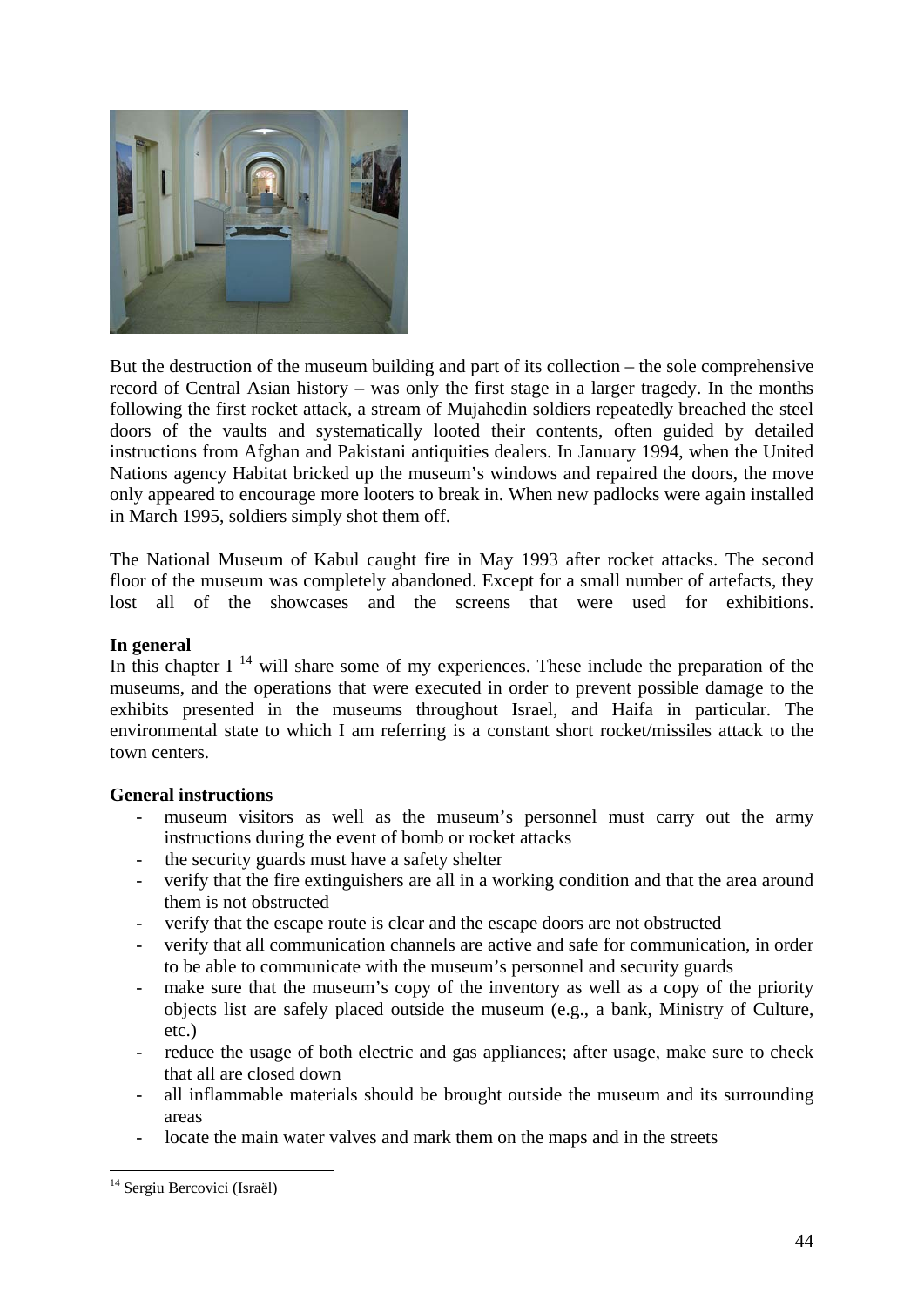- cover all window panes with transparent film, up to 350 micron thick for prevention of glass fragments in case of explosion
- verify that the first aid box contains all required equipment

### **Preparation for the state of war**

All museums are obliged to have emergency programs. The main clauses of the program include:

- an up-to-date documentation of all of the exhibits
- an organization, regulations, and the division of responsibilities
- preparation of a safe place for the exhibits
- improvements of the museum's defense prevention of glass scattering as a result of the shock wave
- store museum catalogues and the documentations in a safe place outside the museum
- any exhibits that are not easily ready for transfer due to either weight or size must be protected in situ
- prepare a list of guard companies, have signed contracts so that these will react in the time of need
- prepare a contact-list with army officials, the police, the fire-department, the rescue forces, and of course, the museum personnel
- prepare a list of volunteers
- train and practice the evacuation of people and exhibits to a safe place
- implementation of the defense against rocket attack regulations when constructing new museums
- organize protection in order to prevent the plundering of the museum, in case of a hit
- prepare regulations for returning to the routine

### **Recommendations for exhibitions and collections**

- all items that can be damaged by blasts must be taken down from the exhibition, wrapped up and stored in a safe place
- glass, ceramics and other breakable items must be taken down from the exhibition, wrapped up and stored in a safe place
- remove and store in a safe place all items which are near the windows
- remove and store in a safe place all items which are not placed under a reinforced concrete ceiling and wall
- remove and store in a safe place all valuable items, at the discretion of the museum management; a safe place for people may be considered as a safe place for the items as well
- storage of museum items in underground places necessitates placement on shelves 15 cm above ground level, at minimum; also, one should check that a good drainage exists
- temporary storage for museum items must be according to the following conditions:
	- reasonable physical protection against bomb/rocket attacks and theft
	- without water, drainage or sewage pipes
	- without inflammable, explosive, oxygenated or corrosive materials
	- without a biological threat
	- maximum temperature of 24° C and a relative humidity that does not exceed 65%
	- a good locking system (we suggest that the lock would be changed to a new lock); this lock must be marked with a secret sign
	- have an armed guard equipped with a communication device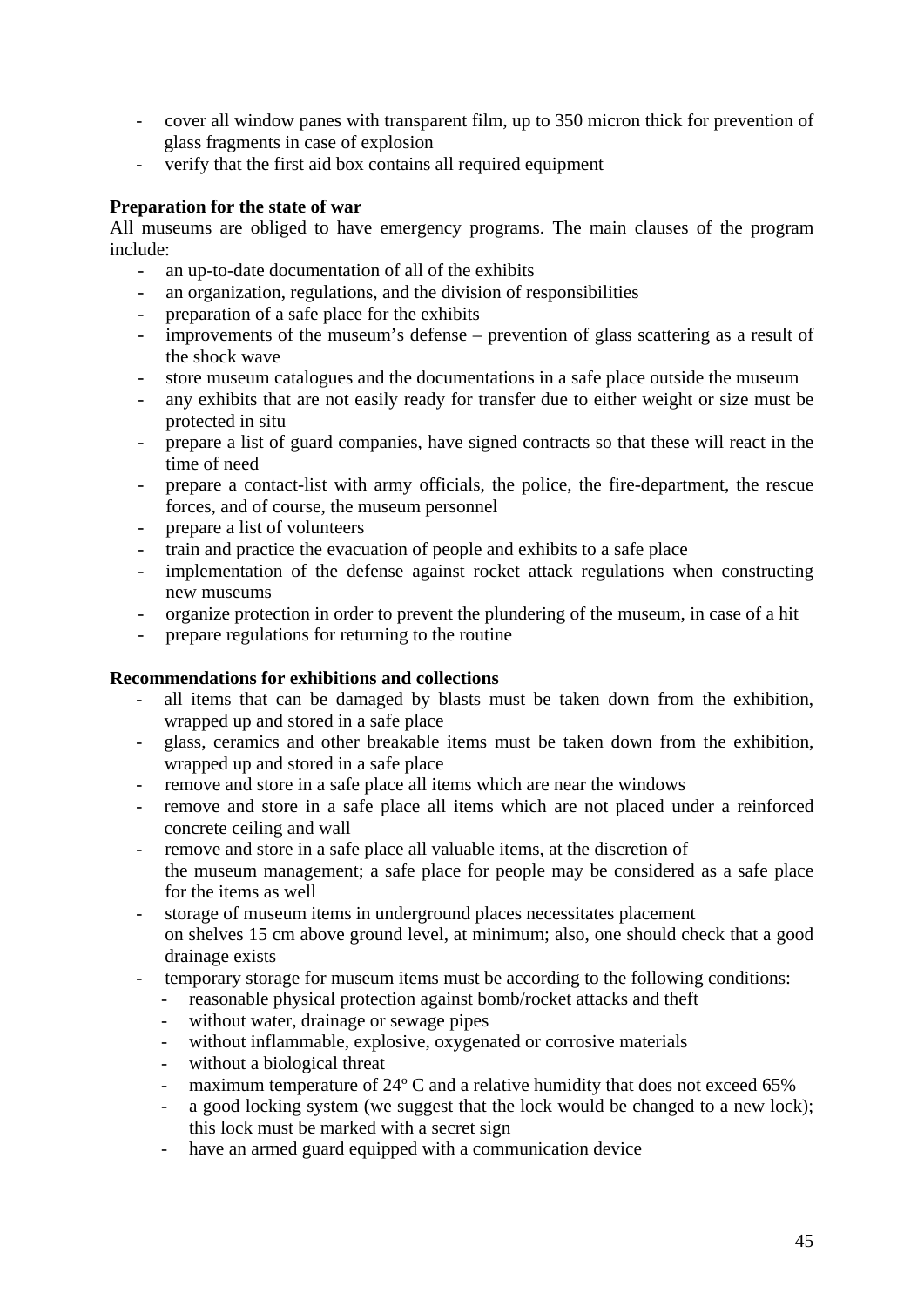### **Prevention of plundering**

- call the police or the army for help
- prepare a list of security companies
- mobilize museum staff for searching the museum items in the ruins
- close the museum area to all unauthorized people; the guard should be placed in the exterior circle. Access to the ruins area should be approved by the army and engineering authorities and by them only.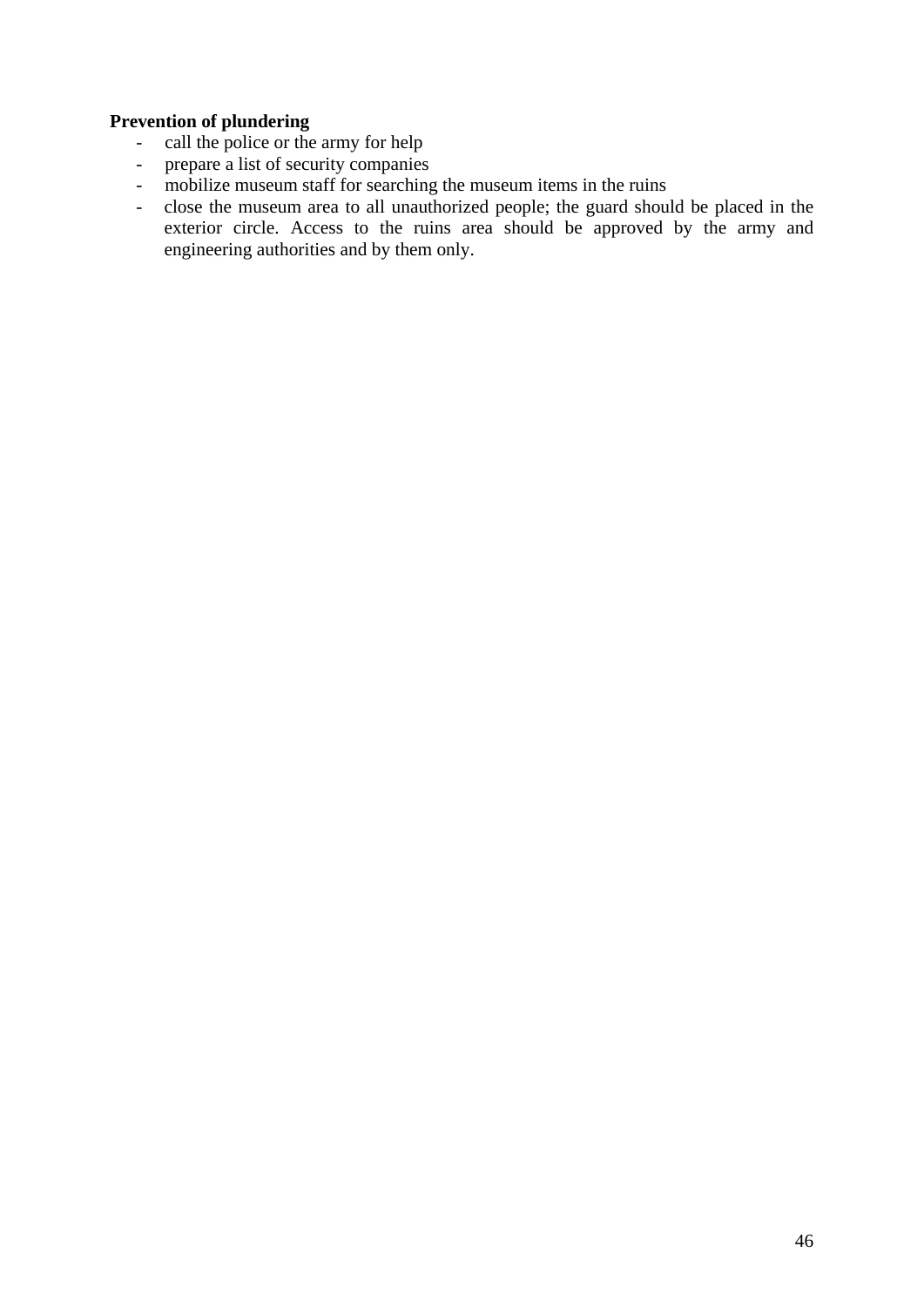# Building facility risks

Rob den Rooijen (The Netherlands) Willem Hekman (The Netherlands) Michael John (Germany)



What to do if you have problems with your museum building?

### **Introduction**

Because a building shelters the museum's most important priorities it can be

seen as the first and strongest line of defence in an emergency or disaster. But when a building is poorly equipped or maintained it can cause or worsen emergency situations. So when you're having a small problem with your building it can easily become a big trouble for your collection or organization.

### **Asbestos in the Rijksmuseum Amsterdam[15](#page-46-0)**

<span id="page-46-0"></span>

In April 2003, the Rijksmuseum in Amsterdam, one of the most popular museums in The Netherlands with more than a million visitors a year, had to close indefinitely after asbestos was found in the building during a routine inspection. Officials decided to close the museum,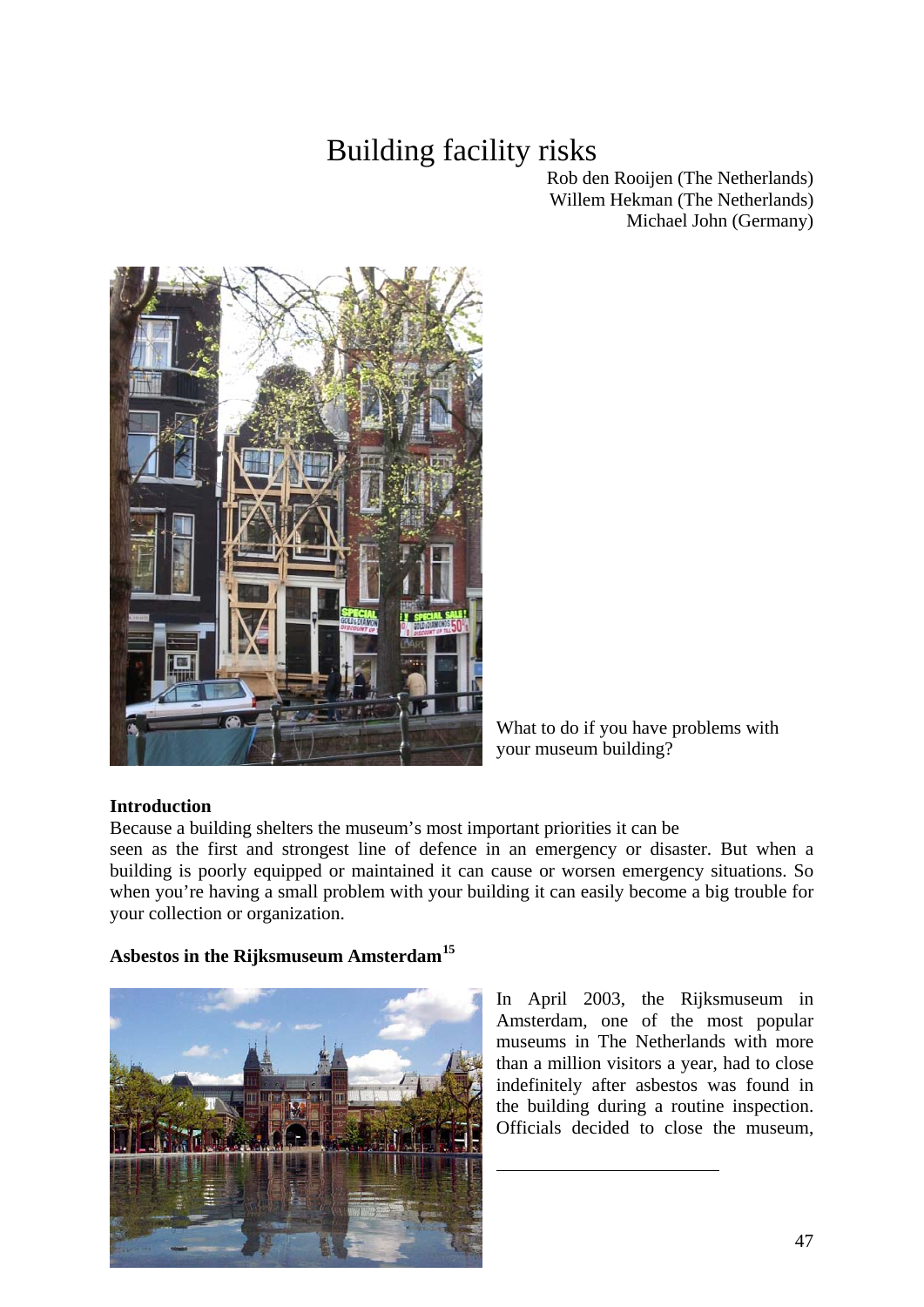which contains one of the largest collections of Dutch art, including Rembrandt's The Night Watch. It was closed until further notice as a precaution, also for the 400 members of the staff.

After two weeks a small part of the building was safe to be opened again.

### **The Blanding museum**

Damage from a burst water pipe forced Blanding museum to close in November 2004. Gushing water from a ruptured water pipe flooded the Edge of the Cedars State Park Museum in Blanding, Utah on Tuesday afternoon, forcing officials to close the museum for at least three months. A spokesman said that a pipe joint connection in a section of the museum's fire suppression system was not properly crimped when it was installed more than 25 years ago. The system was inspected two weeks before, and no problems were detected. The pipe joint burst, releasing a torrent of water that damaged walls, flooring and display cases on the ground level and first floors of the museum. An estimated 18,000 gallons of water (68.000 litres or 68 tons) poured from the pipe in the 15 minutes it took park staff to shut down the system's main water valve.

### **The Albertina museum, Vienna**

In June 2009 Vienna, Austria experienced the heaviest downpours in 50 years, causing damage to the underground depot of the Albertina museum.<sup>[16](#page-47-0)</sup>

The staff removed 950.000 artworks from the leaking depot to another location in Austria.



### **Threats**

- electrical wiring does not meet code standards
- emergency generator or power back-up systems are not available
- fire department personnel are not used to the building
- inadequate fire, smoke or water detection
- malfunction in climate systems, cooling, heating etc.
- no actual building and construction drawings
- not enough technical budget
- only single water and electricity supply
- poor insulation from asbestos which is present in the building
- poor housekeeping
- problems with the foundation of the building
- technical staff and knowledge are outsourced
- unprotected IT systems and software
- water and gas pipes in bad condition

<span id="page-47-0"></span><sup>1</sup> 16 http://en.wikipedia.org/wiki/Albertina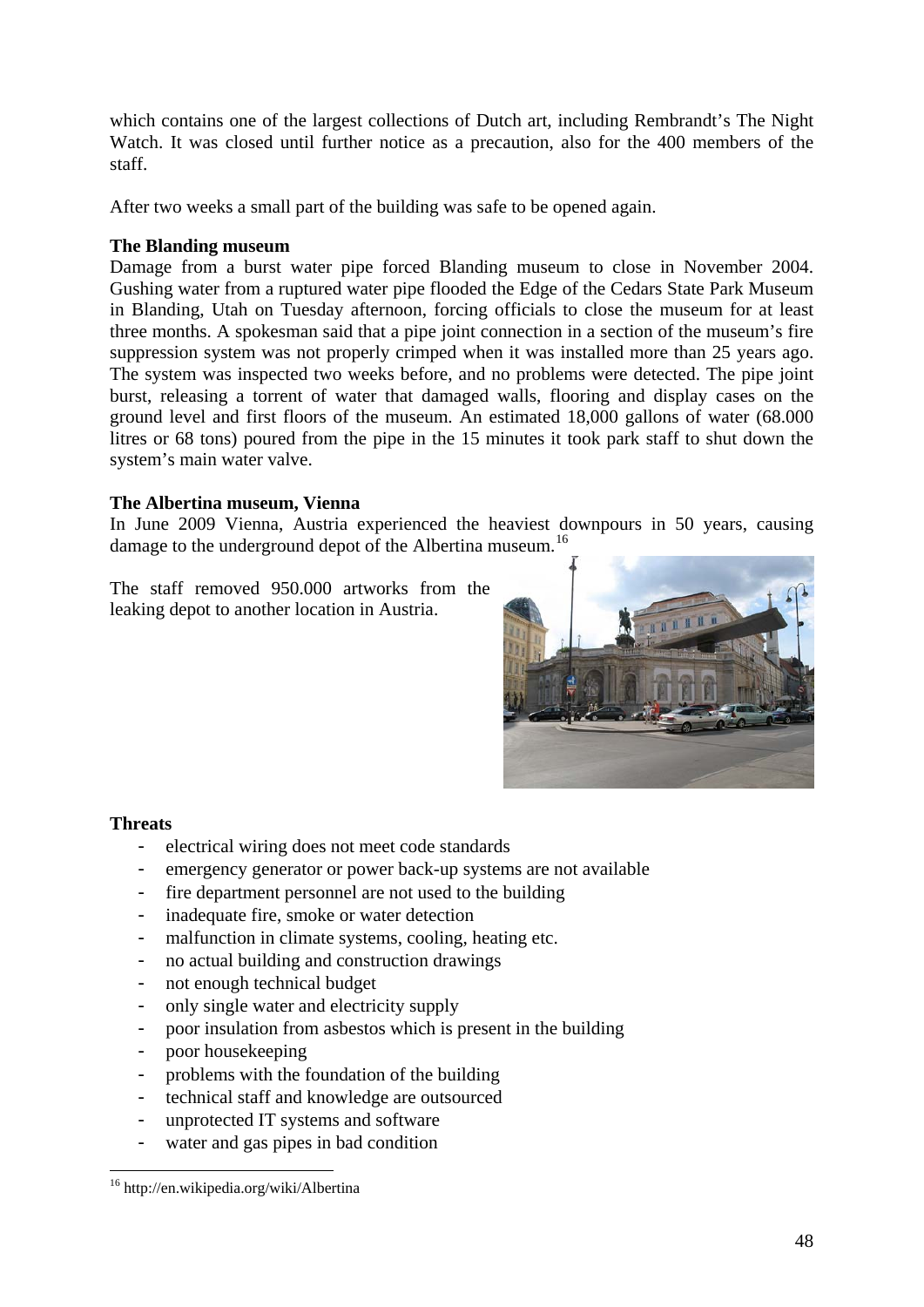### **Checklist (preventive)**

- are stairs and banisters secured
- is emergency back-up lighting available throughout the building and regularly tested
- is the museum totally dependant on a local utility for power
- does the museum have dual or redundant power supply lines
- are the plumbing work and electrical wiring well maintained, inclusive service contracts
- is there a risk induced by the presence of asbestos in the museum
- do the electrical circuits and boxes meet code standards
- is a technical staff available
- are there service contracts for climate systems
- are the IT systems well protected
- is the Fire department personnel well trained in the building
- are actual building and construction drawings available
- is the building part of the emergency plan
- are weight statistics for the floors available
- is the use of scissor lifts for the work on artworks in the exposition halls in accordance with the weight capacities of the floors
- are the pipes for the rainwater and the tanks waterproof and clean of debris and do they have enough capacity to serve the drain purposes
- are the roofs capable to carry the snow which can be expected
- are the lightning conductors in place and effective